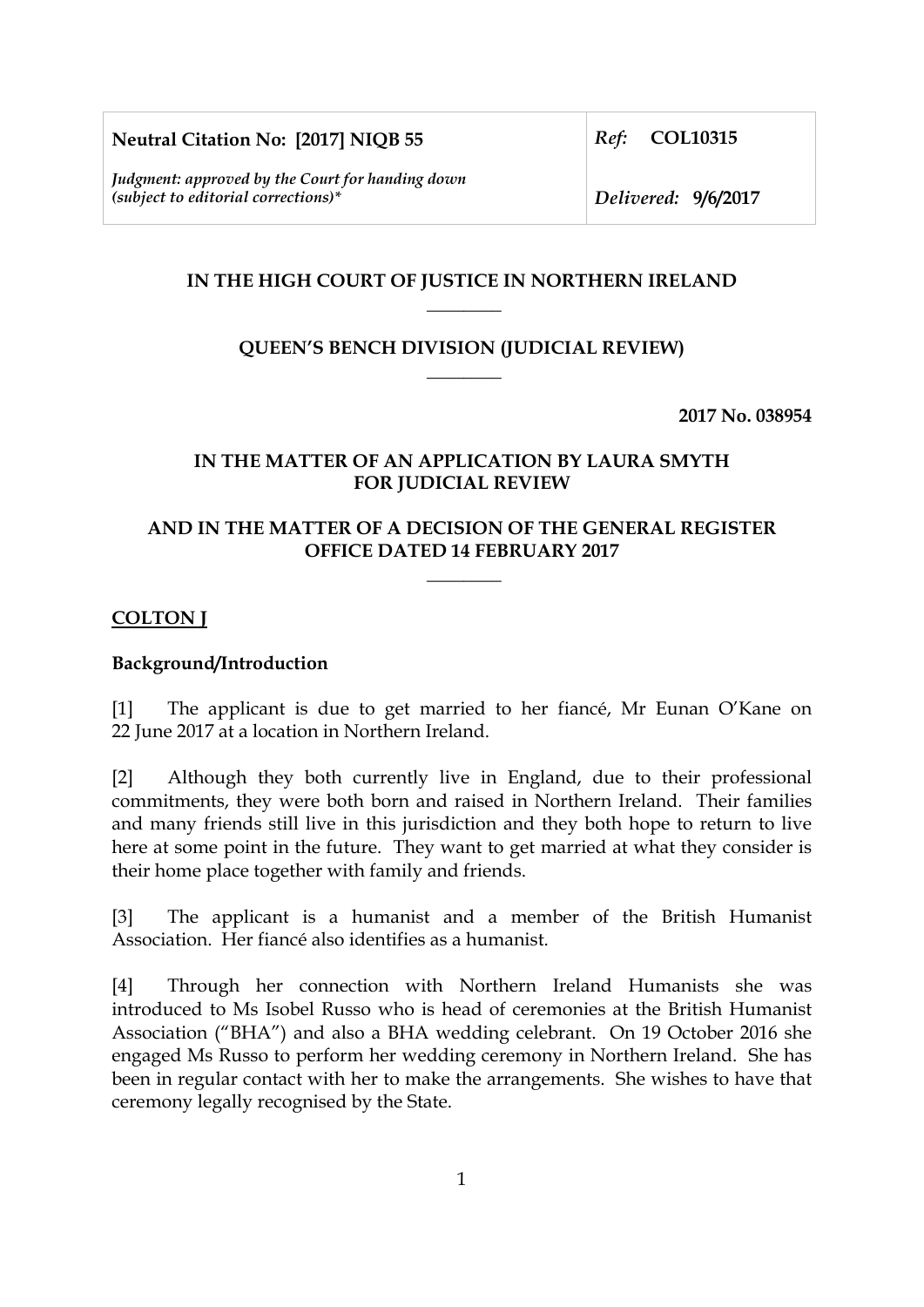[5] In accordance with this desire Ms Russo, with the applicant's approval, applied to the General Register Office ("GRO") in Northern Ireland to seek temporary authorisation to perform the marriage under Article 14 of the Marriage (Northern Ireland) Order 2003 ("the 2003 Order").

[6] The application was a comprehensive one including a detailed letter dated 12 December 2016 setting out the legal basis for the application, a form GRO365 Application for Temporary Approval, a constitution of the BHA, confirmation of the charitable status of the BHA, confirmation of the declaratory words to be spoken at the wedding ceremony pursuant to Article 10(3) of the 2003 Order, a letter from the Chief Executive of BHA confirming Ms Russo's good character and standing as an accredited celebrant by the BHA and a copy of the BHA submission to the Joint Committee on Human Rights on the Law on Marriage (June 2009).

[7] A response was provided on 14 February 2017 via the Departmental Solicitor's Office ("DSO") on behalf of the Registrar General which refused the application.

[8] Having considered this refusal the applicant instructed her solicitor to issue a pre-action letter to the GRO and to the Department of Finance, as the body responsible for marriage law in Northern Ireland. These letters were sent on 8 March 2017.

[9] The respondents replied maintaining their position on 14 April 2017.

[10] On 19 April 2017 the applicant submitted an application for leave to apply for judicial review of the decision of 14 February 2017.

[11] The matter came before me on 9 May 2017. Leave was opposed by both proposed respondents and Mr Philip Henry BL provided detailed written submissions in support of that opposition. I concluded having considered the written submissions of Mr Steven McQuitty BL, who appeared on behalf of the applicant, that an arguable case had been established and accordingly I granted leave on all grounds contained in the Order 53 statement.

[12] In light of the urgency of the matter I imposed a strict timetable for the submission of further affidavits and skeleton arguments. I listed the case for hearing on 26 May 2017.

[13] Because the applicant was challenging the lawfulness of provisions of the 2003 Order, which was subordinate legislation, in respect of which the applicant was seeking a declaration that provisions of the legislation were incompatible with the applicant's rights under the European Convention on Human Rights a devolution notice was served pursuant to the Northern Ireland Act 1998 Schedule 10 paragraph 5. A Notice of Incompatibility was also served pursuant to Order 121, Rule 3A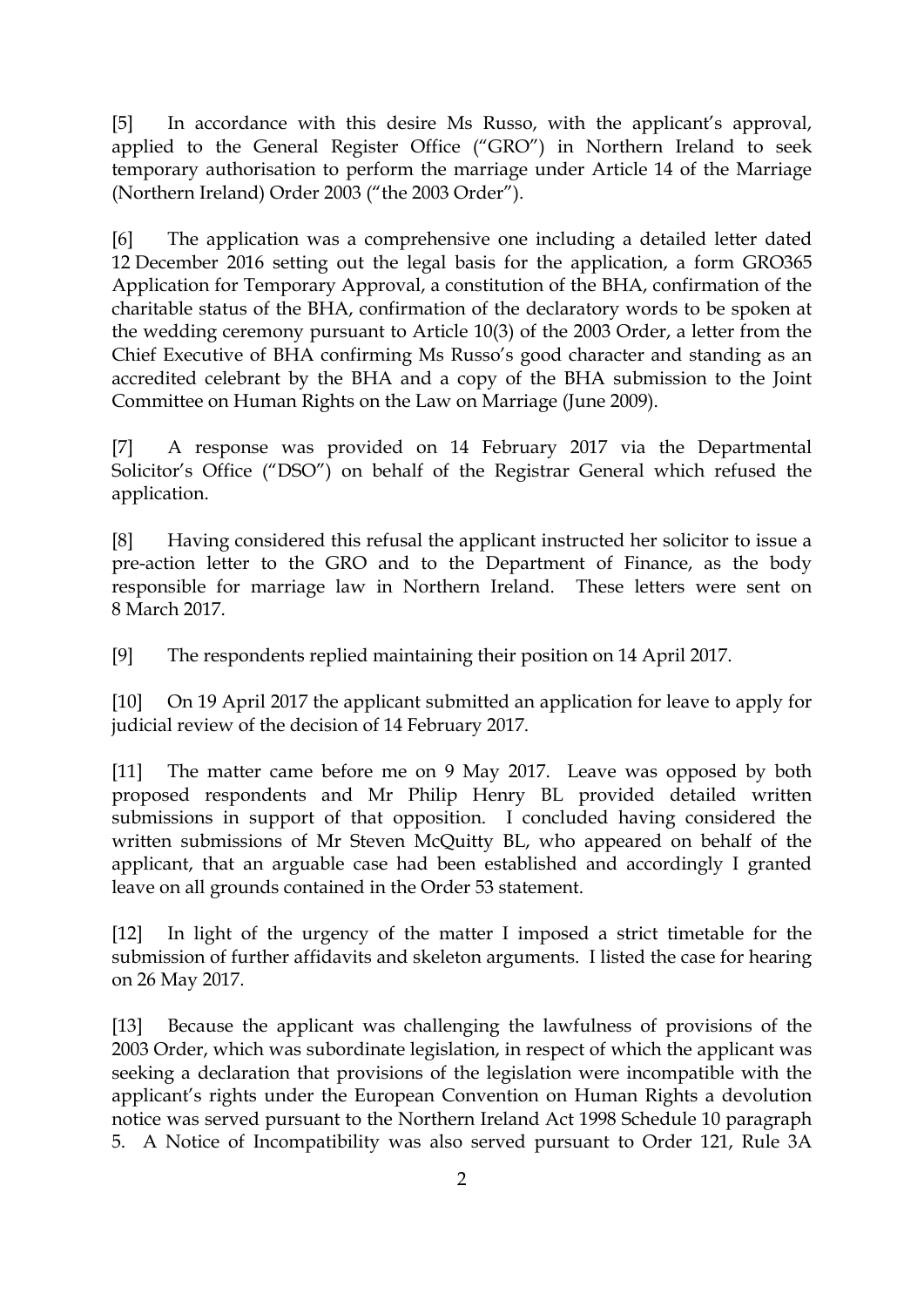(Human Rights Compatibility) of the Rules of the Court of Judicature (Northern Ireland) 1980.

[14] Arising from those notices the Attorney General for Northern Ireland, Mr John Larkin QC appeared at the hearing on 26 May 2017.

[15] At the hearing the applicant was represented by Mr Steven McQuitty BL, the respondents by Mr Philip Henry BL and, as previously indicated the Attorney General also appeared.

[16] In the course of the hearing I was referred to two affidavits from the applicant. These were supported by affidavits from Ms Isobel Russo, Ms Jessica Bird, Karan Gibson, Richard Thompson and the applicant's solicitor Mr Ciaran Moynagh of McLernon Moynagh solicitors.

[17] I also received two affidavits from Ms Laura McPolin, who is the Deputy Director of the Civil Law Reform Division of the Department of Finance ("the Department"). The affidavits exhibited a substantial amount of material relevant to the issues.

[18] Counsel who appeared in the case provided detailed written submissions which were ably amplified in the course of their oral arguments.

[19] I am grateful to counsel and their respective solicitors for their skill and diligence in the preparation and presentation of this case which was of enormous assistance to me. In view of the urgency attaching to this matter I have only referred to the authorities and arguments considered essential to my determination, which I hope does no injustice to the significant volume of material and legal precedents which were submitted to me in the course of the hearing.

# **The relief sought**

[20] The applicant seeks the following relief:

## **"As against the GRO/first respondent**

(a) An order of *certiorari* to quash the impugned decision of the GRO dated 14 February 2017.

(b) An order of *mandamus* to compel the GRO to take all necessary steps so as to grant the application of Isobel Russo made under Article 14 of the Marriage (Northern Ireland) Order 2003 so as to permit her to perform a legally valid and binding humanist wedding ceremony for the applicant on 22 June 2017.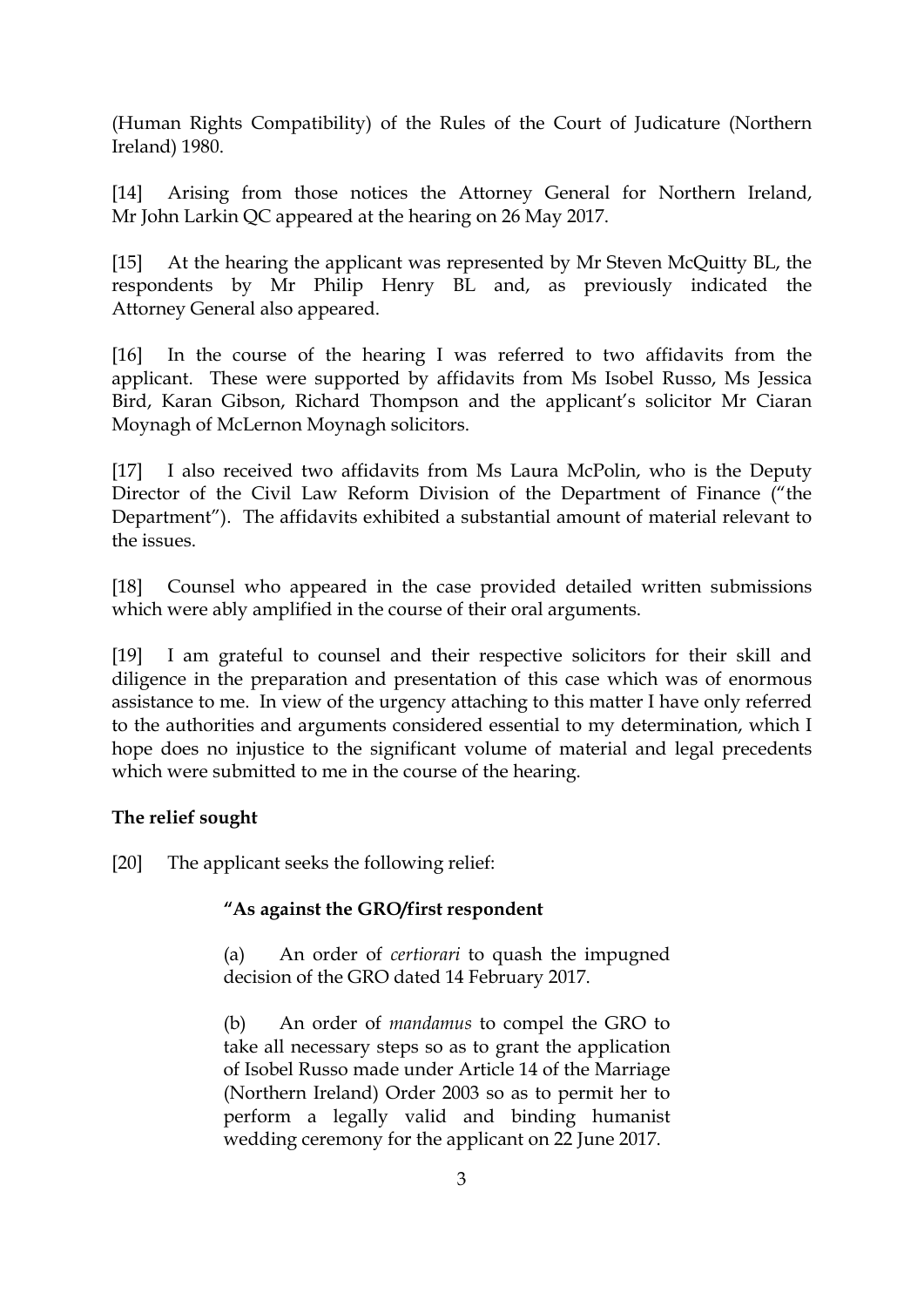(c) A declaration that the impugned decision was in breach of section 6 of the Human Rights Act 1998 as contrary to the applicant's rights under Article 9 and/or Article 14 ECHR and was, in any event, unlawful, *ultra vires* and of no force or effect.

(d) A declaration that the provision of the Marriage (Northern Ireland) Order 2003 can be read and given effect to in a way that is compatible with the applicant's rights under Articles 9 and/or Article 14 ECHR and that the GRO ought to have done so pursuant to section 3 of the Human Rights Act 1998, thereby enabling them to grant the application for temporary authorisation.

#### **As against the Department of Finance/second respondent**

(e) An order of *mandamus* to compel the Department to direct the GRO to grant the application made by Isobel Russo for temporary authorisation under the Marriage (Northern Ireland) Order 2003 so as to permit her to perform a legally valid and binding humanist wedding ceremony for the applicant on 22 June 2017.

(f) A declaration that the impugned provisions are unlawful and in breach of the applicant's rights under Article 9 and/or Article 14 ECHR.

(g) An order to strike down and/or disapply the impugned provisions (subordinate legislation) as incompatible with the applicant's Convention rights under Article 9 and/or Article 14, in accordance with section 6(1) of the Human Rights Act 1998.

(h) A declaration that the second respondent has acted in breach of section 6(1) of the Human Rights Act 1998 as in breach of the applicant's rights under Article 9 and Article 14 ECHR by their failure to take any adequate steps to remedy the incompatibility of the impugned provisions, particularly by their failure to introduce necessary regulations pursuant to Article 2(3) and Article 39 of the Marriage (Northern Ireland) Order 2003.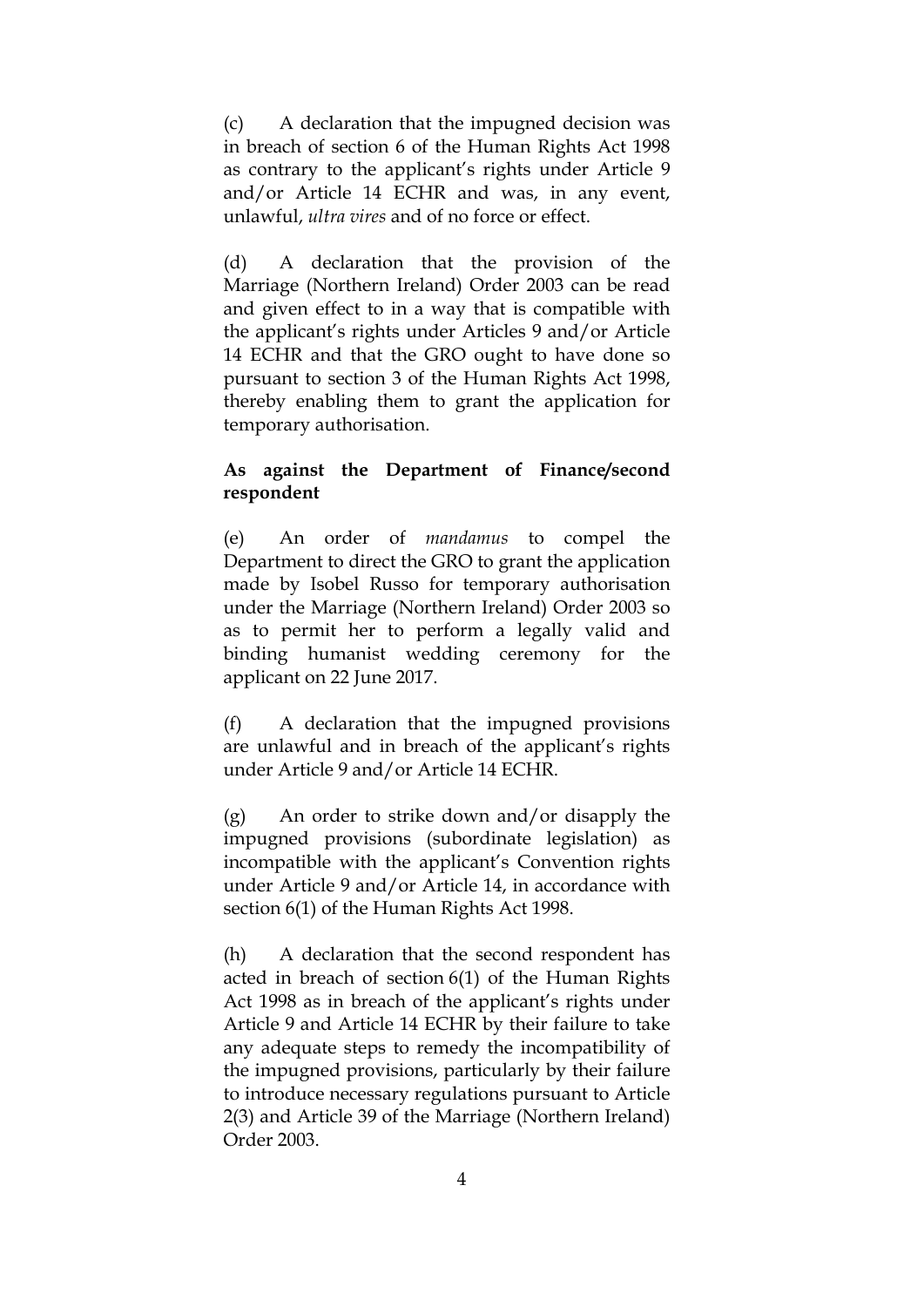(i) A declaration that the second respondent has, in carrying out its functions, failed to discharge their statutory obligations pursuant to section 75 of the Northern Ireland Act 1998 by failing to have due regard to the need to promote equality of opportunity between persons of different religious belief, which must include persons of a non-religious belief, such as the applicant.

(j) An order of *mandamus* to introduce regulations pursuant to Article 2(3) and Article 39 of the Marriage (Northern Ireland) Order 2003 so as to allow the GRO to grant the application of the BHA dated 12 December 2016 and to so without delay and in advance of the wedding on 22 June 2017. …."

# **Legal context**

[21] Marriages in Northern Ireland are governed by the 2003 Order.

[22] The 2003 Order introduced a uniform system of civil preliminaries for both religious and civil marriages. It shifted the emphasis in relation to religious marriages from a system based on the registration of buildings to one based on the registration of officiants and allowed for civil marriages to be solemnised in a wider range of locations, subject to the control of the local registration district.

[23] Article 9 of the Order provides that a marriage may only be solemnised by "by an officiant" or "a person appointed under Article 31".

[24] It provides for two types of marriages namely "religious marriages" and "civil marriages". The Order provides a uniform system of civil preliminaries for both types of marriage. The Order goes on to provide that a religious body may apply to the Register General for a member named in the application to be registered as empowered to solemnise marriages in Northern Ireland and sets out the procedure for such an application. A person appearing on the register is entitled to act an "officiant" at a marriage. Under Article 14 of the Order the Registrar General may grant to a member of a religious body a temporary authorisation to solemnise a religious marriage. Article 14 of the 2003 Order provides as follows:

# **"Temporary authorisation to solemnise religious marriage**

14.—(1) The Registrar General may grant to a member of a religious body who is aged 21 or over a temporary authorisation to solemnise -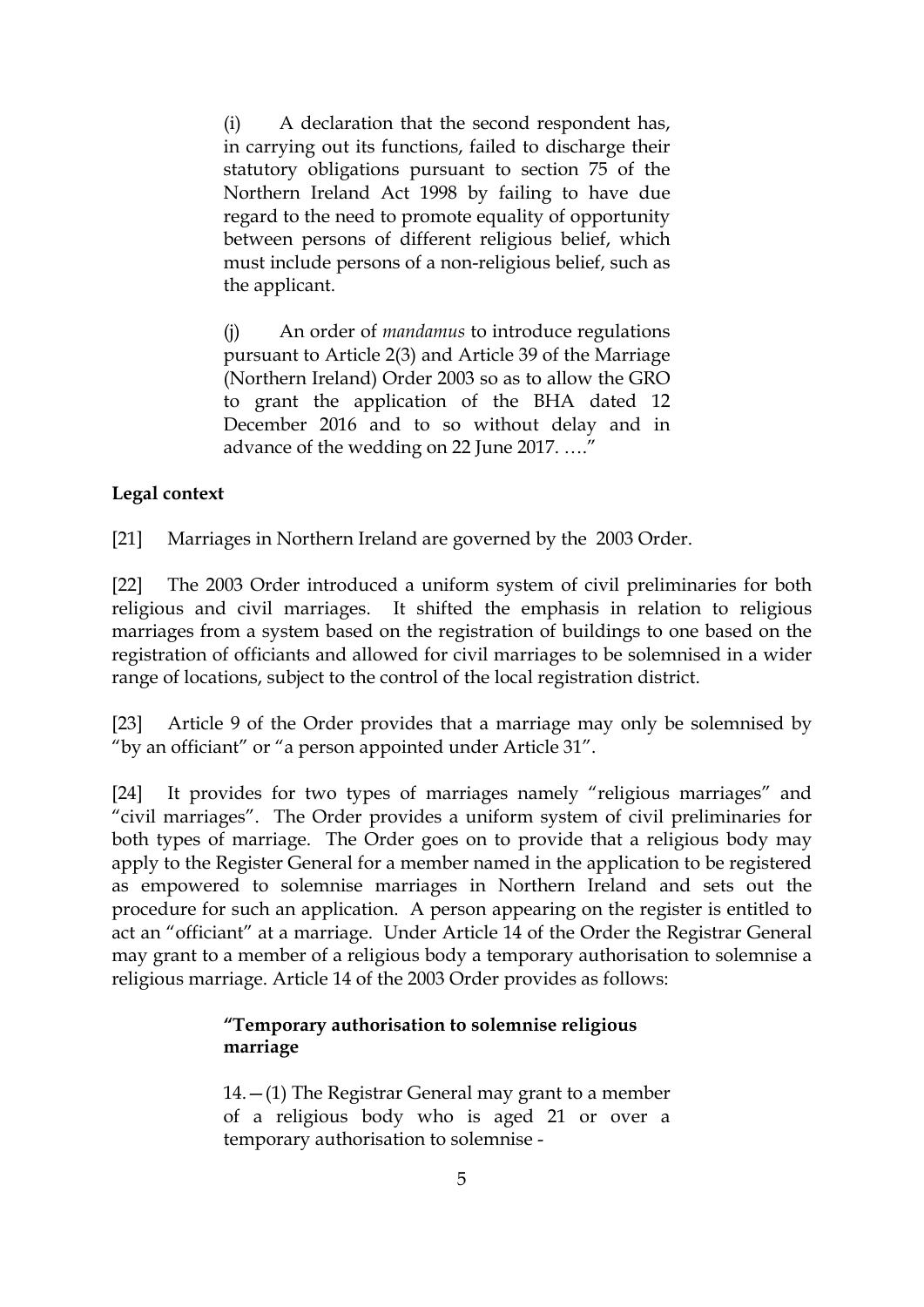- (a) One or more specified marriages;
- (b) Marriages during a specified period.

(2) An authorisation under paragraph (1) shall be in writing and subject to any specified conditions.

(3) In this Article 'specified' means specified in the authorisation."

[25] Article 31 provides for the appointment of a Registrar of Marriages and one or more Deputy Registrars of Marriages who solemnise civil marriages.

[26] The background to the introduction of this legislation is set out in the affidavit of Ms McPolin. Prior to the introduction of the Order it was felt that the law in relation to marriage was overly complex, outdated and difficult to administer. Therefore in January 1998 the Law Reform Advisory Committee for Northern Ireland (the Committee) was asked by the Secretary of State to consider whether it should be reformed.

[27] The Committee established a sub-committee which engaged in an extensive exercise in consultation and ultimately produced a report which set out its recommendations with regard to the reform of the law of marriage. The report was entitled "Marriage Law" and was published in December 2000.

[28] The Committee concluded that, in considering models for reform, the law in Scotland provided the best model for reform of the law in Northern Ireland. The recommendations for a new Order closely resembled the Marriage (Scotland) Act 1977 ("the 1977 Act").

[29] Officials from the Office of Law Reform (OLR) and the GRO considered the Committee's Report and invited the Minister of Finance and Personnel to accept the main recommendations. Officials also proposed that the Minister seek the views of the Committee for Finance and Personnel on the recommendations and agree to undertake a further round of consultation that would have a particular focus on the equality impact of the proposed reforms. That further round of consultation was approved and the consultation ran from 8 August 2001 to 25 October 2001. During the consultation the aims of the reform were broadly welcomed.

[30] The Bill to give effect to the accepted recommendations was introduced into the Northern Ireland Assembly on 17 June 2002 by the Minister of Finance and Personnel. The Bill passed the second stage on 25 June 2002. It then proceeded to Committee stage. The Committee raised the issue of the definition of marriage and was advised that it was outside the scope of the Bill. It also suggested the definition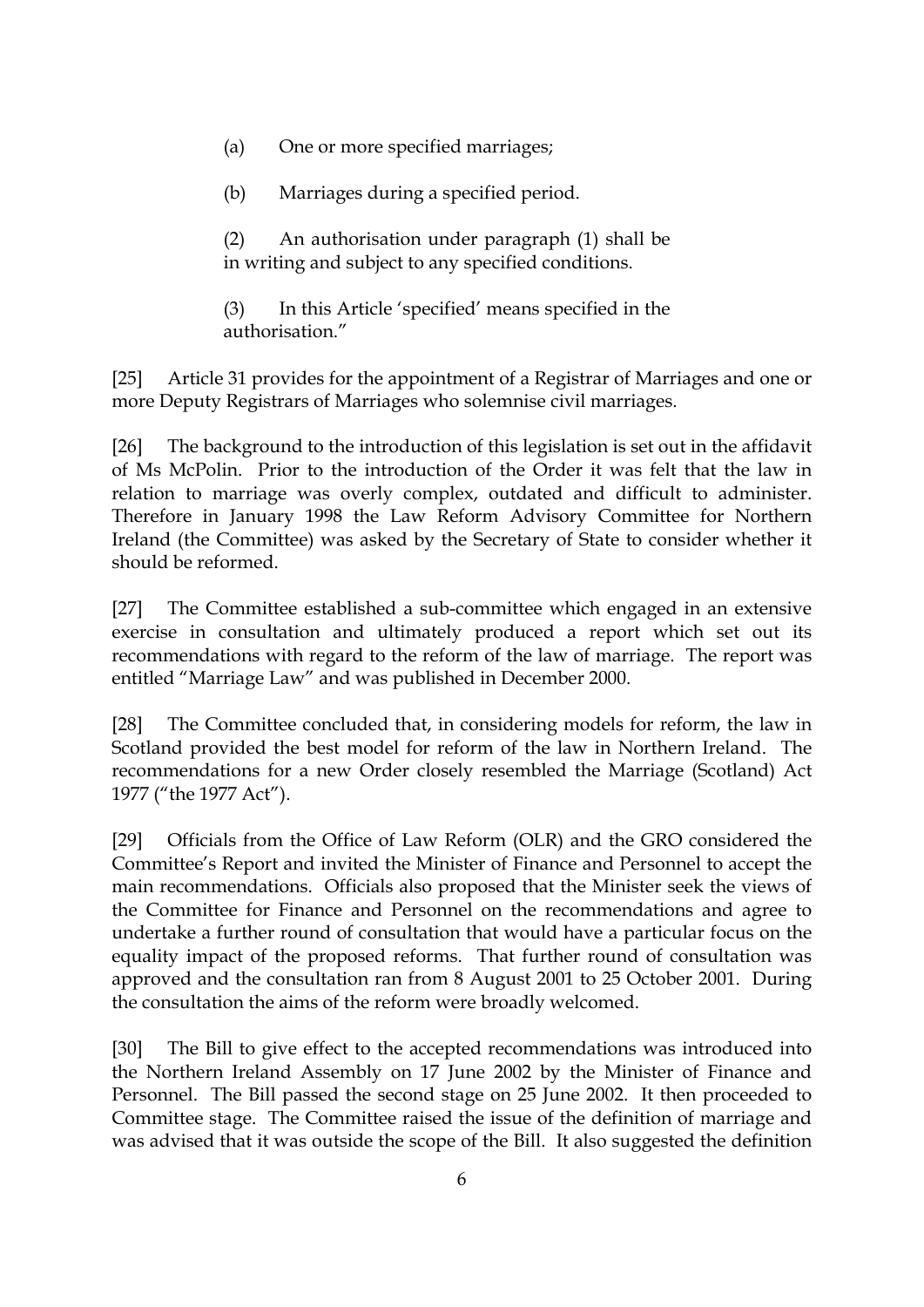of a religious "officiant" could be dealt with in regulations and was advised that the Department did not favour that approach. The Bill had almost reached the end of the Committee stage. However when the Assembly was suspended on 14 October 2002 it fell. The Bill was then converted to an Order in Council, with minimal change and was laid at Westminster.

[31] The 2003 Order was made on 27 February 2003 and came fully into operation on 1 January 2004.

# **Summary of arguments**

[32] Put simply, the applicant's basic complaint is that whilst a wide range of religious groups are afforded the legal privilege of being able to marry their members in accordance with their own beliefs and traditions, this same legal privilege is being denied to humanists, without any proper justification in law. She says that she is entitled to have a legally recognised humanist marriage ceremony conducted by a humanist celebrant who should be approved as an officiant under the Order.

[33] She argues the decision is in breach of her rights under Article 9 and/or Article 14 (within the ambit of Article 9) of the ECHR. She says that the Order can be read compatibly to avoid this breach as was done in Scotland under equivalent provisions of the 1977 Act. She submits that the term "religious marriage" can and should now be read to include the concept of "belief marriage" which should be afforded equal recognition and which would encompass a humanist marriage performed by a BHA accredited celebrant.

[34] Alternatively she argues that those provisions of the 2003 Order which permit only authorisation of religious marriage on behalf of a religious body by the GRO and which thereby operate to exclude the possibility of granting temporary authorisation (and thereby legal recognition) for a humanist marriage ceremony are unlawful as they are in breach of Articles 9 and/or 14 of the ECHR and should be struck down insofar as they have breached the applicant's rights pursuant to section 6 of the Human Rights Act 1998. This aspect of the challenge is brought against the second respondent, the Department of Finance.

[35] She goes further and argues that the Department has acted unlawfully by its failure to introduce regulations to correct this illegality and for its failure to discharge its statutory obligation under section 75 of the Northern Ireland Act 1998.

[36] The respondents say that the provisions of the Order are clear and that there is no power to grant a temporary authorisation to a BHA celebrant which is not a religious body. Such a construction would be contrary to the clear intention of the Order. Whilst it is accepted by the respondents that "a belief in humanism may well come within the scope of Article 9" it is not accepted that the denial on granting legal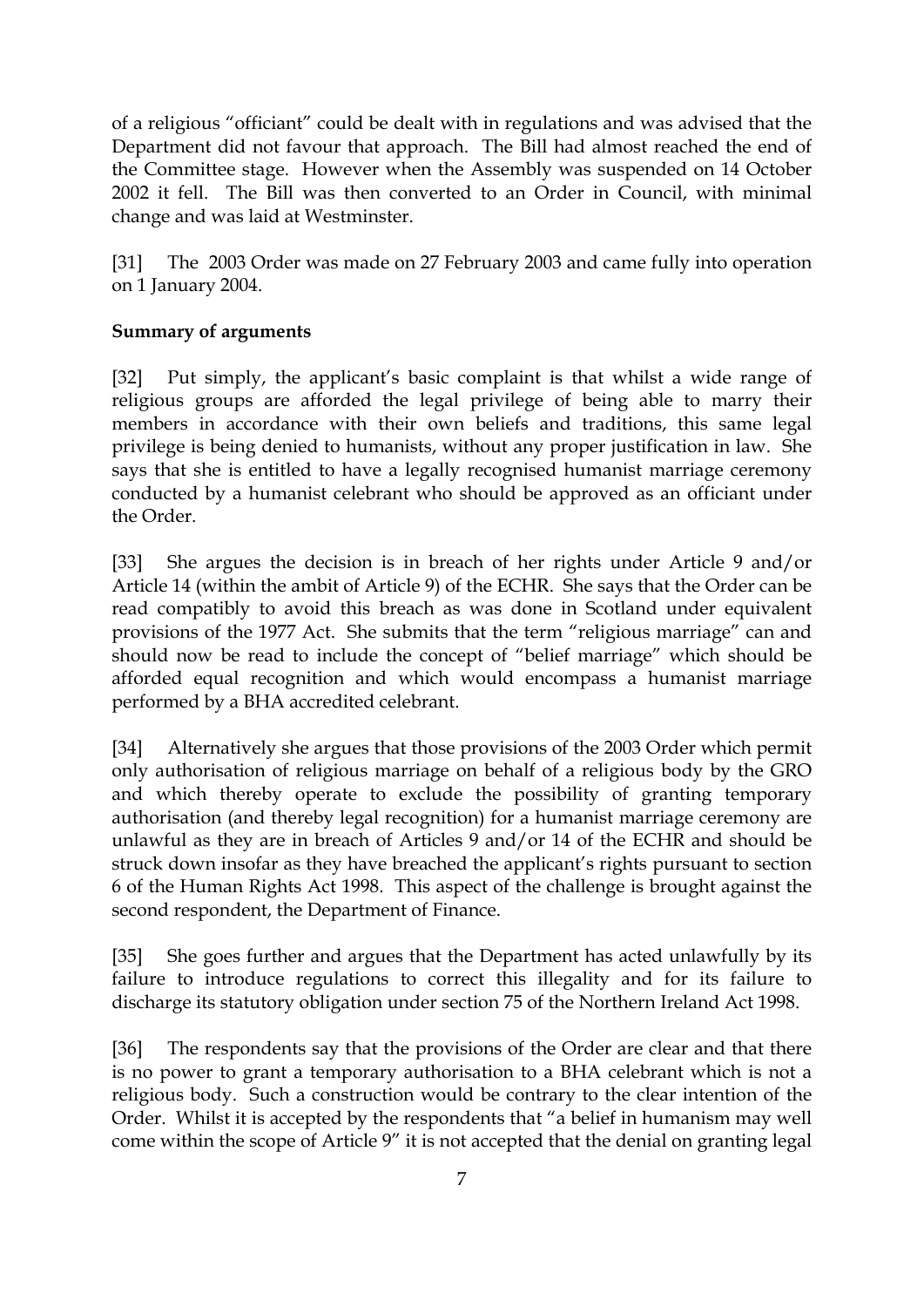recognition to the wedding ceremony conducted by Ms Russo, who shares the applicant's humanist values, constitutes an interference with the applicant's Article 9 rights. They say there is no obligation on the State to facilitate every aspect of manifestation of religion or belief.

[37] The GRO argues, that whilst it does not dispute the genuineness of the applicant's belief in humanism, it cannot accede to the application for temporary authorisation as to do so would be ultra vires. It is submitted that the resolution of the BHA concerns would require an amendment to the 2003 Order, which is a matter for the local Assembly.

[38] The respondents say that there is no interference with the applicant's Article 9 rights. They say that in fact there is no discrimination under Article 14 under the ambit of Article 9. If there is a breach of Article 9 and/or Article 14 such interference is justified in law.

[39] The Attorney General's submissions primarily addressed the argument that, subject to a compliant interpretation not being possible, certain provisions of the 2003 Order are incompatible with Article 9 and/or Article 14 of the ECHR. He draws attention to the fact that Article 12 is in fact the ECHR *lex specilias* on marriage and that it is instructive that the applicant has not framed her challenge under this provision, something which could not be successfully attempted. He says that in fact Article 9 is not engaged, that her desire to have her humanist marriage or ceremony recognised as legally binding does not come within the ambit of a "manifestation" of her humanist belief within the meaning of Article 9(1) so as to enable consideration of Article 14. On an analysis of the authorities he argues that a finding by this court that Articles 9 and 14 ECHR required the State to provide legal recognition for humanist marriage would go far beyond anything currently decided in Strasbourg and indeed would go against the natural flow of existing Strasbourg case law. In short he says there is no illegality in the matters of which the applicant complains.

## **Consideration of the issues**

# **1. Is Article 9 engaged?**

[40] It seems to me that there are two related elements to this question. Firstly, is the applicant's humanism a belief within the meaning of Article 9(1) ECHR? Secondly, is the applicant's desire to have a humanist officiate at the wedding "a manifestation" of the applicant's humanist beliefs?

[41] Article 9(1) provides:

"Everyone has the right to freedom of thought, conscience and religion; this right includes freedom to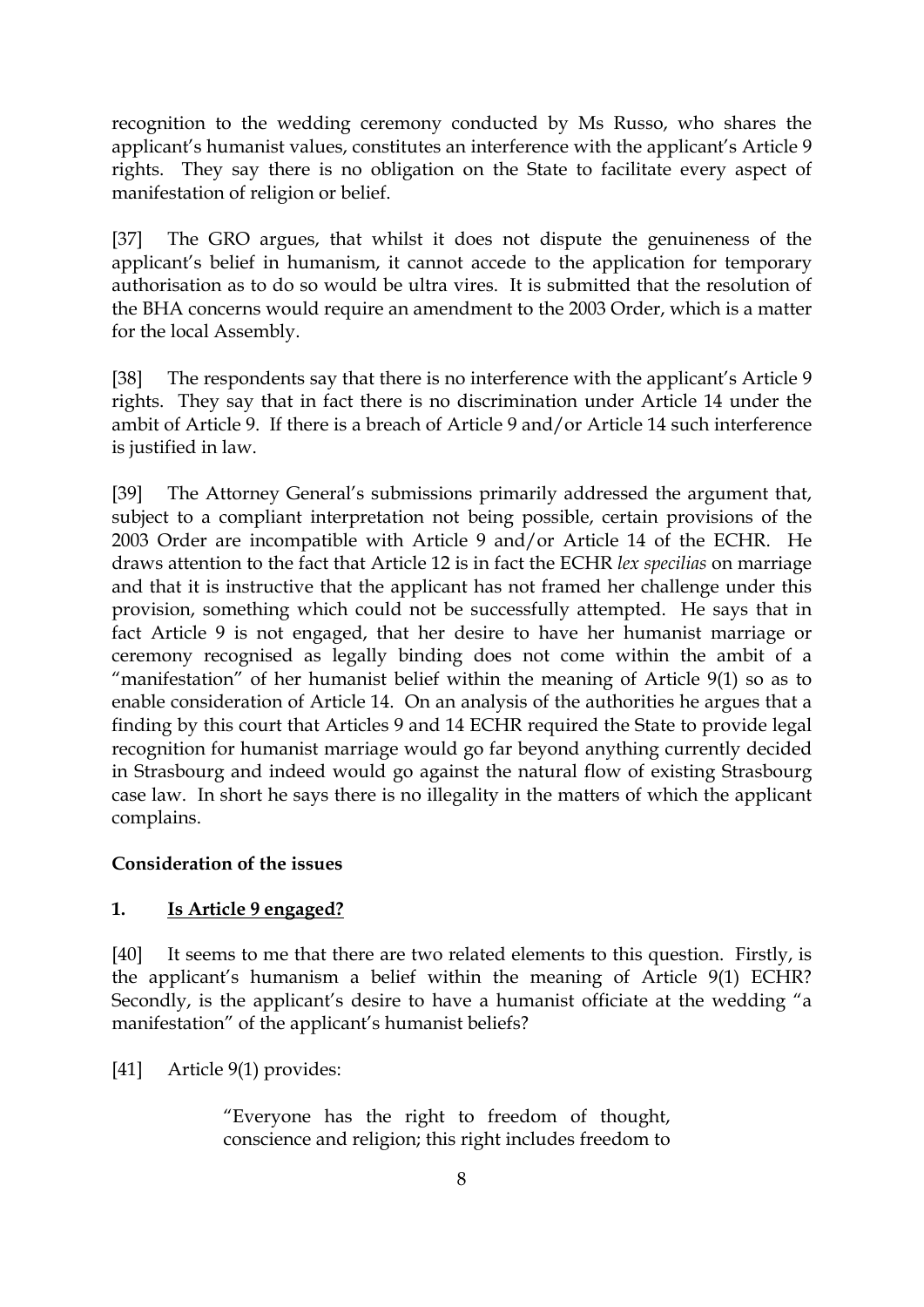change his religion or belief and freedom, either alone or in community with others and in public or private, to manifest his religion or belief, in worship, teaching, practice and observance."

[42] Article 9(2) qualifies the right to manifest one's religion or beliefs as follows:

"Freedom to manifest one's religion or beliefs shall be subject only to such limitations as are prescribed by law and are necessary in a democratic society in the interests of public safety, for the protection of public order, health or morals, or for the protection of the rights and freedoms of others."

[43] Concerning the question of belief the applicant sets out her views in the following way in paragraph 8 of her first affidavit:

> "Humanism is a coherent and ethical world view that affirms that we have the right and responsibility to give meaning and to shape our own lives, using reason and compassion. I believe this life to be the one and only life that I have to live and I want to make the best of it, without any need to resort to supernatural ideas and notions. I believe ethical decisions should be made expressly by reference to evidence and human experience. I believe in the inherent worth and dignity of all human beings. I want to celebrate and affirm our common humanity, irrespective of the many issues that often divide us from each other. This is only a summary of my values and beliefs as they have been shaped by humanism."

[44] Ms Russo in her affidavit provides further detail in relation to humanism. At paragraph 3 she says:

> "3. Humanism is a non-religious world view. The BHA defines a humanist as describing someone who:

Trusts to the scientific method when it comes to understanding how the universe works and rejects the idea of the supernatural (and is therefore an atheist or agnostic).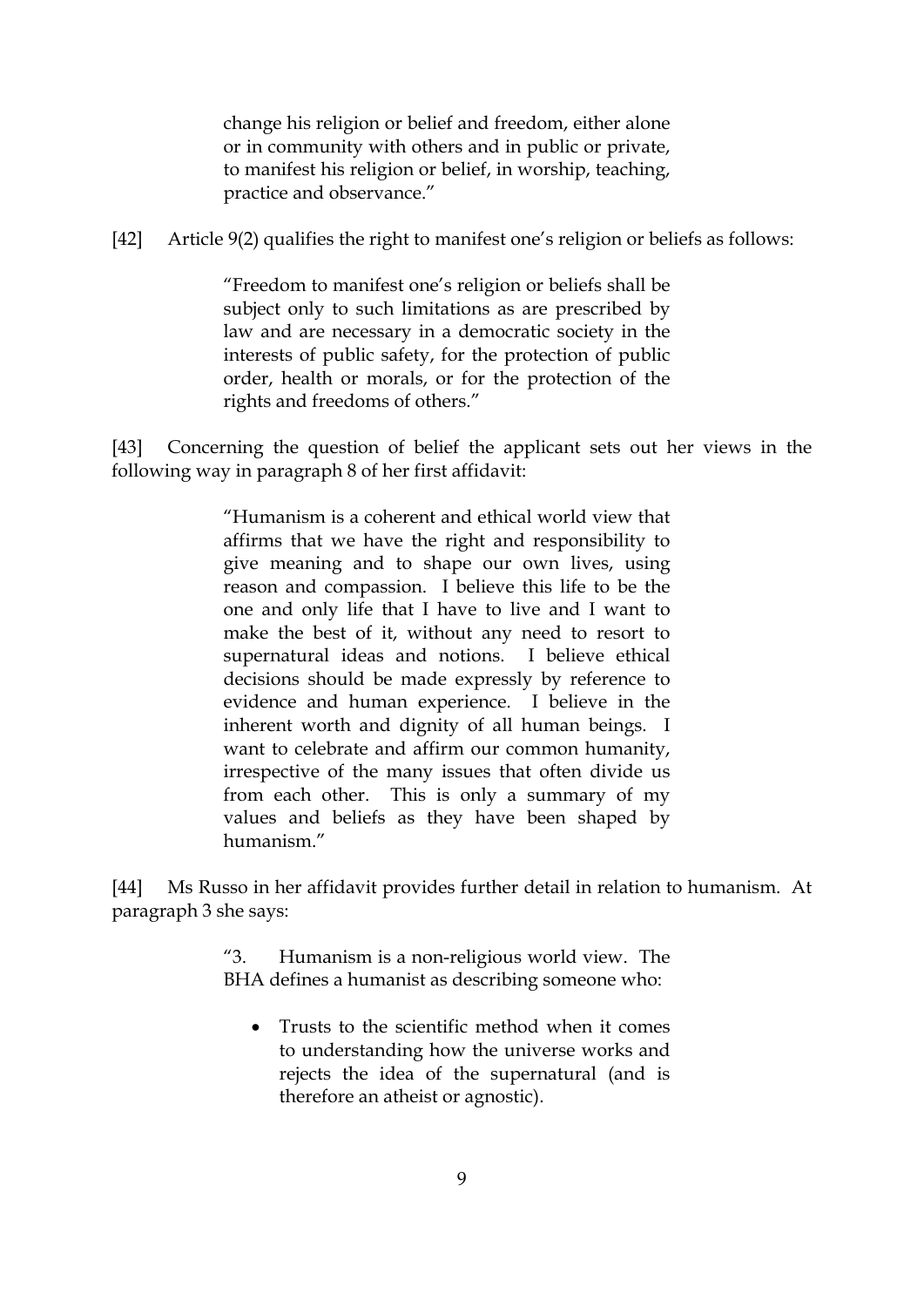- Makes their ethical decisions based on reason, empathy and a concern for human beings and other sentient animals.
- Believes that, in the absence of an afterlife and any discernible purpose of the universe, human beings can act to give their own lives meaning by seeking happiness in this life and helping others to do the same."

She then refers to the British Humanist Association's website and also the International Humanist and Ethical Unions "Amsterdam Declaration 2002".

[45] In relation to the British Humanist Association and Northern Ireland Humanist she avers:

> "6. The British Humanist Association was founded in 1896 as the Union of Ethical Societies, becoming the BHA in 1967. The BHA is registered in England and Wales as a charity (No. 285987) and is registered as operating throughout the UK and Crown dependencies. As exhibited at pages 18-20 of the exhibit bundle:

> > *The British Humanist Association promotes humanism and supports and represents people who seek to live good lives without religious or superstitious beliefs. The BHA provides educational resources on humanism and humanist funerals and other ceremonies and campaigns against religious privilege and discrimination on grounds of religion or belief.*

And its charitable objects are:

*1. The advancement of humanism, namely a non-religious ethical life stance the essential elements of which are commitment to human well-being and a reliance on reason, experience and a naturalistic view of the world;*

*2. The advancement of education and in particular the study of and the dissemination of knowledge about*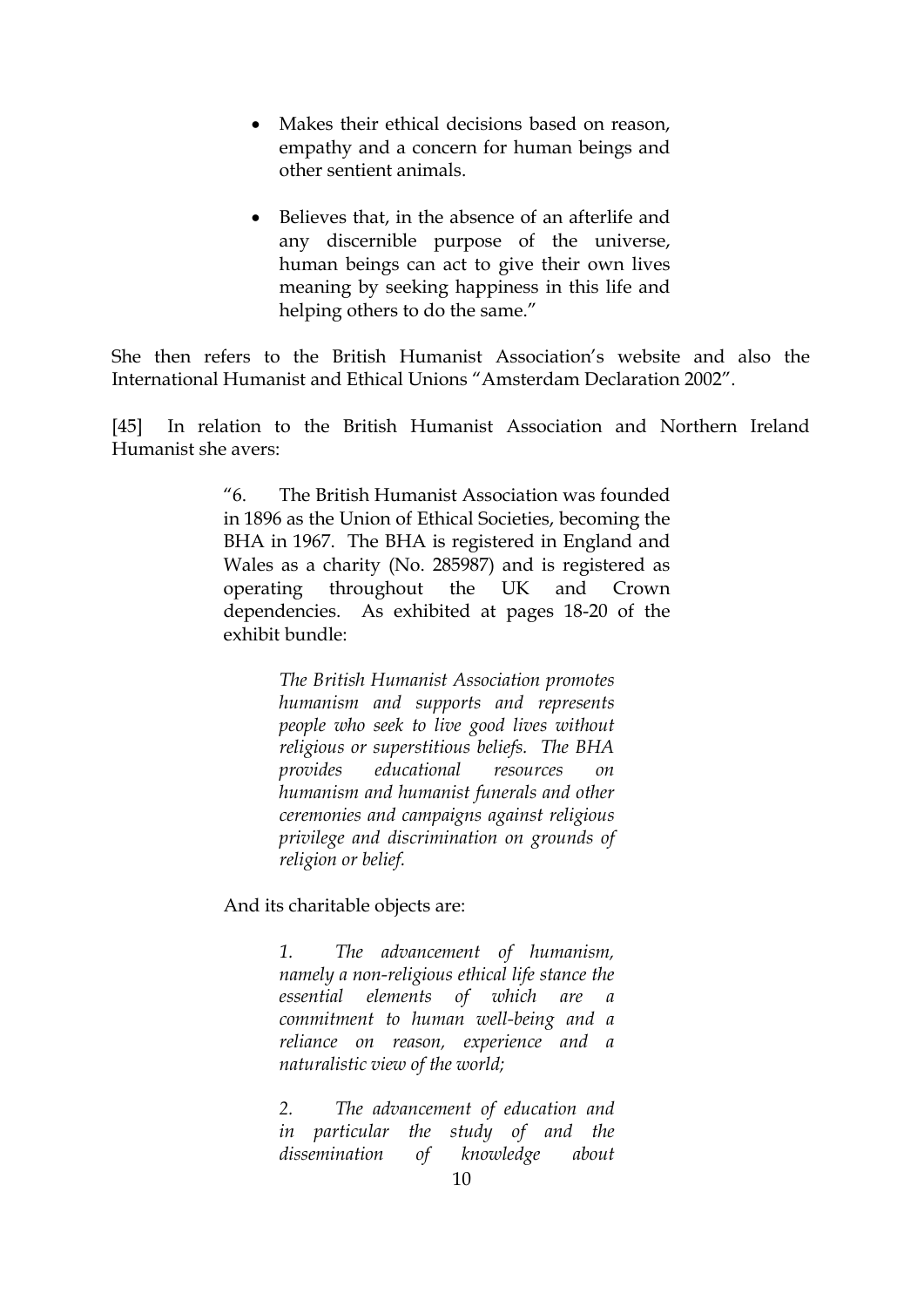*humanism and about the arts and science as they relate to humanism;*

*3. The promotion of equality and nondiscrimination and the protection of human rights as defined in international instruments to which the United Kingdom is party, in each case in particular as relates to religion and belief;*

*4. The promotion of understanding of people holding religious and non-religious beliefs so as to advance harmonious cooperation in society.* 

7. The BHA has 55,000 members and supporters and over 70 local and special interest affiliates. It is supported by over 150 prominent philosophers, scientists and other thinkers and experts as patrons and over 100 UK Parliamentarians who are in membership of the All Party Parliamentary Humanist Group. A list of our patrons is exhibited at pages 21- 26 of the exhibit bundle. BHA trained and accredited celebrants conduct ceremonies attended by over one million people each year. The BHA is a member of the International Humanist and Ethical Union.

8. In Northern Ireland specifically, the BHA organises via Northern Ireland Humanist ("NIH"), a section of the BHA. It has been operating as a section since February 2016, albeit the BHA has been operating for much longer. There have been humanist organisations in Northern Ireland since 1964 and the first BHA ceremony in Northern Ireland was accredited at least as far back as 1995.

9. However since February 2016 the growth of the humanist movement in Northern Ireland has accelerated. NIH are holding five meetings a month in Belfast, Ballymena, Armagh, Larne and Derry. As of writing, NIH have 781 registered members and supporters in its database."

[46] In interpreting Article 9 I have regard to the universal declaration of human rights and in particular to general comment number 22 on Article 18 (which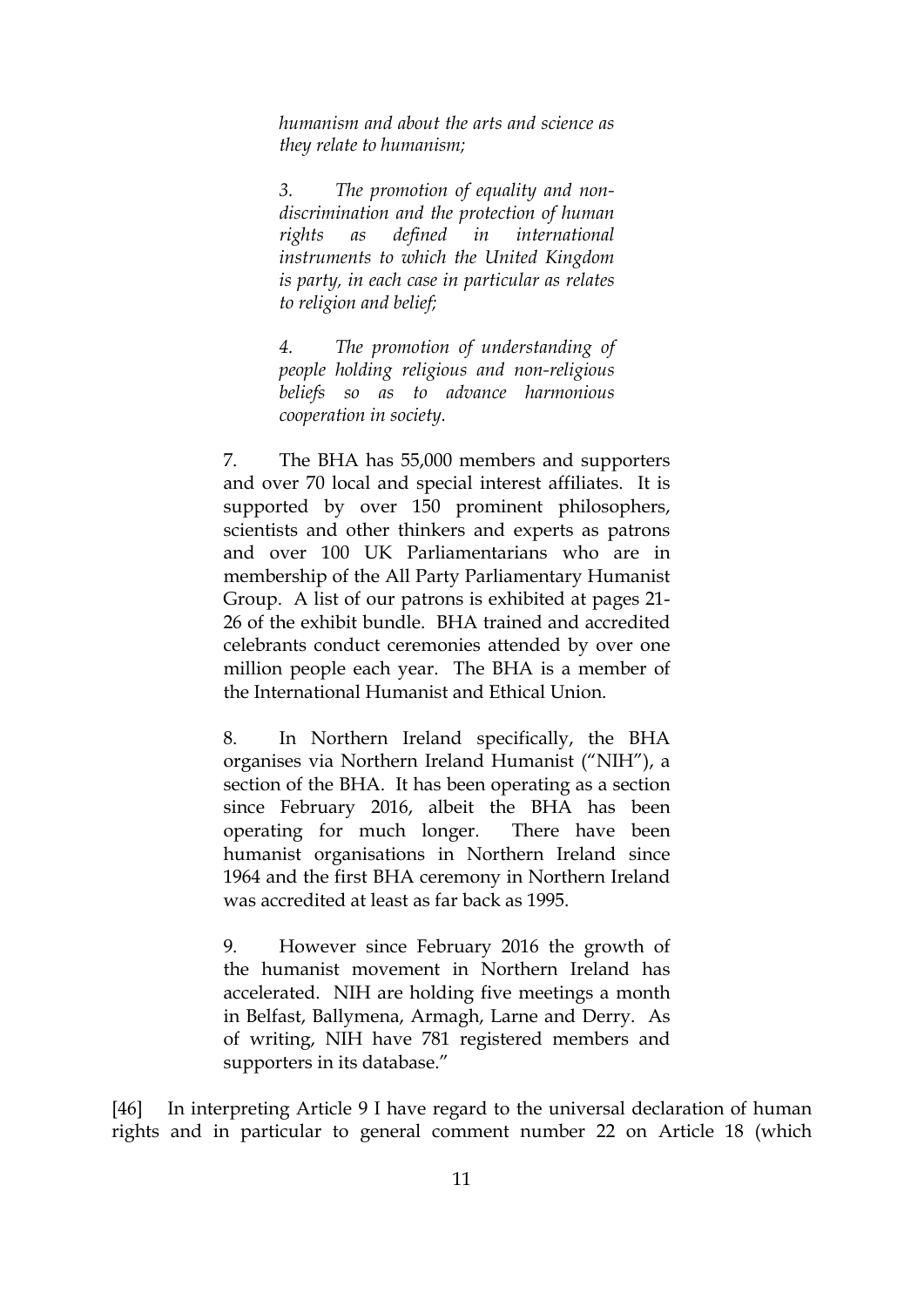provides for the right to freedom of belief) from the UN Human Rights Committee which provides as follows:

> *"*Article 18 protects theistic, non-theistic and atheistic beliefs, as well as the right not to profess any religion or belief. The terms 'belief' and religion' are to be broadly construed. Article 18 is not limited in its application to traditional religions or to religions and beliefs with institutional characteristics or practices analogous to those of traditional religions. The Committee therefore views with concern any tendency to discriminate against any religion or belief for any reason, including the fact that they are newly established, or represent religious minorities that may be the subject of hostility on the part of a predominant religious community."

[47] The legal test for "belief" is perhaps best set out in the judgment in **Eweida and Others v United Kingdom** [2013] 57 EHRR 2113. The court held at paragraph [81]:

> "[81] The right to freedom of thought, conscience and religion denotes views that attain a certain level of cogency, seriousness, cohesion and importance. … Provided this is satisfied, the State's duty of neutrality and impartiality is incompatible with any power on the State's part to assess the legitimacy of religious beliefs or the ways in which those beliefs are expressed."

# [48] **I have come to the conclusion that the applicant easily meets this test and that her humanist beliefs have reached the level of cogency, seriousness, cohesion and importance to engage her Article 9 rights.**

[49] The more difficult question is whether or not her wish to have a legally recognised humanist marriage ceremony conducted by a humanist celebrant is a manifestation of that belief.

[50] Again the UN Human Rights Committee's commentary on Article 18 is instructive.

[51] Paragraph 44(4) states: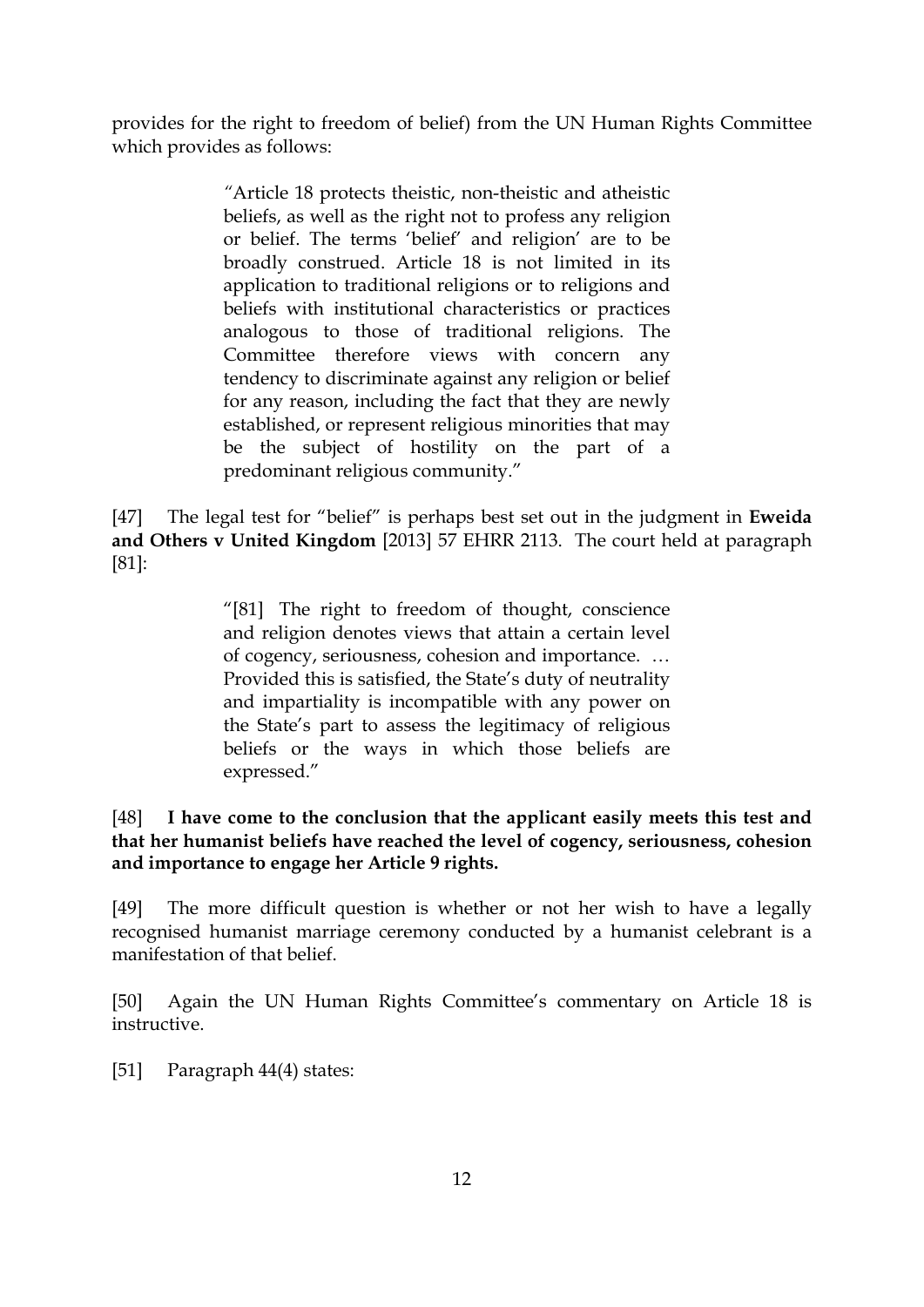"4. The freedom to manifest religion or belief may be exercised "either individually or in community with others and in public or private".

The freedom to manifest religion or belief in worship, observance, practice and teaching encompasses a broad range of acts. The concept of worship extends to ritual and ceremonial acts giving direct expression to belief, as well as various practices integral to such acts, including the building of places of worship, the use of ritual formulae and objects, the display of symbols and the observance of holidays and days of rest. The observance and practice of religion or belief may include not only ceremonial acts but also such customs as the observance of dietary regulations, the wearing of distinctive clothing or head coverings, participation in ritual associated with certain stages of life, and the use of a particular language customarily spoken by a group. …."

[52] The House of Lords looked at the issue of the manifestation of beliefs in the case of **R (Williamson) v Secretary of State for Education and Employment** [2005] 2 AC. Lord Nicholls says at paragraph [23] of the judgment:

> "Everyone, therefore, is entitled to hold whatever beliefs he wishes. But when questions of 'manifestation' arise, as they usually do in this type of case, a belief must satisfy some modest, objective minimum requirements. These threshold requirements are implicit in Article 9 of the European Convention and comparable guarantees in other human rights instruments. The belief must be consistent with basic standards of human dignity or integrity. Manifestation of a religious belief, for instance, which involves subjecting others to torture or inhuman punishment would not qualify for protection. The belief must relate to matters more than merely trivial. It must possess an adequate degree of seriousness and importance."

[53] Later in the judgment, expressly addressing the issue of manifesting beliefs and practice, he says:

> "Thus, in deciding whether the claimants' conduct constitutes manifesting a belief in practice for the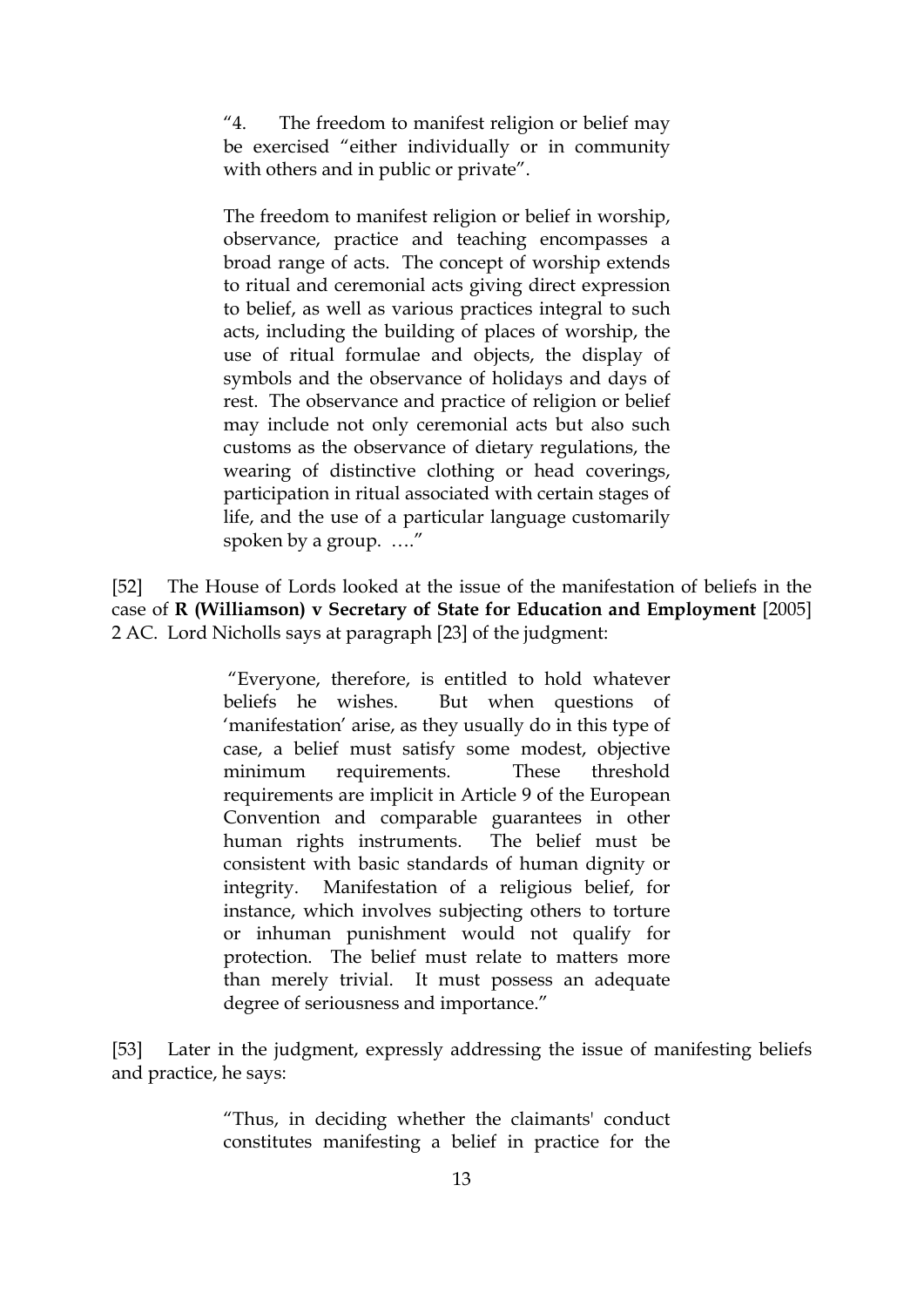purposes of Article 9 one must first identify the nature and scope of the belief. If, as here, the belief takes the form of a perceived obligation to act in a specific way, then, in principle, doing that act pursuant to that belief is itself a manifestation of that belief in practice. In such cases the act is 'intimately linked' to the belief, in the Strasbourg phraseology … see *Application 10295/82 v United Kingdom (1983) 6 EHRR 558*. This is so whether the perceived obligation is of a religious, ethical or social character. If this were not so, and if acting pursuant to such a perceived obligation did not suffice to constitute manifestation of that belief in practice, it would be difficult to see what in principle suffices to constitute manifestation of such a belief in practice. I do not read the examples of acts of worship and devotion given by the European Commission in *Application 10295/82 v United Kingdom* as exhaustive of the scope of manifestation of a belief in practice.

This is not to say that a perceived obligation is a prerequisite to manifestation of a belief in practice. It is not: see, for instance, *Syndicat Northcrest v Amselem 241 DLR (4th) 1*, especially at pp 25-26, paras 46-50."

[54] In the **Williamson** case the court was dealing with what was perceived to be an obligation namely that the infliction of corporal punishment of a mild nature was necessary for the proper upbringing of children. The court held that this was a belief capable of being protected by Article 9(1) although went on to hold that the interference with the right was justified.

[55] The decision is authority for the proposition that the freedom to hold a belief was an absolute right, whereas the right to manifest a belief was a qualified right. When the genuineness of a person's belief was an issue in court proceedings the court could decide that as an issue of fact by conducting a limited enquiry to ensure that the beliefs were held in good faith. It would not conduct an enquiry into the beliefs provided they met the modest threshold requirements set out in paragraph 23 of the judgment. Specifically a perceived obligation is not a prerequisite to manifestation of a belief in practice. **Eweida** sets out the parameters for engagement.

> "Even where the belief in question attains the required level of cogency and importance, it cannot be said that every act which is in some way inspired, motivated or influenced by it constitutes a 'manifestation' of the belief. Thus, for example, acts or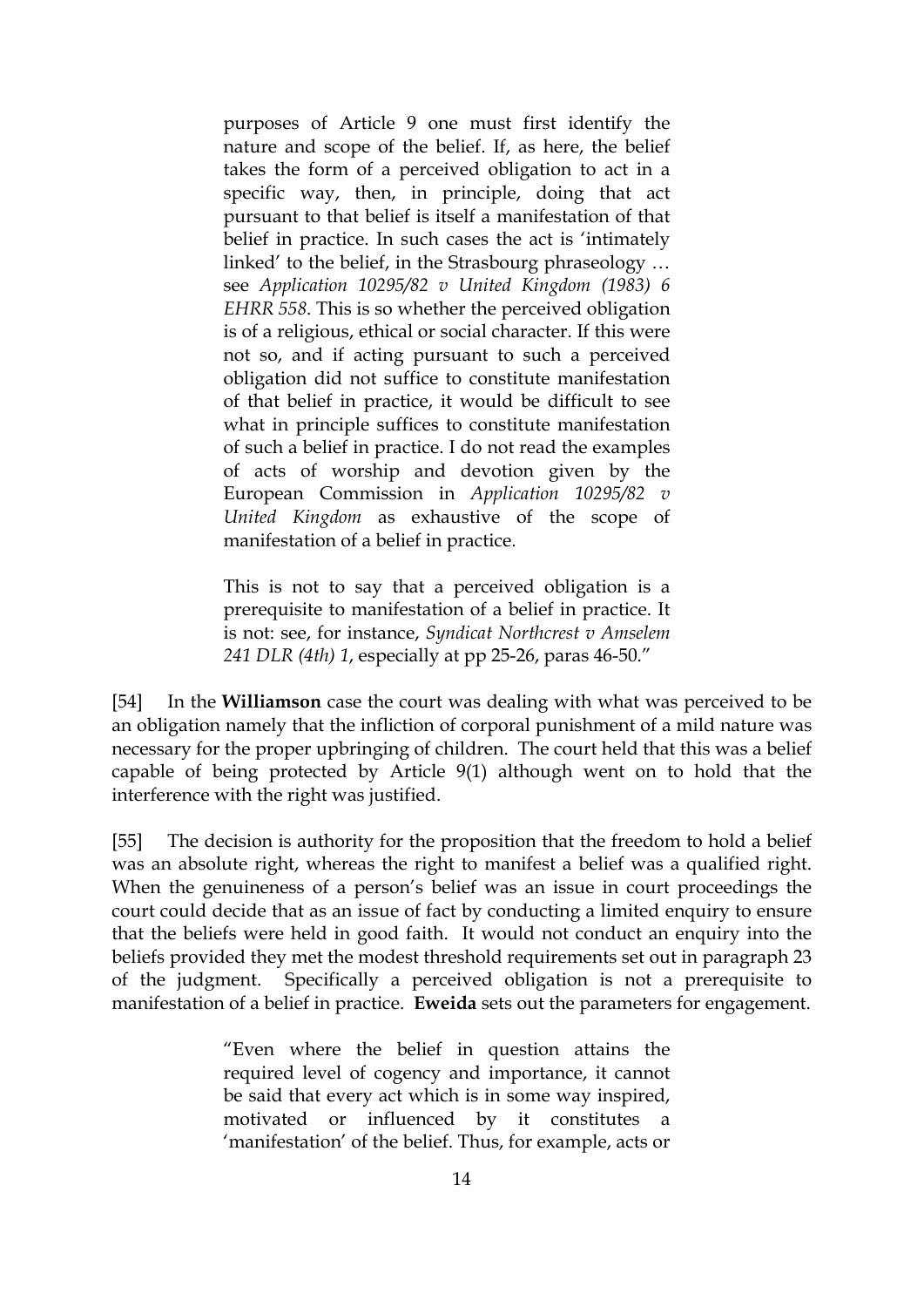omissions which do not directly express the belief concerned or which are only remotely connected to a precept of faith fall outside the protection of Article 9 (see **Skugar and Others v Russia** (Dec), No. 40010/04, 3 December 2009 and for example, **Arrowsmith v The United Kingdom,**  Commissioner's Report, 12 October 1978, Decisions and Reports 19, P. 5; C v The United Kingdom Commission Decision on 15 December 1983, DR 37, p. 142; **Zaoui v Switzerland** (Dec) No. 41615/98 18 January 2001). In order to count as a 'manifestation' within the meaning of Article 9, the act in question must be intimately linked to the religion or belief. An example would be an act of worship or devotion which forms part of the practice of a religion or belief in a generally recognised form. However, the manifestation of religion or belief is not limited to such acts; the existence of a sufficiently close and direct nexus between the act and the underlying belief must be determined on the facts of each case."

[56] The applicant sets out her views on the manifestation of her beliefs, inter alia, in paragraph 22 of her rejoinder affidavit as follows:

> "... I also want to have an explicitly humanist marriage ceremony (not a civil ceremony with attenuated humanist 'bits'), involving a clear public affirmation of our humanist values as individuals and as a couple, before our family and friends. This is part and parcel of my desire to have a legally valid humanist wedding. Legal validity is also important to me as it signifies that the State recognises my values as legitimate and worthy of legal recognition equal to the diverse religious beliefs that are afforded the same legal privilege. Furthermore the act of marriage is, in my view, a profoundly humanist event related to the fundamental human values of love, fidelity and trust, sharing and co-operation. We only have this one life and so the decision to share with one other person is all the more significant for a humanist. … And so my marriage ceremony provides me with a rare, communal event at which I can express and celebrate my humanism with my husband to be and our family and friends."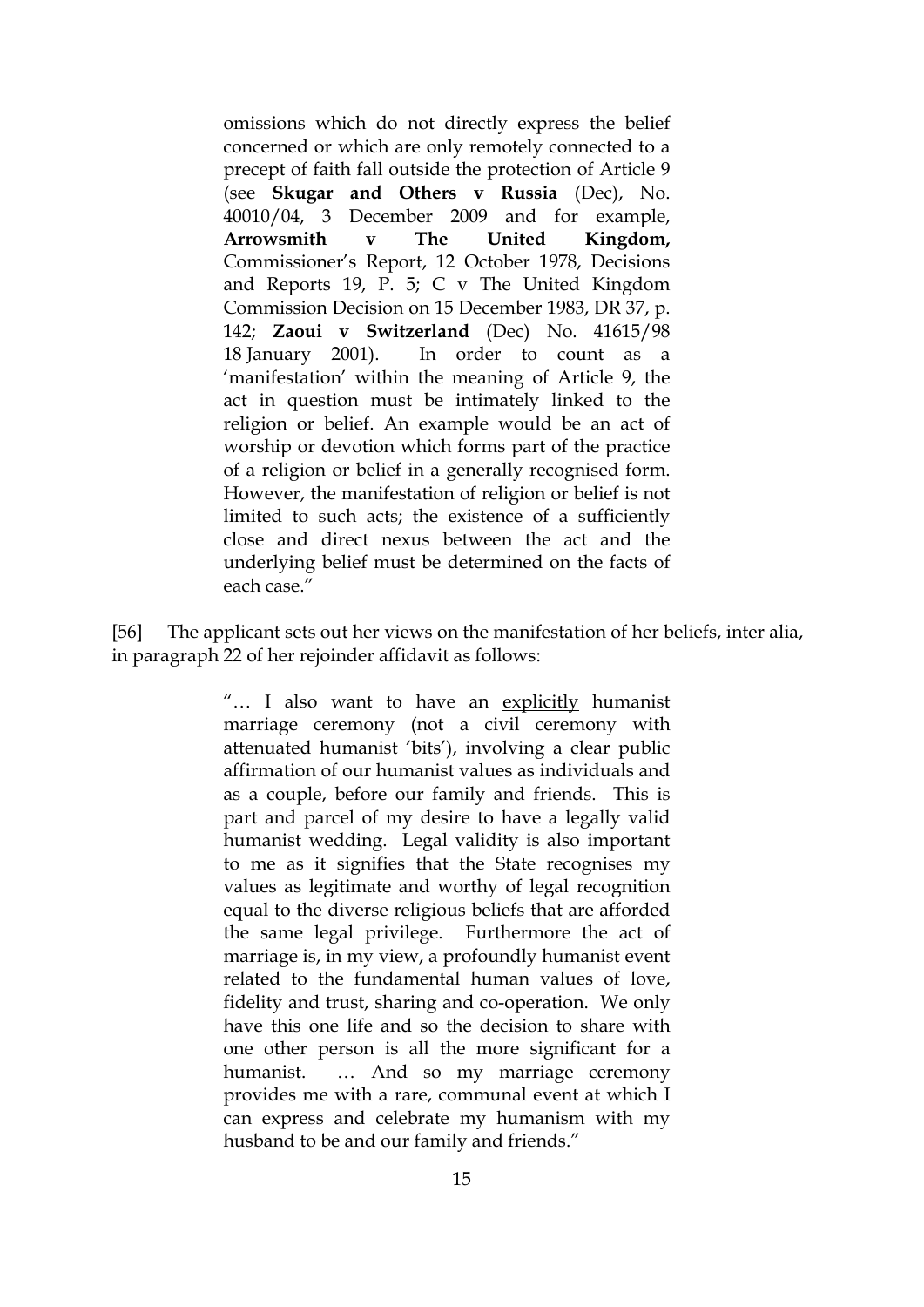[57] She also refers to supporting affidavits from Karen Gibson and Jessica Bird who share the applicant's wish. She goes on to state at paragraph 24:

> "24. I should also say something here about the humanist tradition of which I am a part. I am aware that humanist marriage (and other significant ceremonies) has long been part of organised humanism across the world. … One of these ethical societies (the West London Ethical Society) had been founded in 1892 and by 1908 was performing a form of marriage ceremony in accordance with the Book of Ethical Rituals published by Stanton Coit. I am advised that marriages were routinely performed by the West London Ethical Society into the 1930s. A similar account could be given of the South Place Ethical Society which is now the Conway Hall Ethical Society in Central London. I am advised that this ethical society conducted marriages into the 1970s. The Ethical Union changed its name to the British Human Association in 1967 and early on identified the need, of some members, for explicitly humanist marriage ceremonies as a continuation of the earlier ethical model. Humanist marriage has grown and flourished out of these roots and I am proud to be standing in that venerable tradition. I have evidenced my position over a number of years and in the establishment, in particular, of Atheist NI. I am a person who acts on my beliefs and values. It is only natural then, for me to seek to have those beliefs and values, expressed through my marriage ceremony.

> 25. It would be fair to say that humanist marriage is a generally recognised custom or practice within the humanist tradition as I have known it. For example I would consider it unusual if a committed humanist couple were to have anything other than a humanist marriage ceremony. My desire to have a legally valid humanist marriage is central to my own humanist identity. The act of getting married is, of course, deeply personal and is bound by my humanist beliefs, values and aspirations."

[58] In her affidavit Isobel Russo sets out the history of humanist wedding ceremonies across the UK and Ireland.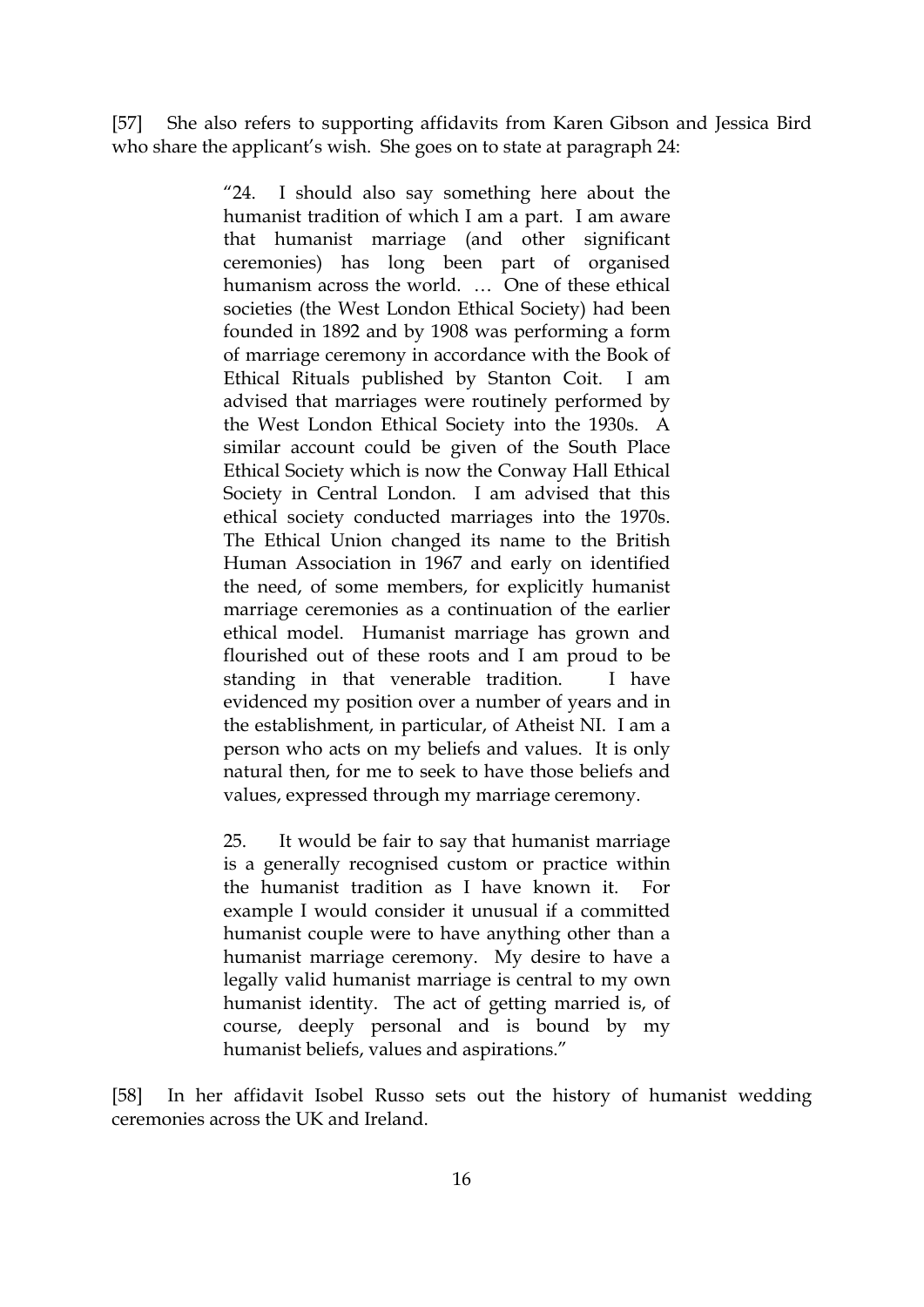[59] It is interesting to note that since humanist weddings were given legal recognition in Scotland in 2005 the number of humanist marriages have increased from 82 in 2005 to over 4,200 in 2015, greater than Church of Scotland marriages  $(4,052)$ .

[60] In the Republic of Ireland after the introduction of the Civil Registration (Amendment) Act 2012 which extended legal recognition to marriages to bodies whose "principal objects are secular, ethical and humanist", Human Association of Ireland ("HAI") celebrants performed 1,264 marriages in 2015, putting them only behind the Catholic Church and civil marriages in terms of popularity.

[61] Ms Russo also sets out the details in relation to the training and accreditation of BHA celebrants.

[62] She avers that humanist wedding ceremonies are hugely popular because they allow humanist and non-religious couples to be married in a manner and at a time of their choosing, creating a bespoke and profound ceremony that accords with their wishes and deepest held beliefs. "Of central significance is the meaning created by being married by a celebrant who understands and shares their moral and ethical stance".

[63] The Attorney General argues that the indeterminate nature of humanism, focused as it is on "ethical" behaviour, means that it cannot be compared, nor can the BHA celebrant licensees, be compared with organised religion or even a distinct philosophical school. The respondents initially conceded that the applicant's desire to have a humanist officiant at her wedding could be considered a manifestation of her humanist beliefs but resiled from this to an extent in oral submissions.

[64] The State has chosen to expressly recognise marriage within organised religions as being a manifestation of religious belief. The 2003 Order defines a "religious body" as "an organised group of people meeting regularly for common religious worship".

[65] In the response to the pre-action protocol letter dated 14 April 2017 the solicitors acting for the respondents say as follows:

> "In the main, persons of religious faith in this jurisdiction have a belief that during a religious marriage their union is recognised and blessed by a supreme deity. There is a long tradition in this jurisdiction and others of a religious or spiritual dimension to marriage. The circumstances of persons of religious faith is therefore inherently different to that of the applicant who is humanist.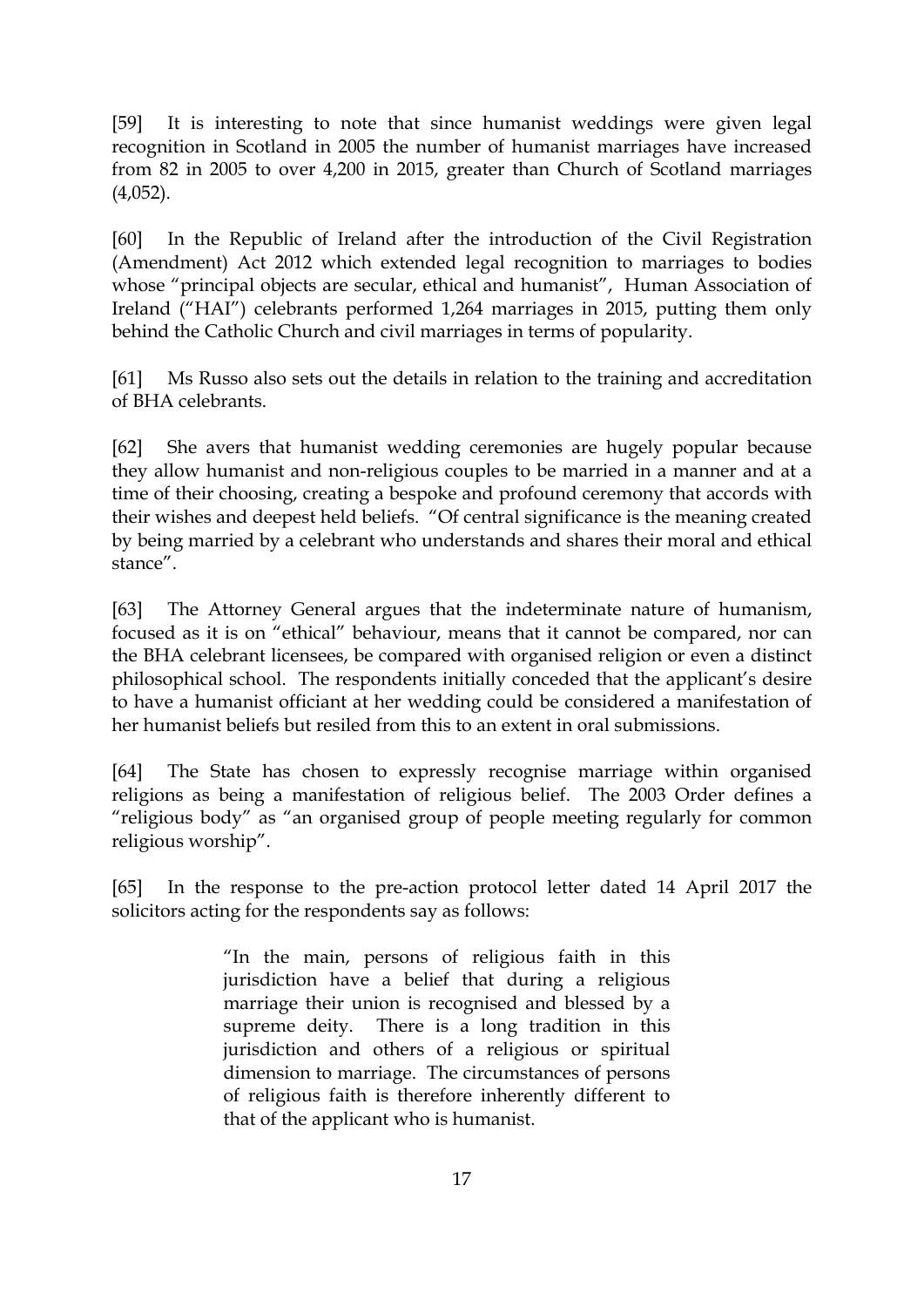In making the 2003 Order the State elected to continue the longstanding position whereby it gave legal recognition to marriages conducted according to a religious rite and with a spiritual dimension. By contrast, for persons such as the applicant the marriage is a purely legal construct with no accompanying religious or spiritual rite. The applicant's understanding of marriage is fully recognised by the State by way of a civil marriage, which is wholly secular in nature."

[66] This indeed reflects the history of how the 2003 Order came about as set out in the first affidavit of Ms McPolin when the Law Reform Advisory Committee for Northern Ireland "recognised the deep rooted involvement of religion in the communities of Northern Ireland". In rejecting an exclusively secularist approach to marriage, which has been adopted in countries such as France with individuals having the option of a separate religious ceremony which attracts no State recognition, the Committee had regard to "the role which religious bodies have played in the past within the community, and in particular in the context of marriage, continues to be regarded as central in Northern Ireland life and we consider that the law should continue to recognise the validity of both religious and civil weddings as giving rise to the legal status of marriage."

[67] There are in excess of 100 "religious bodies" currently registered in this jurisdiction under the 2003 Order. To put it mildly it is an eclectic mix. Many are obscure and others such as Zen Buddhists, for example, clearly have no belief in "their wedding being blessed by a 'supreme deity'". There is nothing in the Order or in the application forms used by the GRO which suggests that it requires that the religious body (or officiant) in making an application to be registered, must confirm a particular theological/philosophical understanding of the significance of marriage for that religious body and its adherents or indeed as to the role of the officiant in a religious ceremony.

[68] More importantly the respondents miss the fundamental point made on behalf of the applicant in that she does not want a "civil marriage", but rather a marriage solemnised by a humanist celebrant which is different and distinct from a civil marriage. The applicant does not understand her marriage as a "purely legal" construct but rather as a manifestation of her belief.

[69] The freedom to manifest a belief in practice encompasses a broad range of acts. It includes ceremonial acts which give direct expression to belief as well as the use of ritual formulae associated with ceremonial acts. There is no requirement that the applicant be under a duty to perform a humanist ceremony, but I consider that there is a sufficiently close and direct nexus between her proposed ceremony and her underlying beliefs. I accept the applicant's averment that her desire to have her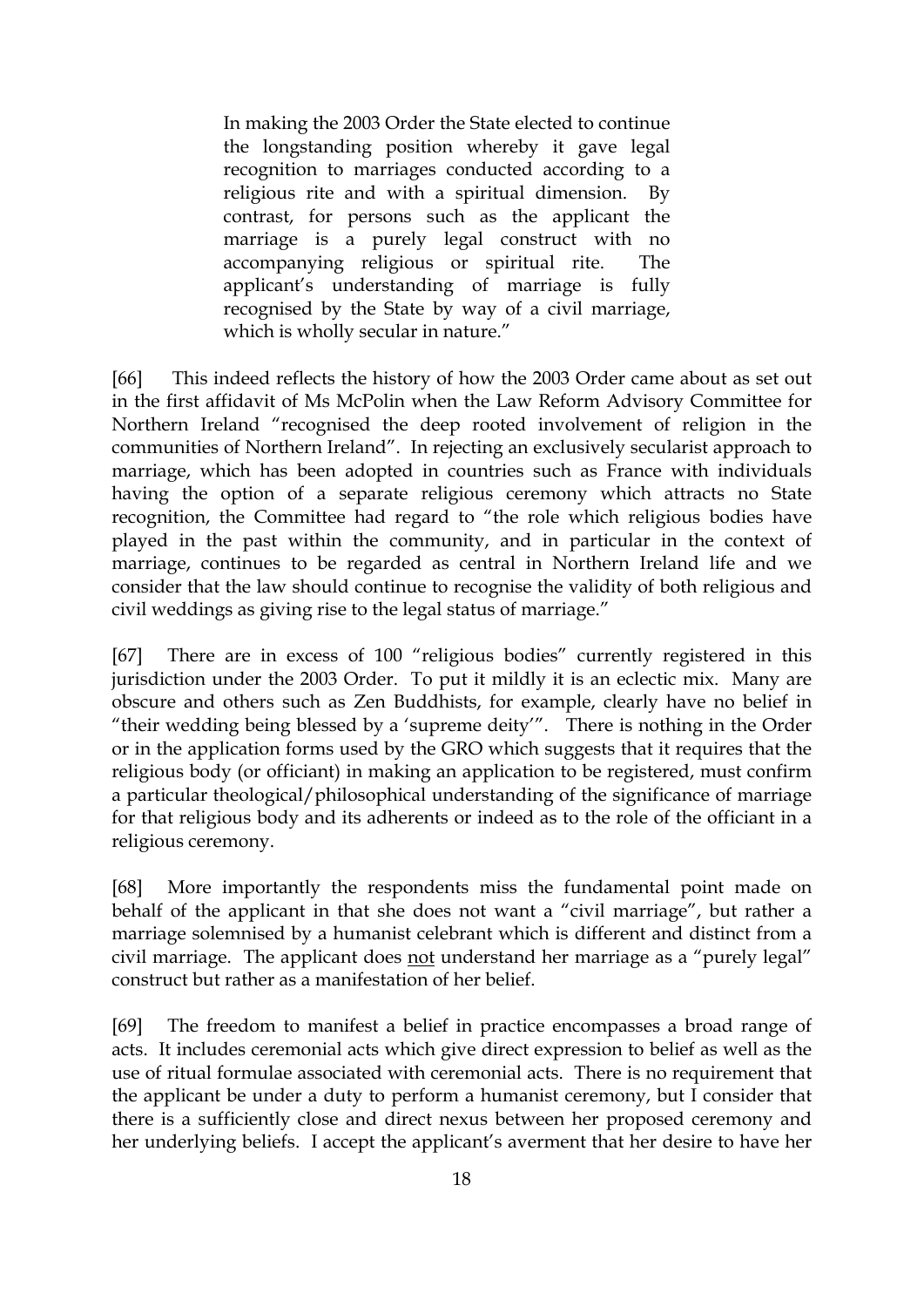wedding officiated by a humanist celebrant at a humanist ceremony is directly linked to her humanist belief. Furthermore it is clear from the affidavit of Ms Russo and the applicant's own affidavit that humanist marriage is a generally recognised custom or practice within the humanist tradition and that it would be unusual if a committed humanist couple were to have anything other than a humanist marriage ceremony. I consider that humanist ceremonies are indeed a manifestation of humanist beliefs in general and are entirely consistent with the stated objects of the BHA which include the advancement of humanism, namely a non-religious ethical lifestance, the essential elements of which are commitment to human well-being and a reliance on reason, experience and a naturalist view of the world. I conclude that the performance of a humanist wedding ceremony comes within the ambit of 4(2) of the Association's objectives to:

> "… do all such other lawful things as are conductive or incidental to furthering or advancing any of the above named objects."

**I have come to the conclusion that the applicant's desire to have a humanist officiate at her wedding is indeed a manifestation of her humanist beliefs and that therefore Article 9 in this respect is engaged in this case.** 

## [70] **Has there been an interference with the applicant's Article 9 rights?**

[71] The applicant submits that Article 9 imposes an obligation on the State (including the respondents) to afford legal recognition to her humanist marriage, to be conducted by a BHA celebrant. She argues that the failure to do so constitutes an interference with her Article 9 rights. The respondents say the answer to this question is "no" because she is not prevented from marrying and she is not restricted from having a humanist influenced civil ceremony officiated over by a registrar. She can also have a separate humanist wedding, albeit absent legal status, officiated over by a celebrant of her choosing.

[72] Perhaps this argument is best met by the judgment of the United States Court of Appeal for the Seventh Circuit in **Centre for Enquiry and Reba Boyd Wooden v Marion Circuit Court Clerk and Marion County Prosecutor** No. 12-3751 (14 July 2014) (the US Court of Appeal is the last federal stop before an appeal to the Supreme Court) when the court ruled at page 7:

> "That's true enough—but it just restates the discrimination of which plaintiffs complain. Lutherans can solemnize their marriage in public ceremonies conducted by people who share their fundamental beliefs; humanists can't. Humanists' ability to carry out a sham ceremony, with the real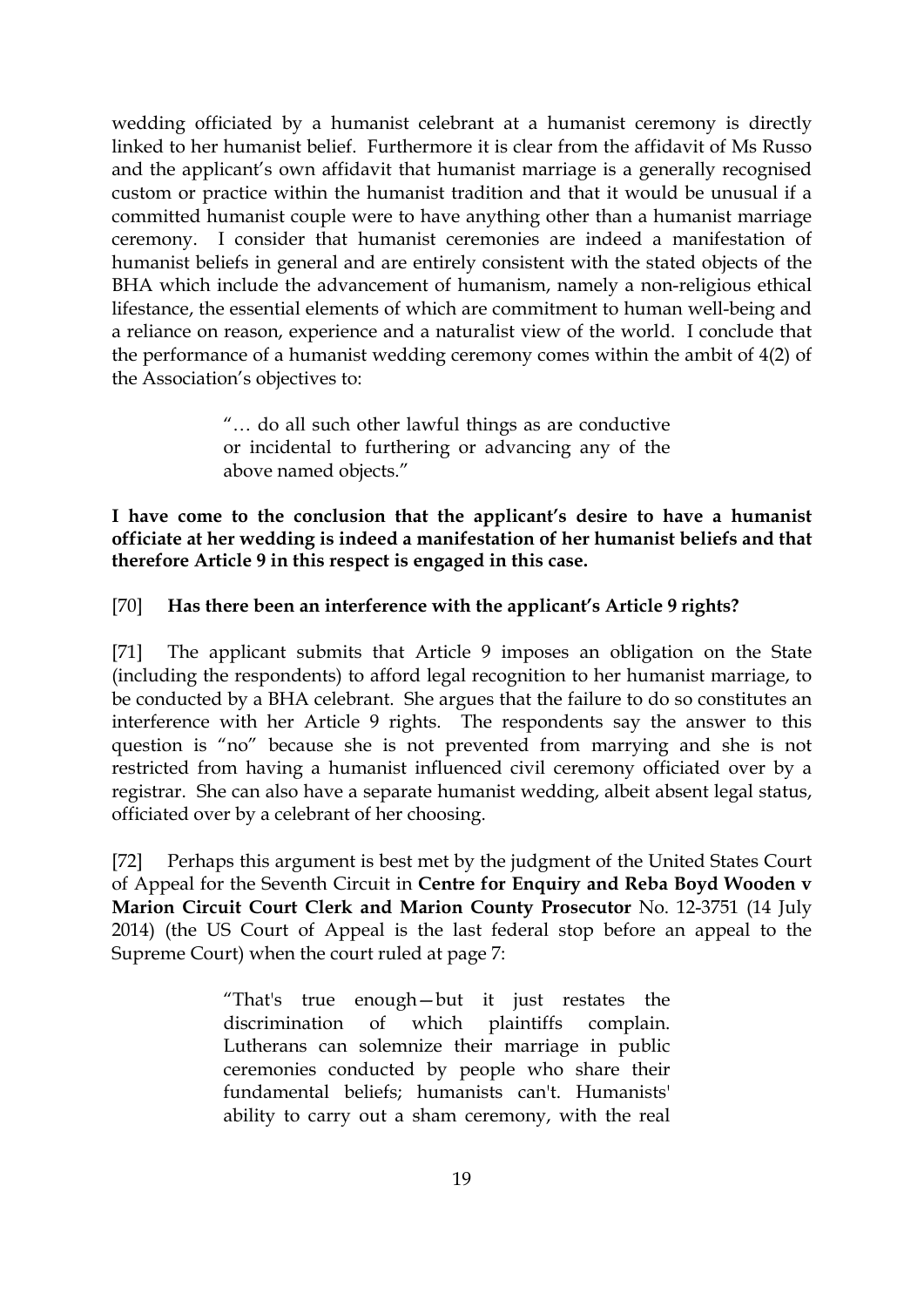business done in a back office, does not address the injustice of which plaintiffs complain."

[73] For "discrimination" and "injustice" I substitute "interference" for the purposes of this argument.

[74] In that case the Seventh Circuit concluded that the inconsistent treatment created by the relevant statute violated the First Amendment and remanded the case with instructions to issue an injunction allowing certified secular humanist celebrants to solemnise marriages in Indiana.

[75] In doing so the court relied on the decision of the US Supreme Court (**US v Seeger, Torcaso and Watkins**) that had forbidden distinctions between religious and secular beliefs that hold the same place in adherents lives.

[76] **I therefore conclude that there is an interference with the applicant's Article 9 rights.** 

# **Is the interference lawful?**

[77] The applicant says that the impugned decision is unlawful on the basis of a breach of her Article 9 rights alone. In the alternative she argues that her rights under Article 9 taken with Article 14 are breached.

[78] I do not consider it appropriate in the context of this case to consider the matter solely on the basis of Article 9. The essence of the applicant's case is based on the different treatment between religious bodies and humanists who share her beliefs. The applicant could not complain if the State had decided that the only basis for the legal recognition of marriage would be a civil ceremony – as for example in France. The basis of her claim is that in this jurisdiction the State has chosen to empower religious bodies to perform legally valid marriages in Northern Ireland. Her complaint is that the State has refused to extend this privilege to those like her who wish to marry in accordance with their humanist beliefs.

[79] Article 14 applies where the alleged discrimination is in connection with a Convention right and on the grounds stated in Article 14. Article 14 provides:

# "**Prohibition of discrimination**

The enjoyment of the rights and freedoms set forth in this Convention shall be secured without discrimination on any ground such as sex, race, colour, language, religion, political or other opinion, national or social origin, association with a national minority, property, birth or other status."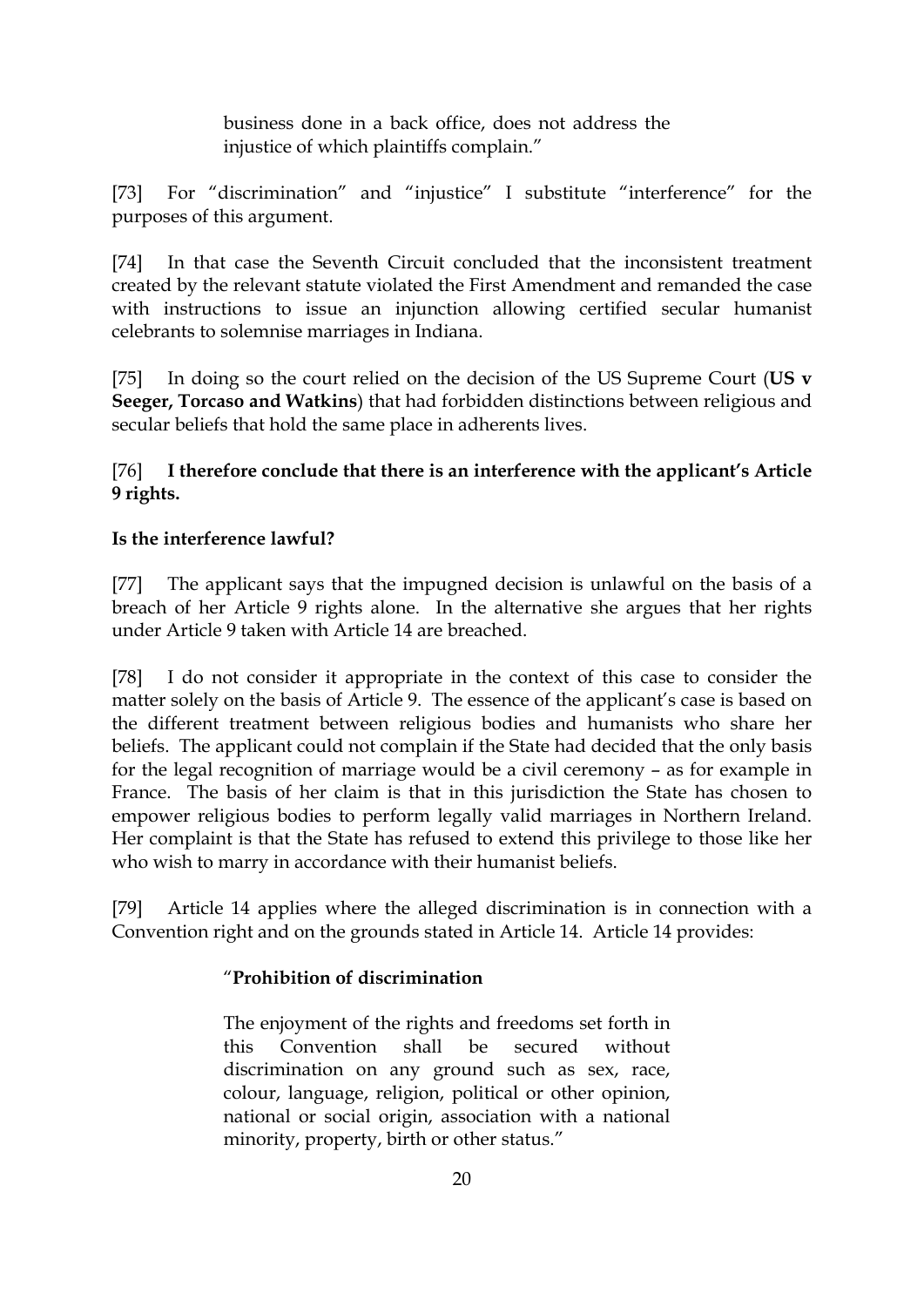[80] In this case the alleged discrimination is in connection with a Convention right namely Article 9. The discrimination about which she complains is on a ground stated in Article 14 by reason of her non-religious belief or if necessary "other status".

[81] Article 14 extends not only to those elements of a substantive right which a State is required by the Convention to guarantee, but also to aspects of the rights which the State choses to guarantee without being obliged under the Convention to do so.

[82] The applicant places particular reliance on the European Court of Human Rights decision in **Savez Crkava Rijec Zivota v Croatia** (7798/08) (2012) 54 EHRR 36.

[83] The applicants in that case were churches of a reformist domination who complained that the Croatian authorities had afforded certain privileges to some religious groups including the ability to perform legally valid marriage ceremonies.

[84] In relation to whether or not Article 9 could be relied on in its own right at paragraph [56] the judgment says:

> "The court further reiterates that the Convention, including its Article 9(1), cannot be interpreted so as to impose an obligation on States to have the effects of religious marriages recognised as equal to those of civil marriages."

[85] However the court went on at paragraph [58] to hold that Article 14 when read with Article 9 was applicable to the facts of the case:

> "Nevertheless the court considers that celebration of a religious marriage, which amounts to observance of a religious right, and teaching of a religion both represent manifestations of religion within the meaning of Article 9(1) of the Convention. It also notes Croatia allows certain religious communities to provide religious education in public schools and nurseries and recognises religious marriages performed by them."

[86] The court reiterated that the prohibition of discrimination in Article 14 of the Convention applied also to those additional rights, falling within the wider ambit of any Convention article, for which the State has voluntarily decided to provide. Consequently the State which has gone beyond its obligations under Article 9 of the Convention in creating such rights cannot, in the application of those rights, take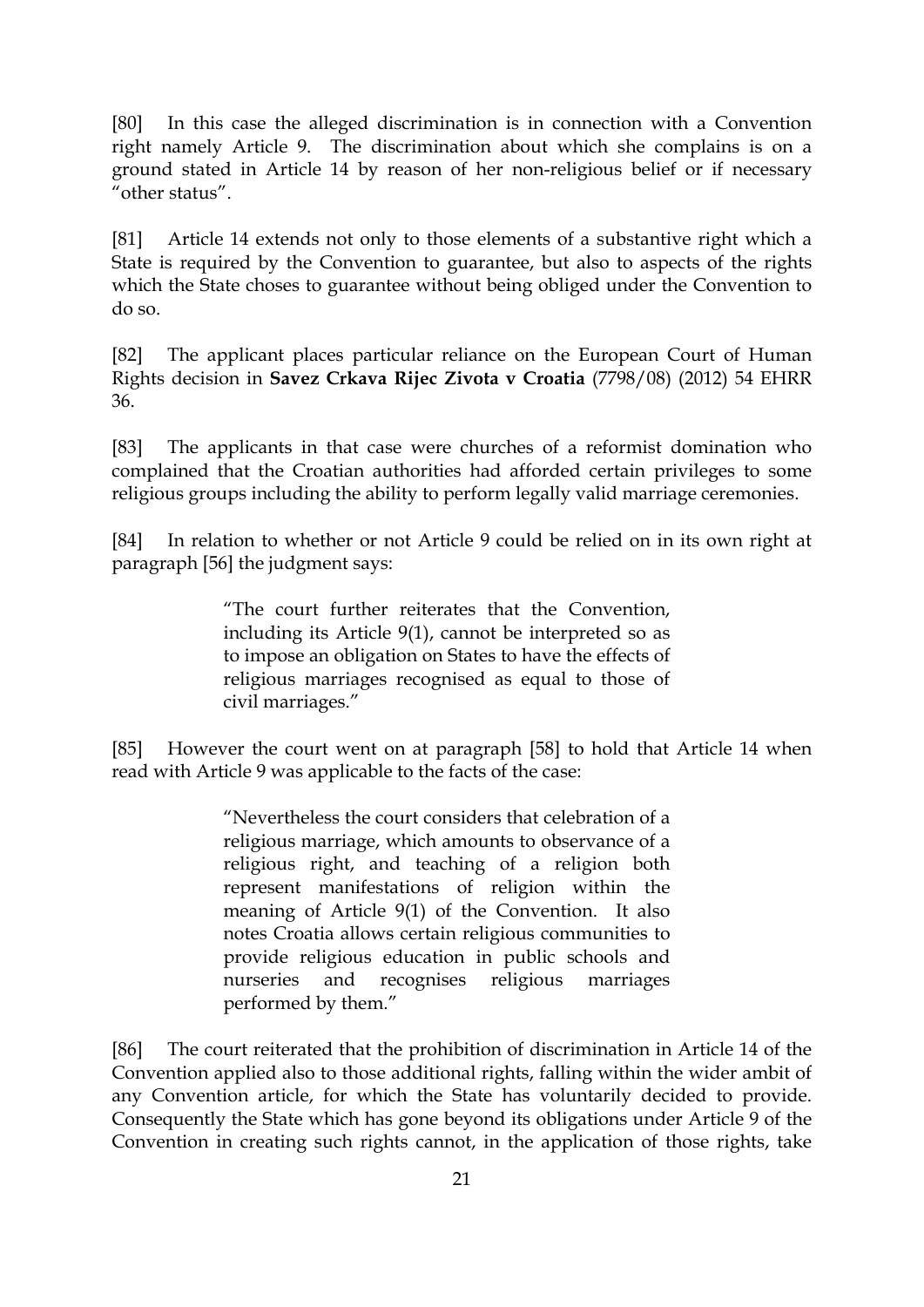discriminatory measures within the meaning of Article 14. It followed that, although Croatia is not obliged under Article 9 of the Convention to allow religious education in public schools and nurseries or to recognise religious marriages, the facts of the instant case nevertheless fell within the wider ambit of that article. Accordingly Article 14 of the Convention, read in conjunction with Article 9, was applicable.

[87] At paragraph [88] the court commented:

"… The State had a duty to remain neutral and impartial in exercising its regulatory power in the sphere of religious freedom and its relations with different religions, dominations and beliefs. Therefore, such criteria called for particular scrutiny on the part of the court."

[88] The court ultimately held that the Croatian Government had not established any objective reasonable justification for the difference in treatment between the applicant churches and other religious communities in Croatia. Therefore there had been a breach of Article 14 in conjunction with Article 9.

[89] The Attorney General points out that in the Croatian case the applicants were religious bodies who performed marriage ceremonies themselves in contrast to the BHA who merely licence celebrants. The court was directly considering differences between two religious groups.

[90] In particular he relies on the European Court of Human Rights decision in **Munoz Diaz v Spain** (2010) 50 EHRR 49. In that case the applicant was married in 1971 in a marriage solemnized according to the rites of the Roma community. Following her husband's death in December 2000 the applicant applied for a survivor's pension but the application was refused on the ground that her marriage had not been registered in the Civil Register. The court held that there had been a violation of Article 14 taken together with Article 1 of Protocol No. 1. However the applicant also argued, relying on Article 14 taken together with Article 12 that the refusal by the authorities to recognise the validity of a Roma marriage constituted a breach of a right to marry.

[91] In rejecting that submission the court ruled as follows:

"78. The Court reiterates that Article 12 secures the fundamental right of a man and woman to marry and to found a family. The exercise of the right to marry gives rise to social, personal and legal consequences. It is subject to the national laws of the contracting States but the limitations thereby introduced must not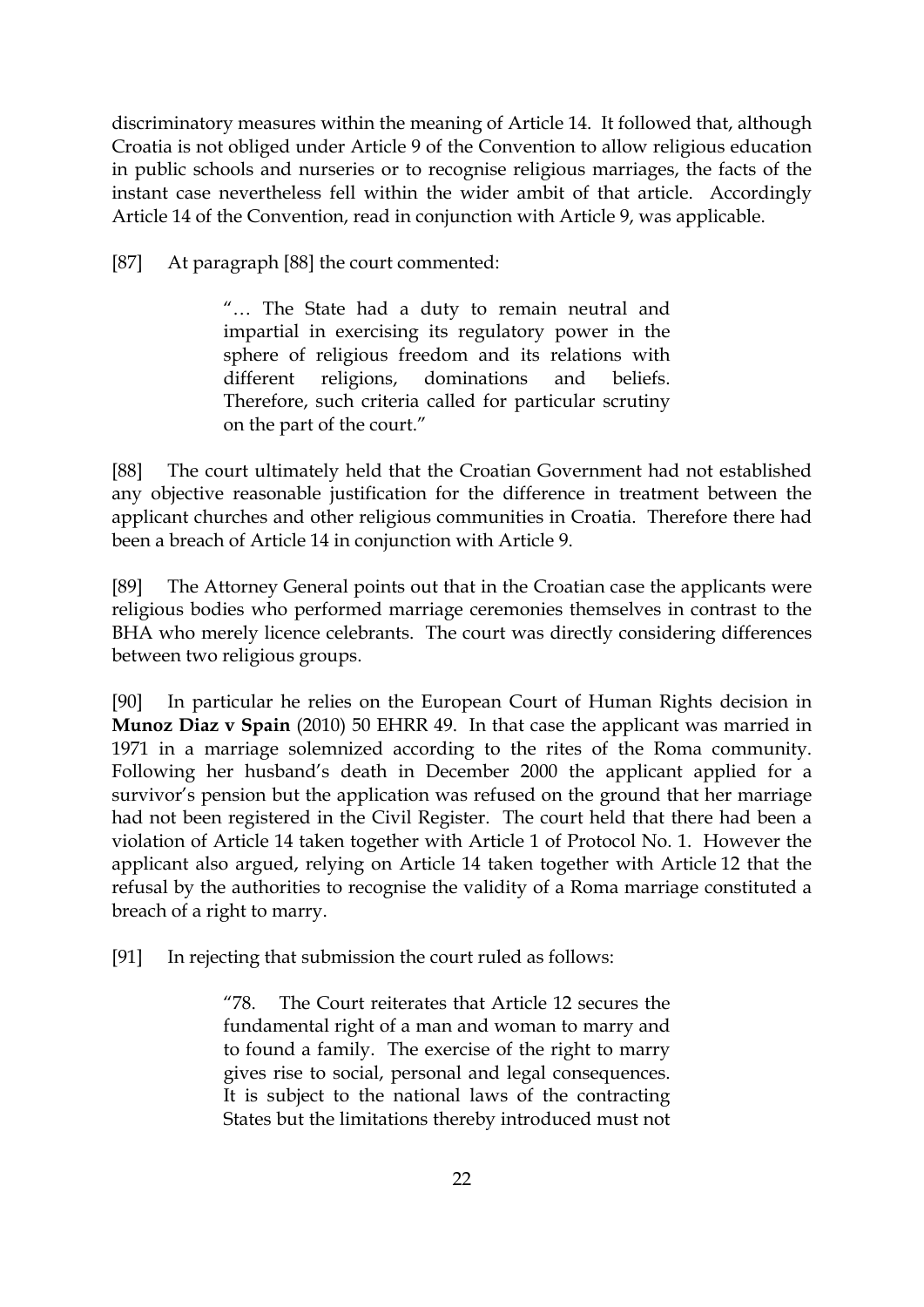restrict or reduce the right in such a way or to such an extent that the very essence of the right is impaired.

79. The Court observes that civil marriage in Spain, as in force since 1981, is open to everyone, and takes the view that its regulation does not entail any discrimination on religious or other grounds. The same form of marriage, before a mayor, a magistrate or another designated public servant, applies to everyone without distinction. There is no requirement to declare one's religion or beliefs or to belong to a cultural, linguistic, ethnic or other group.

80. It is true that certain religious forms of expression of consent are accepted under Spanish law, but those religious forms (Catholic, Protestant, Muslim and Jewish) are recognised by virtue of agreements with the State and thus produce the same effects as civil marriage, whereas other forms (religious or traditional) are not recognised. The Court observes, however, that this is a distinction derived from religious affiliation, which is not pertinent in the case of the Roma community. But that distinction does not impede or prohibit civil marriage, which is open to the Roma under the same conditions of equality as to persons not belonging to their community, and is a response to considerations that have to be taken into account by the legislature within its margin of appreciation, as the Government has argued.

81. Accordingly, the Court finds that the fact that Roma marriage has no civil effects as desired by the applicant does not constitute discrimination prohibited by Article 14. It follows that this complaint is manifestly ill-founded and must be rejected under Article 35(3) and (4) of the Convention."

[92] The Attorney General also draws my attention to a number of decisions of the European Court in which Article 14 taken in conjunction with Article 8 could not impose an obligation on States to provide same sex marriage when the more specific Article 12 could not do so. Put simply he says that it is clear that Articles 9 plus 14 could not equal 12 any more than 8 plus 14 can equal 12.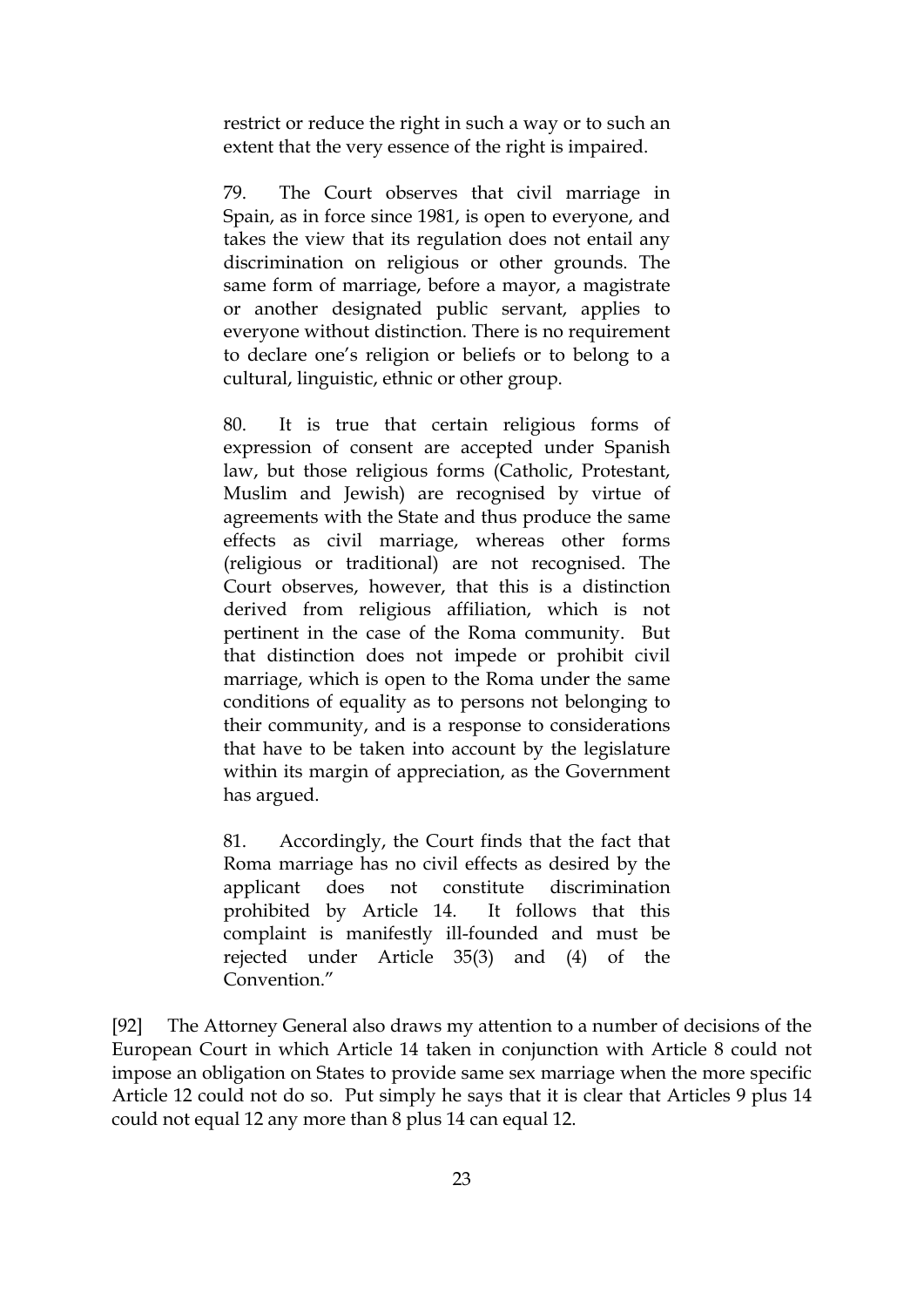[93] Mr McQuitty counters that in relation to the Spanish case the applicants were seeking to have a marriage declared valid retrospectively whereas in this case the applicant is seeking to have a marriage declared legally valid before it actually happens. So far as the same sex marriage cases are concerned he says that in that case the applicant was seeking to establish a right to marry under Article 12. That is not the case here. The applicant does have the right to marry. She invokes Articles 9 and 14 on the basis that in the exercise of that right she suffers discrimination in breach of her Article 9 rights taken together with Article 14.

[94] The starting point must be that if the law is to protect freedom of religion under Article 9 it must recognise that all religions and beliefs should be treated equally.

[95] The State must be neutral and impartial in the arrangement it makes for the exercise of manifestations of various religions and beliefs.

[96] In relation to the solemnisation of marriage the State has chosen to authorise the solemnisation of religious marriage ceremonies in recognition of those bodies' beliefs. Having done so, in my view it should provide equal recognition to individuals who hold humanists beliefs on the basis of my findings that humanism does meet the test of a belief body and that a wedding ceremony conducted by a humanist constitutes a manifestation of that belief.

[97] **I consider that there has been a breach of the applicant's rights under Articles 9 and 14 of the ECHR.**

[98] **That being so the issue I must consider is whether the breach or difference in treatment is capable of objective justification.** 

[99] In this regard Mr Henry argues firstly that any interference alleged is minor. The lesser the interference the lesser the justification that is required. He points out that at the applicant's civil ceremony she can introduce humanist elements, including the personalisation of her vows. The only actual interference relates to the person who officiates. There is some dispute about the degree of flexibility offered to those who chose a civil ceremony. In any event a marriage ceremony is no trivial matter. As the scoping document prepared by the Law Commission in England acknowledges "a couple's wedding day is one of profound emotional, cultural, social, and legal significance."

[100] Referring back to Article 9(2) the limitation is prescribed by law. The next question is whether the interference is necessary in a democratic society and this can be broken down into the following:

(a) Is the limitation pursuing a legitimate aim?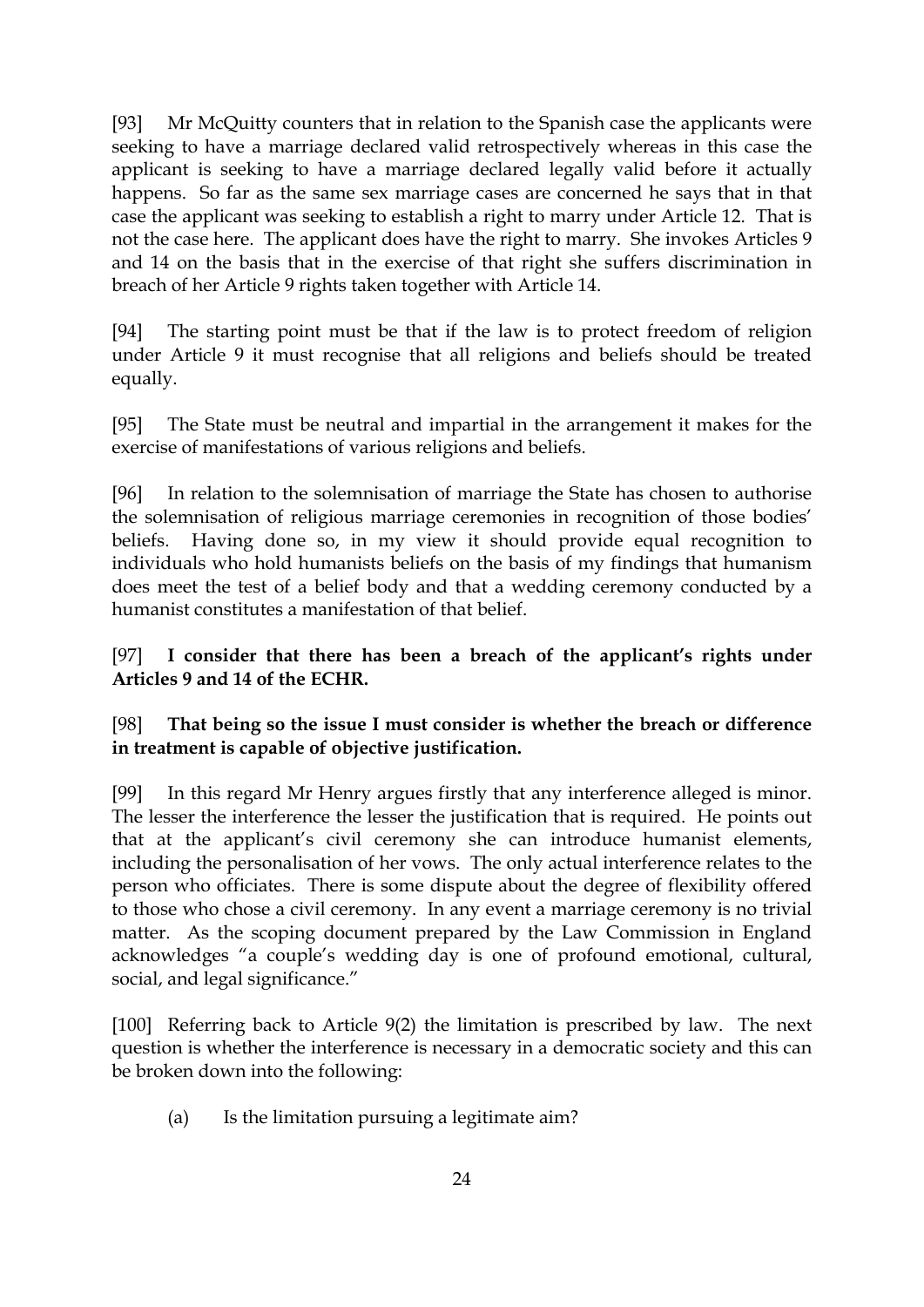(b) If so, are the means chosen to achieve that aim proportionate in the circumstances? Proportionality is determined on an objective basis.

[101] What is the legitimate aim in respect of the limitation? The Order itself was intended to simplify, consolidate and modernise the law of marriage. In granting the "privileges" to religious bodies it was recognising "the deep rooted involvement of religion in the communities of Northern Ireland". The intention was to provide equal treatment insofar as it was possible balanced against the "need" to properly regulate marriage. By adopting the approach of a distinction between religious ceremonies and civil ceremonies it is argued that it has achieved the aim of simplifying the law, regulating marriage and achieving equal treatment.

[102] The respondents argue that if the applicant is successful this will create huge difficulties for the regulation of marriage. Mr Henry says affording humanists the right to officiate as a sub-set of the non-religious group and giving them special status that other non-religious groups do not have is beset with difficulties. How does one regulate it? What training and certification is necessary? How does one deal with other non-religious groups?

[103] He says that marriage is such an important civic issue with far reaching legal consequences (and is open to abuse), that there is a significant public interest in closely controlling (and limiting) those who are permitted to officiate. He suggests that permitting ceremonies to be officiated by any non-religious group could dilute the dignity and status of marriage in Northern Ireland.

[104] It seems to me that this latter argument falls into the very trap that Articles 9 and 14 are designed to avoid. It does not chime with the State's obligation to respect all religions and beliefs.

[105] More importantly these concerns which might be described as "the flood gate argument" are not borne out by the evidence.

[106] Firstly this is the only application that has been received by a non-religious body.

[107] Secondly, if granted temporary authorisation the application is still subject to the series of checks and balances applied to all marriages contained in the 2003 Order. These include a notice requirement, the keeping of a list of intended marriages, a power to require evidence, the possibility of objections, the production of the marriage schedule and subsequent registration obligations.

[108] Thirdly, an applicant must satisfy the test of a "belief". Not all beliefs will attract the protections afforded by Article 9. Thus the notional science fiction fan could hardly establish Article 9 belief credentials with the GRO so as to receive official status. Indeed the wide and diverse list of religious bodies currently on the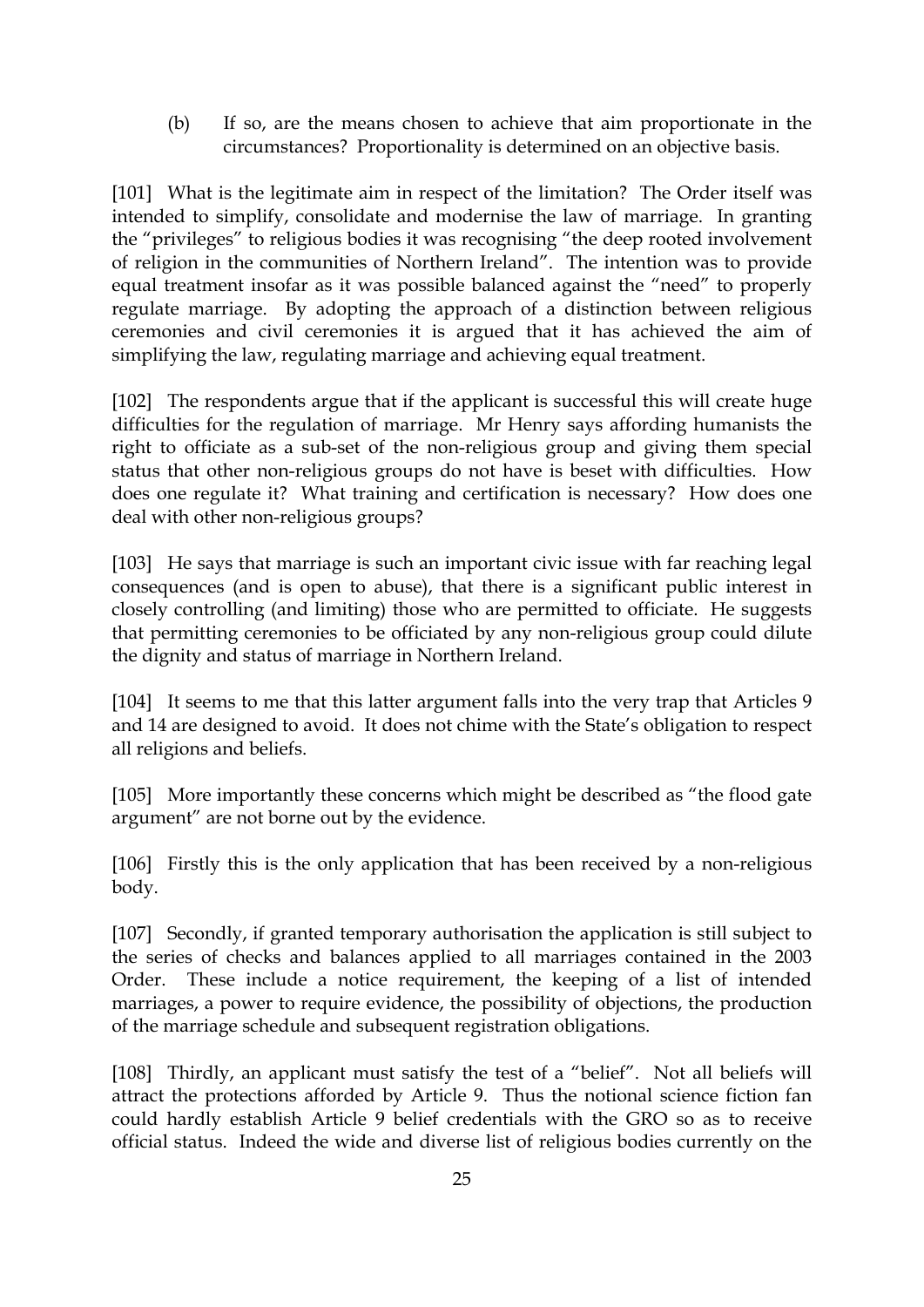register suggests that it might be easier for such persons to argue for officiant status as a religious body.

[109] Furthermore the experience in Scotland between 2005 and 2015 suggests that, at least in that jurisdiction, registration of humanist officiants did not give rise to administrative chaos or difficulty.

[110] Insofar as there would be any concern, for example, in relation to sham marriages, forced marriages or the commercialisation of marriage these issues can be regulated under the existing provisions of the 2003 Order. Indeed one could argue that in the absence of proper regulation a similar risk could exist in relation to religious marriages.

[111] I agree that there is significant public interest in controlling and regulating marriage but this can be achieved without discriminating against those who wish to manifest humanist beliefs.

[112] In any event returning to Article 9(2) what are the relevant interests of public safety, protection of public order, health or morals or protection of the rights and freedoms of others which make the limitation necessary? Mr Henry suggested public order includes the efficient and effective administration of public offices, including the GRO dealing, inter alia, with the business around marriages. I think whether or not this is an issue of public order is very debatable. **In any event I do not consider that there is an objective basis for the justification raised by the respondents.**

## **The experience in other jurisdictions**

[113] The way in which the legal recognition of humanist marriages has evolved in Scotland is particularly instructive. As previously indicated the 2003 Order was based very much on the model set out in the 1977 Act. The structure of the two is almost identical. They include detailed preliminaries to marriage, identify those persons who may solemnise marriage and make specific provision for religious marriages. The relevant sections in Scotland are contained in sections 9 to 16. These mirror Articles 10 to 16 in the 1977 Act.

[114] The provision in the Scottish Act which provides for the temporary authorisation of celebrants is section 12 which states:

## "**Temporary authorisation of celebrants**

The Registrar General may, in accordance with such terms and conditions as may be specified in the authorisation, grant to any person a temporary written authorisation to solemnise—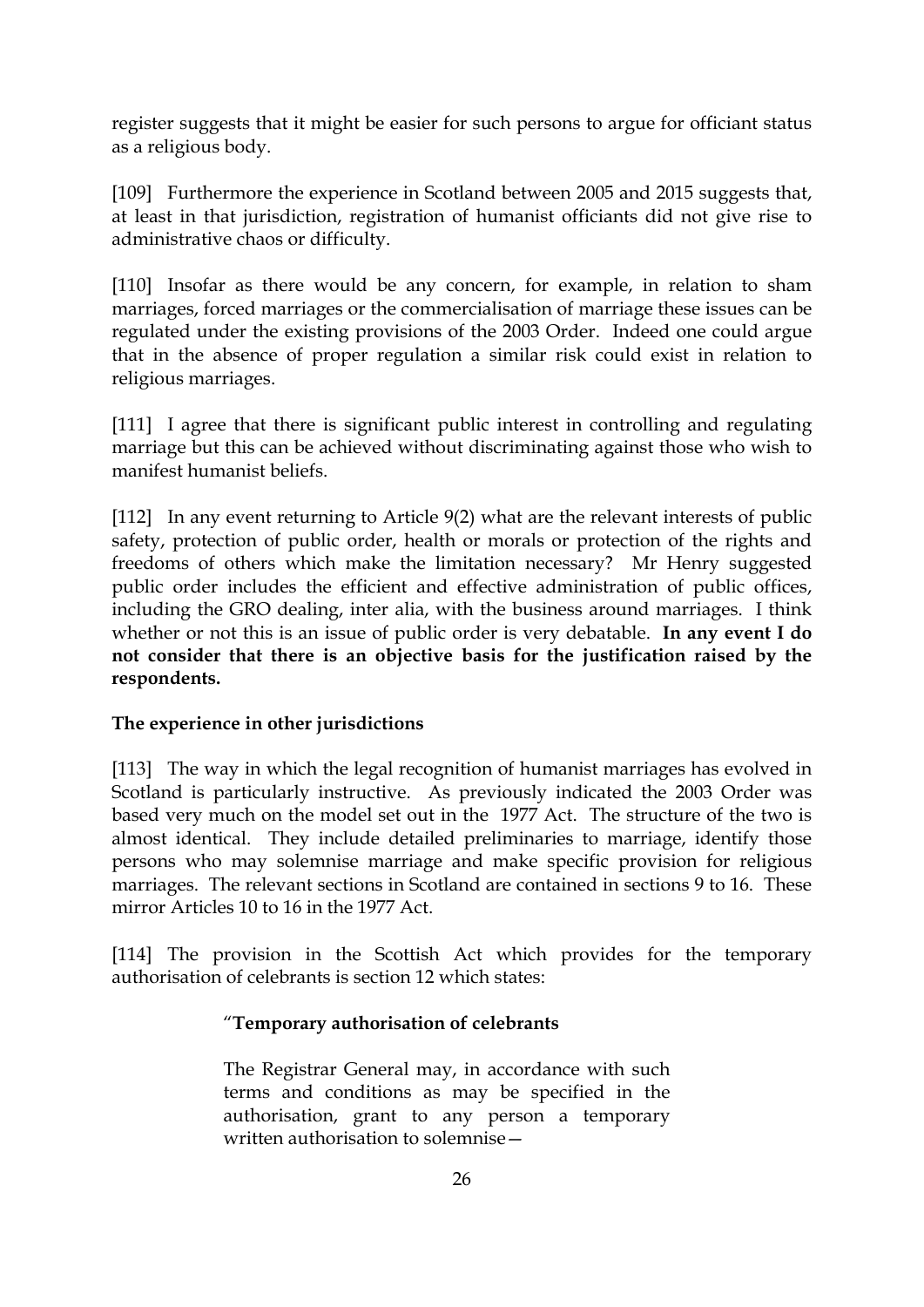- (a) a marriage or marriages specified in the authorisation; or
- (b) marriages during such period as shall be specified in the authorisation:

Provided that the authorised person must at the date of the granting of the authorisation be 21 years of age or over."

[115] On 5 March 2002 the Humanist Society of Scotland ("HSS") met with officials from the General Register Office for Scotland. The meeting was at the request of the HSS who expressed a wish to be recognised as registrars for marriage in the same way that religious celebrants were recognised. The Society presented materials to the General Registrar outlining the nature and extent of the provision of ceremonies by the Society. It suggested that the Society's officiants should be eligible for temporary authorisation under section 12 of the 1977 Act. The General Registrar responded that section 12 was for "one off type approvals" and also that section 12 comes under the heading "Religion". Accordingly, it was necessary to read section 12 under that general heading. The HSS suggested that "this may conflict with human rights legislation which talks about religion and belief". At that stage it was suggested that there be further discussion between the parties. There was further correspondence from HSS on 16 March 2002 and 30 July 2002 which prompted a reply from the General Registrar on 12 August 2002.

[116] The Registrar set out the office's view in the following way:

"It is correct that all legislation should now be read in the context of the Human Rights Act 1998, in particular section 3. However, we would suggest that section 3 does not permit a perverse reading to be taken. With this in mind the definition of the term 'religion' in section 26 of the Marriage (Scotland) Act 1977 is particularly relevant. In our view it would be an extremely strained interpretation to classify the Humanist Society of Scotland as 'an organised group of people meeting regularly for common religious worship'.

Our advisors can find no authority to suggest that 'religion' has been extended by the jurisprudence of the European Court of Human Rights, in this context, to include secular organisations such as your society, simply because your society has a 'system of belief'. However, even if your Society did so have, we would suggest that the fact that the 1977 Act makes provision for both religious and secular marriages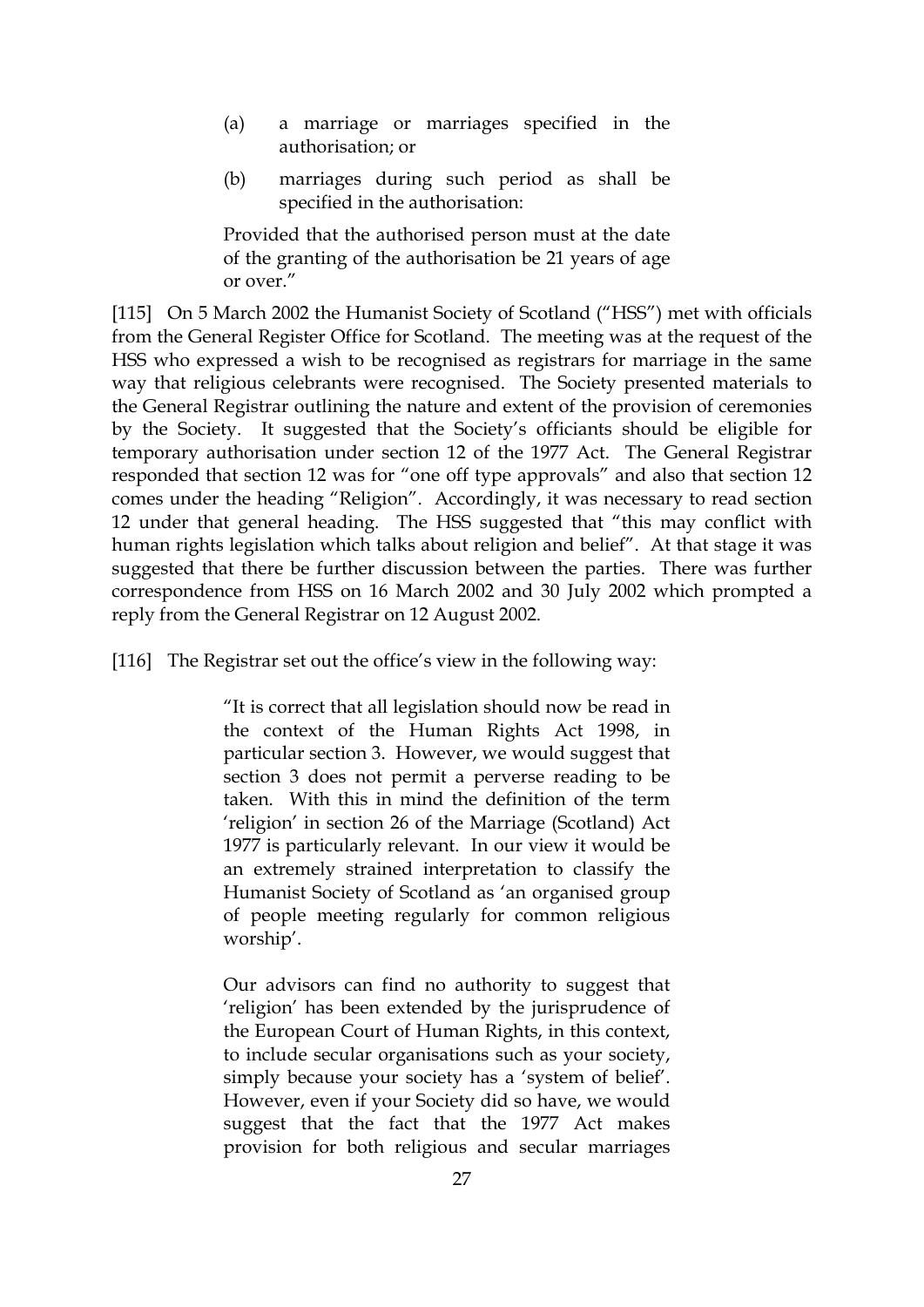would militate against a secular organisation making use of the provisions intended for the religious bodies. Indeed we cannot see from where would come the impetus for the court to extend the definition of 'religion' in such a direction given the wording of Article 9 of the ECHR. Article 9(2) makes clear provision for the protection of freedom to manifest one's religion *or* belief."

Thus it will be seen that the response from the General Register Office echoes precisely the view expressed by the Registrar in this jurisdiction.

[117] The HSS replied on 6 September 2002 challenging the response and included the following paragraph:

> "We find it incredible, that your legal advisors are unaware of any case which grants protection to secular beliefs on the same terms as religious beliefs, when they state 'Article 9(2) makes clear provision for the protection of freedom to manifest one's religion OR beliefs?' We ourselves drew their attention to the leading case in this matter – **Kokkinakis v Greece**, 1994, in which the European Court of Human Rights made it clear that atheists and other non-believers were protected on the same terms as members of theist religions. This was backed up by a further ruling from the ECHR that a State has no discretion to determine whether beliefs are legitimate **Manoussakis v Greece**, 1996.

> Support for our position has also been given by a court in the United Kingdom. In R**e Crawley Green Road Cemetery, Luton – St Albans Consistory Court**; Dec 2000 the court found that:

> 'Article 9 embraced not only religious beliefs but also non-religious beliefs and humanist beliefs and refer not only to the holding of such beliefs but also to some extent to the expression thereof'."

[118] The General Register's Office was unmoved and replied on 27 September 2002 which correspondence included the following:

> "In my earlier letter I stated that it is correct that all legislation should now be read in the context of the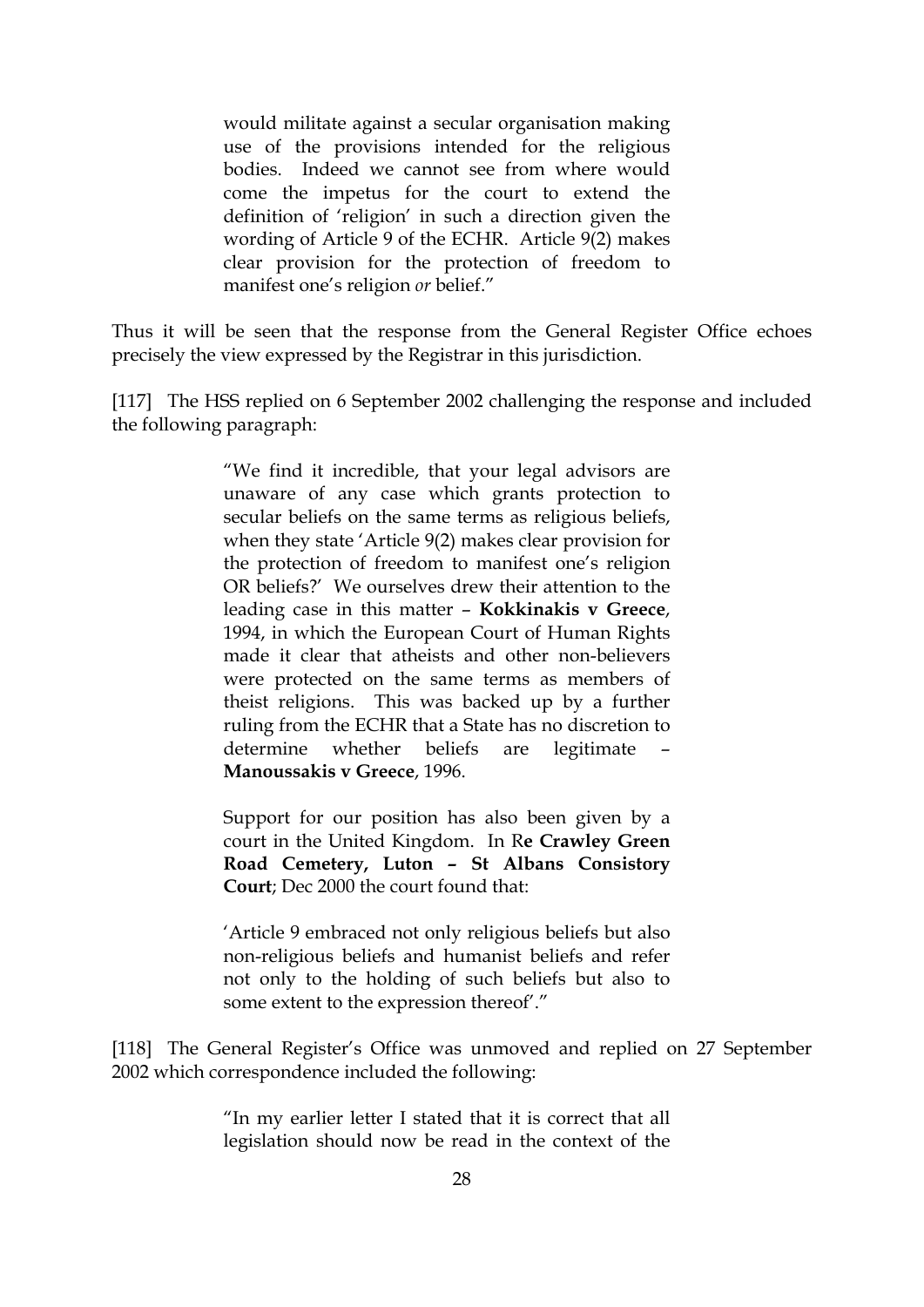Human Rights Act 1998. Nevertheless, I should point out that section 26 of the 1977 Act rests not just on the aspect of 'religion' but also quite specifically on 'religious worship'. In your letter you confirm that the Humanist Society does not meet for religious 'worship'. This fact appears to directly disqualify your Society from consideration under the 1977 Act."

[119] However, the letter did agree to take up the offer of a further meeting between the parties.

[120] There was on-going debate and discussion between the HSS and the General Register's Office which culminated with a meeting on 12 April 2005. The meeting was attended by representatives of the General Register's Office and HSS. The minutes of the meeting record as follows:

> "2. The review had accordingly been carried out, with particular care at the interaction between human rights legislation and Scottish marriage legislation. The review had spotlighted a June 2004 House of Lords judgment and an English case, with no link to marriage, which set out the correct approach to the application of Article 14 of the ECHR. Looking again at Article 14 in the light of that judgment, GROS had concluded that refusal to recognise humanist marriage celebrants was likely to be incompatible with that article. At the same time, recent developments in case law about the extent and purpose of the requirement in section 3 of the Human Rights Act 1998 (which provided that, so far as possible, legislation must be read in a way which is compatible with the ECHR) had pointed to the fact that section 12 of the 1977 Act could indeed be read to allow the authorisation of humanist celebrants. GROS was therefore prepared to authorise humanist celebrants under section 12. This did not involve counting humanist marriages as "religious", but simply applying to them the provisions which also applied to religious marriages."

[121] The cases to which the paragraph refers are the cases of **R (Carson) v Secretary of State for Work and Pensions** [2005] UKHL 37; and **Ghaidan v Godin-Mendosa** [2004] UKHL 30.

[122] The applicant says that the court should take a similar view in this case.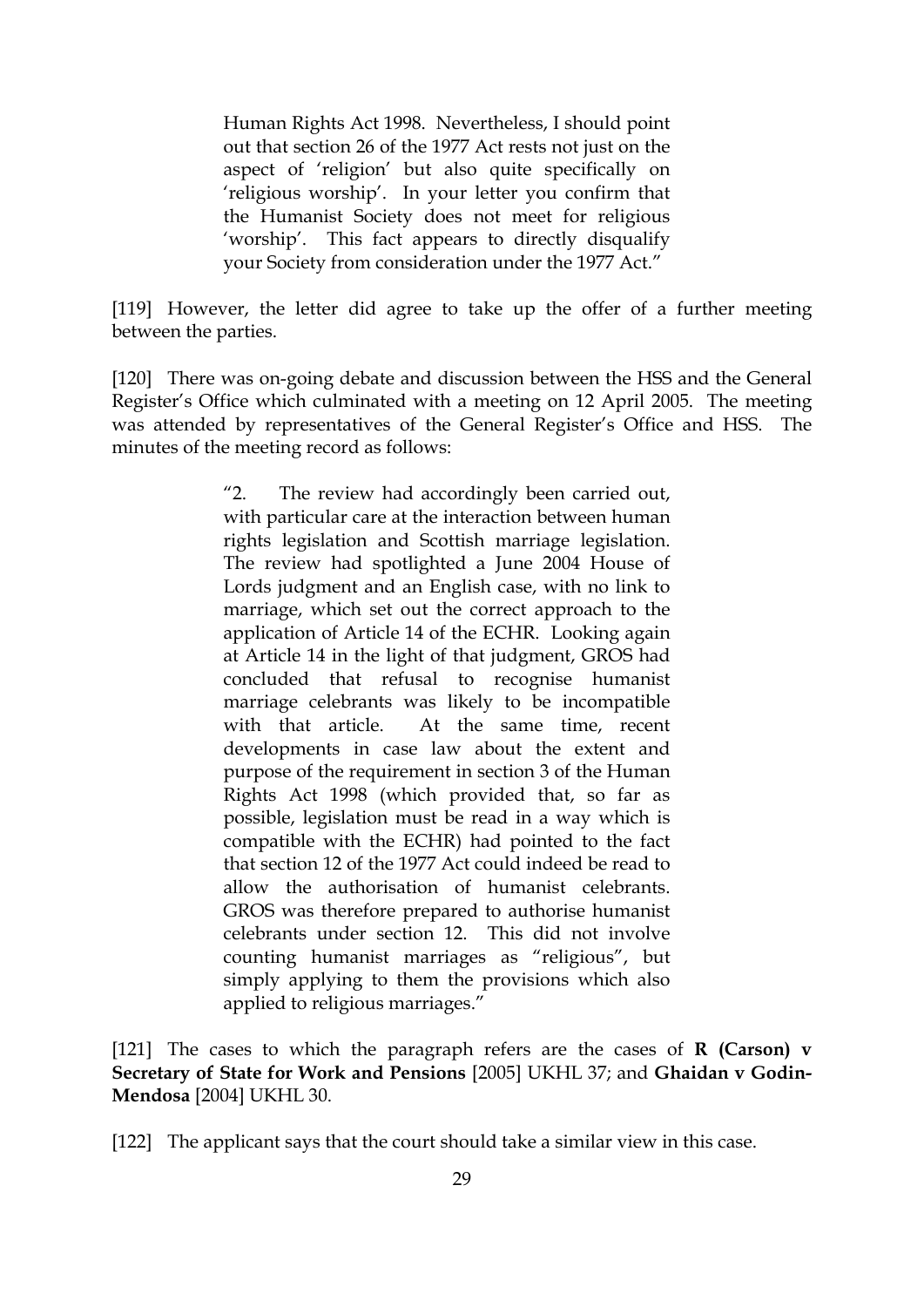[123] Of course, as the respondents point out, the view of the General Register Office for Scotland and the practice adopted by it is in no way binding on this court or this jurisdiction. They also point out that the wording of section 12 is different from that of Article 14 of the 2003 Order in that section 12 provides that authorisation may be granted "to any person" as opposed to "a member of a religious body" in Article 14. Nonetheless it is clear that the Register Office in Scotland initially took the same view as the respondents in this case. It is clear that section 12 of the Act is set in the context of religious marriages. Notwithstanding this, in light of the relevant authorities, the Register's Office took the view that it should read section 12 to permit it to apply the provisions to humanist marriages in the same way that they are applied to religious marriages.

[124] As appears from the statistics to which I have referred earlier since the GROS adopted that view there has been a very significant increase in the number of humanist weddings authorised by the registrar. In 2005 there were 82 such marriages attributed to the HSS. By 2015 this figure had risen to 3,378. In addition there were 575 marriages authorised in relation to independent humanist ceremonies and 355 in relation to the Humanist Fellowship of Scotland.

[125] By virtue of the Marriage and Civil Partnership (Scotland) Act 2014 the 1977 Act was amended to recognise this stance by in effect substituting "religious or belief body" for references to "religious body" in the Act and provided a specific definition for "a belief body" ('belief body' means an organised group of people, not being a religious body, their principal object (or one of the principal objects) of which is to uphold or promote philosophical or humanitarian beliefs and meets regularly for that purpose"). Specifically section 12 was amended to substitute for "person" "member of a religious or belief body", thereby providing statutory recognition of the practice since 2005.

[126] There is no evidence to suggest that the temporary authorisation of humanist marriages in Scotland gave rise to administrative chaos.

[127] In England and Wales the situation is different. In that jurisdiction authorisation for the performance of marriage focused on locations rather than individuals. In relation to marriages by non-religious belief organisations, section 14 of the Marriage (Same Sex Couples) Act 2013 required the Secretary of State to arrange for a review of whether the law should be changed to permit non-religious belief organisations to solemnise marriage in England and Wales. The Ministry of Justice engaged in a consultation process and in its summary of responses it records that:

> "The majority of those responding to the consultation are in favour of the law being changed to allow legally valid marriage ceremonies for those with nonreligious beliefs alongside religious and civil marriage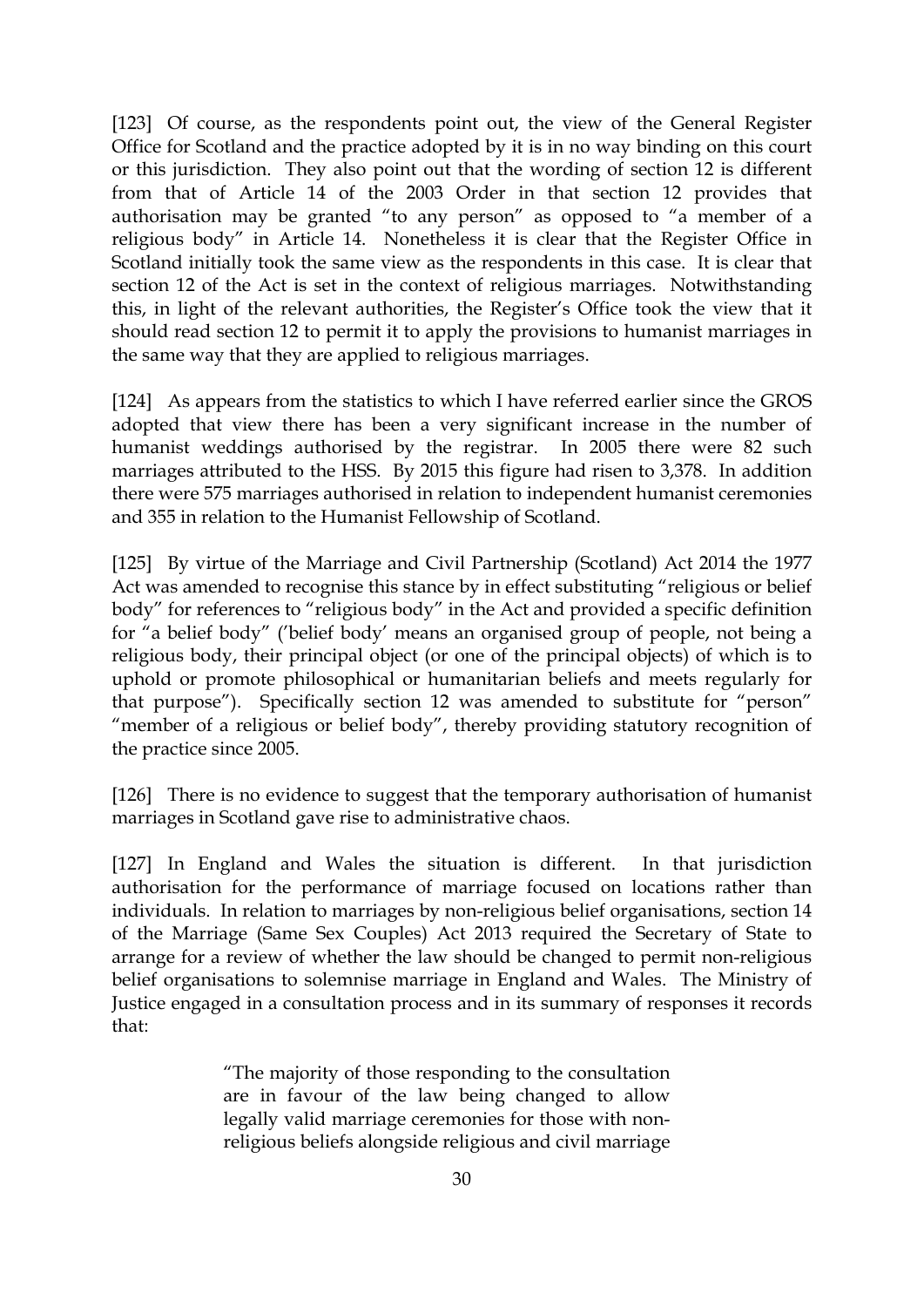ceremonies in England and Wales. The majority of those supporting a change in the law said that they viewed the current law as being unfair or discriminatory. The principal reason provided was that, unlike religious couples, humanist couples cannot currently marry in a legal ceremony rooted in their beliefs conducted by a person who shares those beliefs or in a place which is personally meaningful to them".

[128] Arising from the consultation process the Government asked the Law Commission to consider a broader view of the law concerning marriage ceremonies. One key difficulty that arose in England and Wales which does not apply in this jurisdiction concerned where belief marriages would take place, something which is not a problem in this jurisdiction. In any event the Law Commission prepared a scoping report. The report identified many of the same issues which confronted the Advisory Committee in this jurisdiction back in 2000, namely the fact that the law was far from modern, unduly complex and lacked certainty.

[129] Dealing with the issue of belief marriages the report says as follows:

"1.22 First, there is a growing demand for an alternative to the current civil and religious options for a marriage ceremony. The decline in adherence to formal religion, and the feeling that a civil option does not allow sufficient scope for personalisation, has led to individuals seeking other options that are meaningful to them. Interfaith couples may be looking for a tailored ceremony that reflects each partner's beliefs equally, while others may wish for a ceremony according to a particular set of beliefs, such as humanism.

1.23 As a result there is a thriving and largely unregulated market in celebrants conducting nonlegally binding marriage ceremonies. While the couples undertaking such ceremonies will usually have an additional civil ceremony and are rarely under any illusions about the legal status of their ceremony of choice, this developing practice does indicate a popular demand for legal change that was lacking in earlier decades.

1.24 Social change does not automatically require legal recognition, but there is growing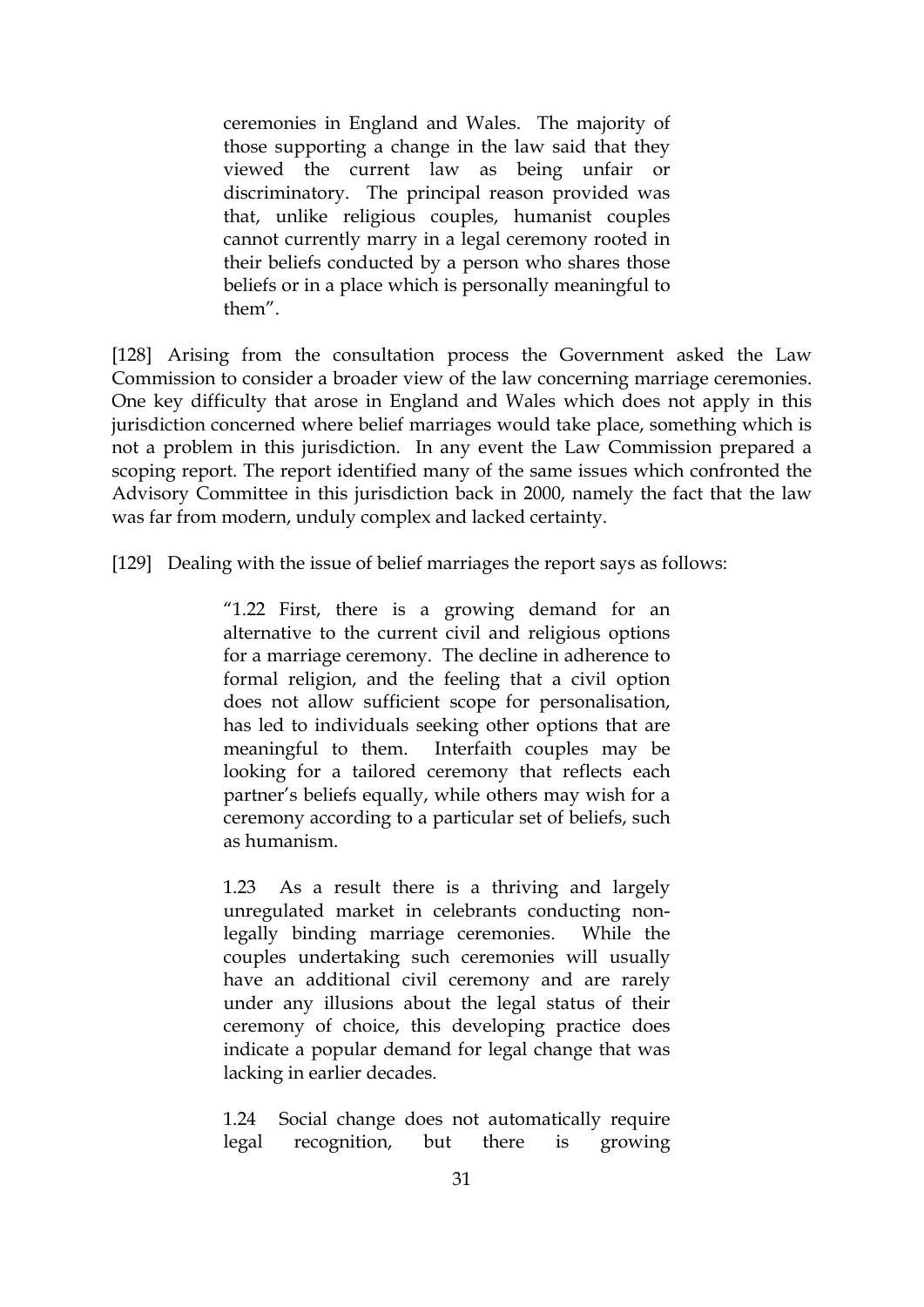acknowledgement of the legitimacy of the demands of those currently excluded from being able to solemnise legally binding marriages. The concept of "belief" is now regarded as encompassing more than just religious beliefs. A large proportion of responses to the 2004 consultation on non-religious belief organisation drew attention to the point that "humanist couples cannot currently marry in a legal ceremony rooted in their beliefs, conducted by a person who shares those beliefs, or in a place which is personally meaningful to them'."

[130] In the Republic of Ireland as a result of the Civil Registration (Amendment) Act 2012, marriages by organisations that are "secular, ethical and humanist" are permitted.

[131] The report also records that marriages by celebrants that are solemnised by non-religious belief associations are also permitted in New Zealand, New York State, Massachusetts and Ontario. Elsewhere independent celebrants are authorised to conduct marriages in both New Zealand and Australia and in a number of US states and Canadian provinces.

[132] The Commission's conclusion was that "there is no simple solution that would solve the range of problems with the law that we have identified". The report says "the answer cannot be simply to exercise the order-making power contained in section 14(4) of the Marriage (Same Sex Couples) Act 2013 to enable non-religious belief organisations to solemnise marriages. That is not to say that the law should not be reformed to accommodate marriages by non-religious belief organisations; but any steps to do that need to take place alongside a broader updating of the law of marriage that seeks to address a number of longstanding problems".

[133] The applicant would say that in this jurisdiction those "longstanding problems" have already been addressed in the 2003 Order.

[134] In its later discussion concerning a lack of an option that is neither civil nor religious the report comments at 2.80:

> "… There is clearly a difference between incorporating material into a civil ceremony and having the ceremony conducted by an individual who shares the couples' beliefs. Humanists might well feel unfairly treated if they face restrictions on the expression of their commitment to one another that those who subscribe to religious beliefs do not."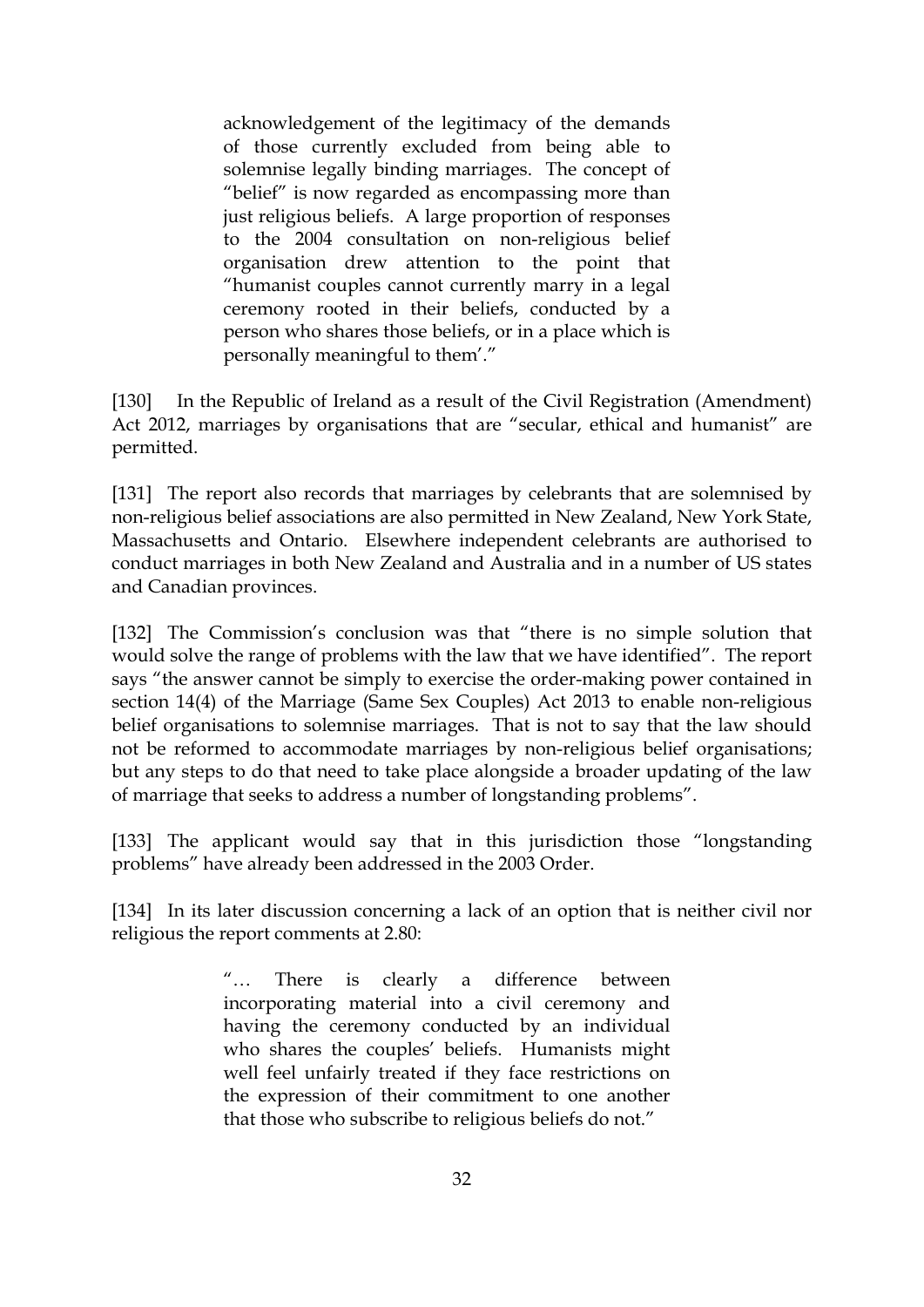[135] The report recommends that the law of marriage should be reformed and dealing with the issue of fairness and equality the report concludes at 3.6:

> "The system needs to be fair to those from different beliefs and cultures, as well as complying with legislation relating to human rights and equality. This does not mean that the system should not recognise and acknowledge differences between different religions or beliefs. Rather, it means that the level of regulation should be the same for all groups that solemnise marriages, unless there is a good reason to depart from that. The ideal system would be one in which sufficient common ground between different religions and beliefs has been identified to enable a single framework to be put in place, but with sufficient scope for different traditions to be recognised."

[136] The report states at 3.32 that:

"We are of the view that the project should address all the ways in which people can marry rather than considering universal civil marriage as an option or simply how to enable non-religious belief organisations to conduct marriages within the current framework. The project would set out reforms that were informed by the guiding principles identified in the outset of this chapter, aiming to find ways of streamlining the current routes into marriage in a way that could accommodate religious and non-religious marriages. This could include the introduction of universal civil preliminaries. The project would clarify what was required for a valid marriage and determine the regulation necessary to meet the concerns of the State. It would also aim to maximise the degree of choice for couples within that legal framework."

[137] Again the applicant would point out that universal civil preliminaries are already provided in this jurisdiction under the 2003 Order.

[138] Arising from this a Law Commission Reform project is underway and the matter remains under consideration.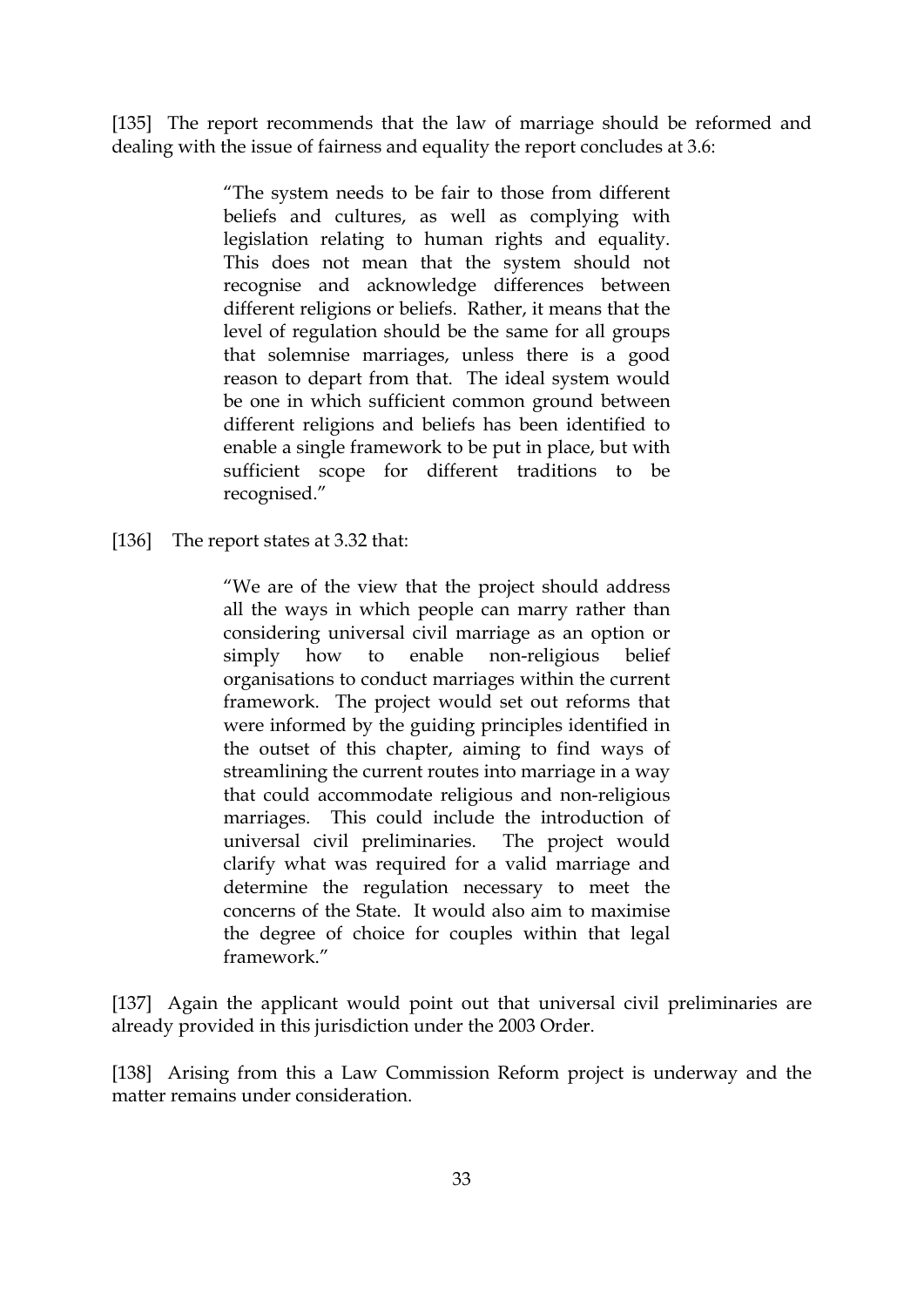[139] Finally in relation to international practice Mr McQuitty drew my attention to the report of the Special Rapporteur on Freedom of Religion and Belief on his Mission to Denmark published on 28 December 2016 which looked at the wording of Article 67 of the Danish Constitution which specifically looked at the issue of Humanist Association. The Rapporteur concluded as follows:

#### "**Humanist Association**

42. Whereas neighbouring Norway reportedly hosts the highest percentage of organised humanist members worldwide, the Humanist Association in Denmark establish in 2008 has only a few hundred members. Obviously, the humanists do not consider themselves a religious community. Although certainly not all of them are atheists, and some have their own separate organisations, the humanists generally promote world views, ethics and norms without reference to God. At the same time they practice rituals and ceremonies in analogy to religious communities, including initiation rights, humanist confirmation (a term apparently borrowed from Protestantism), marriages and funerals. Furthermore they also promote freedom of religion or a belief for non-religious persons especially in the field of school education.

43. Since 2010, the Danish Humanist Society has established a dialogue with the Government in order to make it possible for a group such as themselves, which shares a lifestance but lacks a belief in a transcendent power ("Gudsdyrkelse"), to apply for the status necessary to conduct marriage ceremonies.

44. By rendering the acknowledgement of a religious community dependent on faith in a transcendent power, the Danish law deviates from European and international human rights law. Both the European Court of Human Rights and the Human Rights Committee, which monitors compliance with International Covenant on Civil and Political Rights, have developed jurisprudence that understands freedom of religion or belief more broadly. According to the Human Rights Committee, Article 18 of the Covenant protects 'the theistic, non-theistic and atheistic beliefs, as well as the right not to profess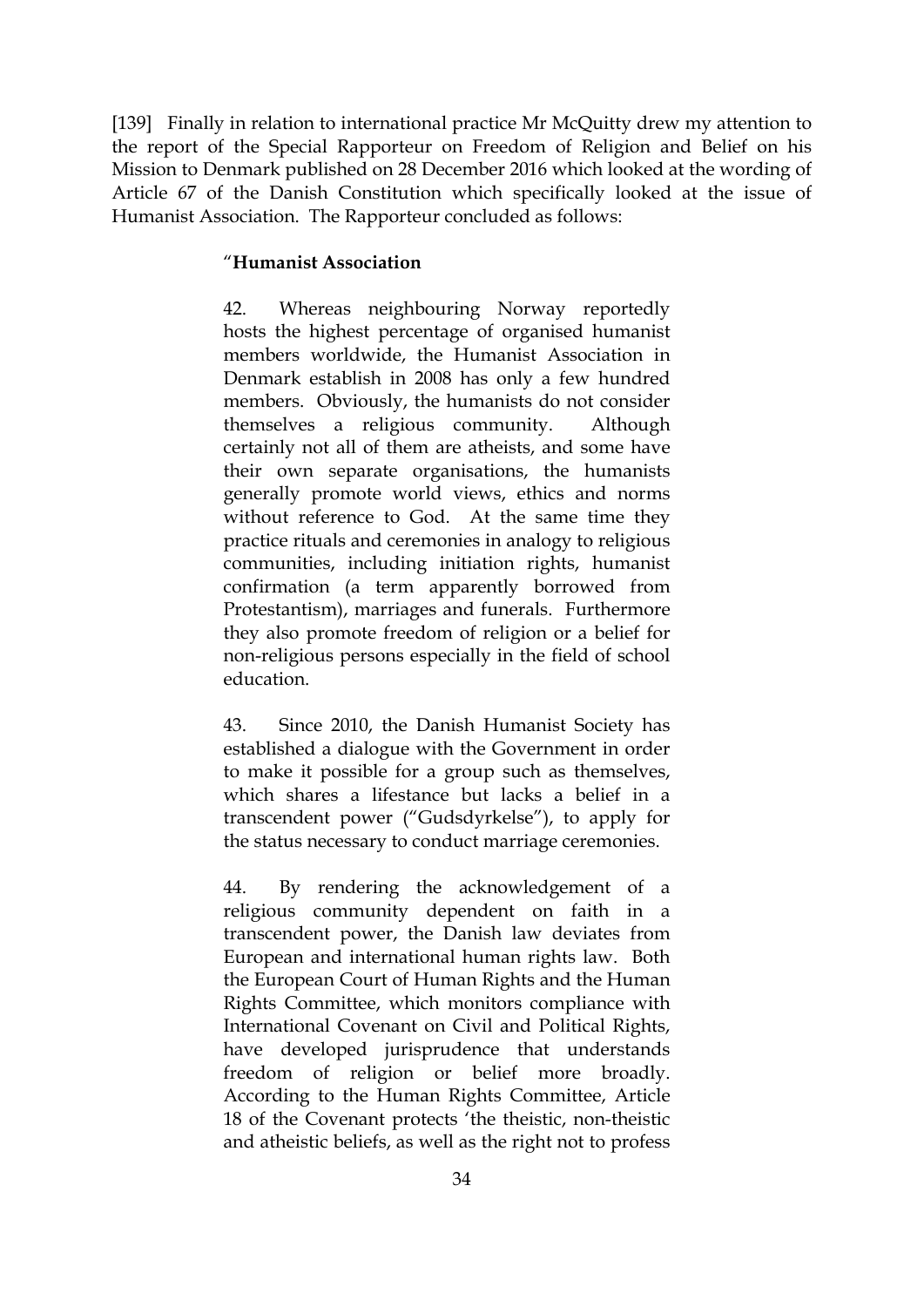any religion or belief'. In other words, freedom of religion or belief covers the whole range of identity shaping convictions and conviction based practices, including beyond traditional forms of monotheistic faith and worship. For Article 67 of the Constitution to remain in line with the development of freedom of religious or belief in European international human rights law, it should be interpreted in a broad and inclusive way. The future treatment of the humanist may in this context assume the quality of a test case."

[140] Mr McQuitty says that a review of this material points to a direction of travel that is clear. The respondents say that none of this is in any way binding on this jurisdiction and in any event the examples demonstrate that this a matter which should be left to the legislature who should consult widely and take into account the myriad of issues arising before producing any changes in the law.

#### **Section 3 of the Human Rights Act 1998**

[141] I have come to the conclusion that there has been an unlawful interference with the Convention rights of the applicant, with no objective justification in law. I turn now to the question of remedy.

[142] In light of my findings I am required by section 3 of the Human Rights Act ("so far as it is possible to do so") to interpret the 2003 Order in a way that is compatible with the ECHR.

[143] Professor Gordon Anthony in his leading text, *Judicial Review in Northern Ireland (2nd Edition)* describes the section 3 duty as follows at paragraph 5.14:

> "Where the courts consider that legislation should be read in the light of section 3, this will require them to use a purposive and contextual interpretative technique. The cannon of interpretation in section 3 has been described as a 'strong adjuration', and a court must try to achieve the harmonious interpretation of legislation relative to the ECHR, whether by reading words into or out of legislation, by giving existing words a meaning that is deemed more suited to their human rights context, or by departing from its own precedents – though not those of a higher court – where the previous interpretative approach would result in incompatibility."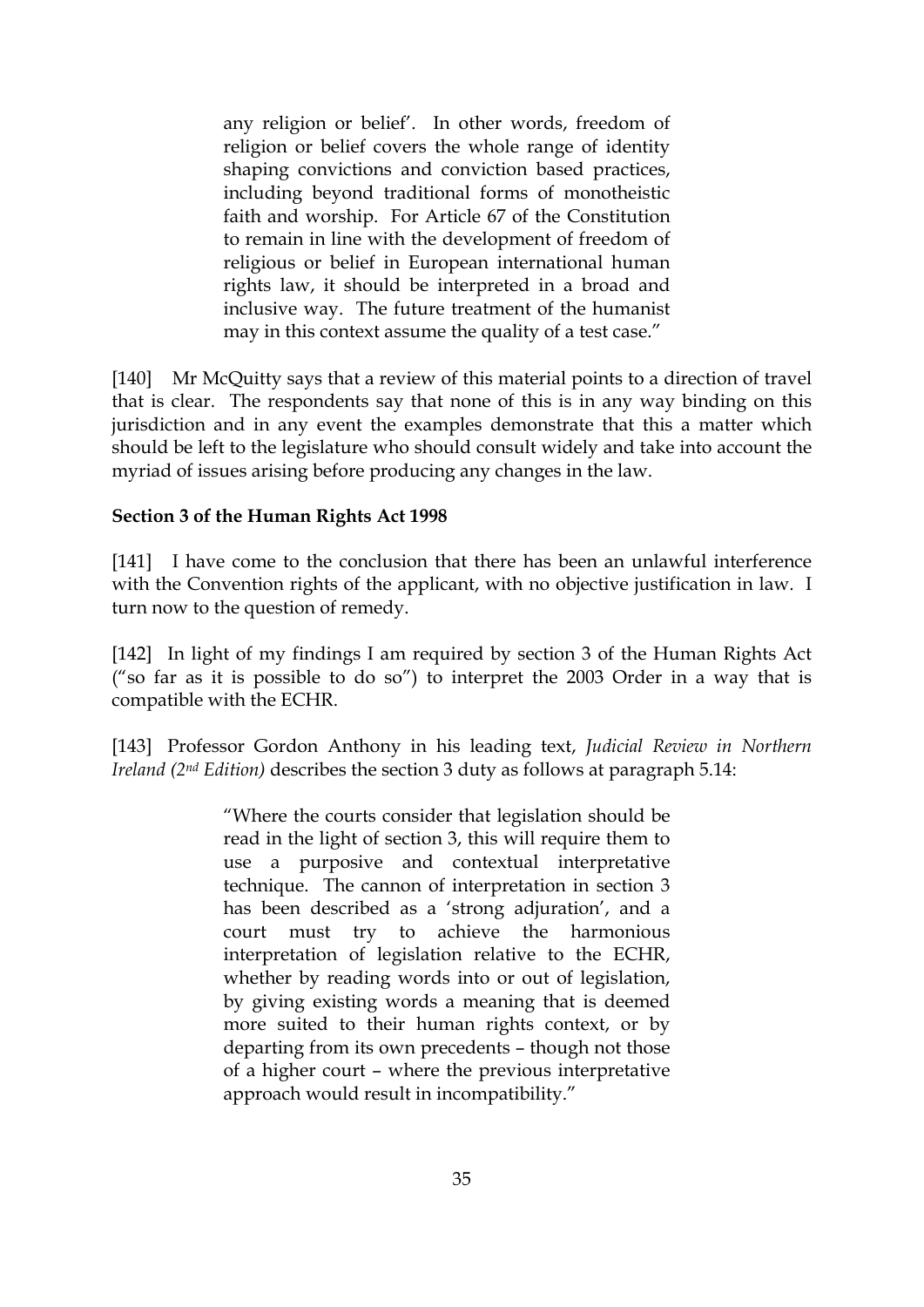[144] The principles applicable to the scope of the court's section 3 obligation are set out in the leading judgment of Lord Nicholls in the case of **Ghaidan v Godin-Mendoza** [2004] 2 AC as follows:

> "30. From this it follows that the interpretative obligation decreed by section 3 is of an unusual and far-reaching character. Section 3 may require a court to depart from the unambiguous meaning the legislation would otherwise bear. In the ordinary course the interpretation of legislation involves seeking the intention reasonably to be attributed to Parliament in using the language in question. Section 3 may require the court to depart from this legislative intention, that is, depart from the intention of the Parliament which enacted the legislation. The question of difficulty is how far, and in what circumstances, section 3 requires a court to depart from the intention of the enacting Parliament. The answer to this question depends upon the intention reasonably to be attributed to Parliament in enacting section 3.

> 31. On this the first point to be considered is how far, when enacting section 3, Parliament intended that the actual language of a statute, as distinct from the concept expressed in that language, should be determinative. Since section 3 relates to the 'interpretation' of legislation, it is natural to focus attention initially on the language used in the legislative provision being considered. But once it is accepted that section 3 may require legislation to bear a meaning which departs from the unambiguous meaning the legislation would otherwise bear, it becomes impossible to suppose Parliament intended that the operation of section 3 should depend critically upon the particular form of words adopted by the parliamentary draftsman in the statutory provision under consideration. That would make the application of section 3 something of a semantic lottery. If the draftsman chose to express the concept being enacted in one form of words, section 3 would be available to achieve Convention-compliance. If he chose a different form of words, section 3 would be impotent.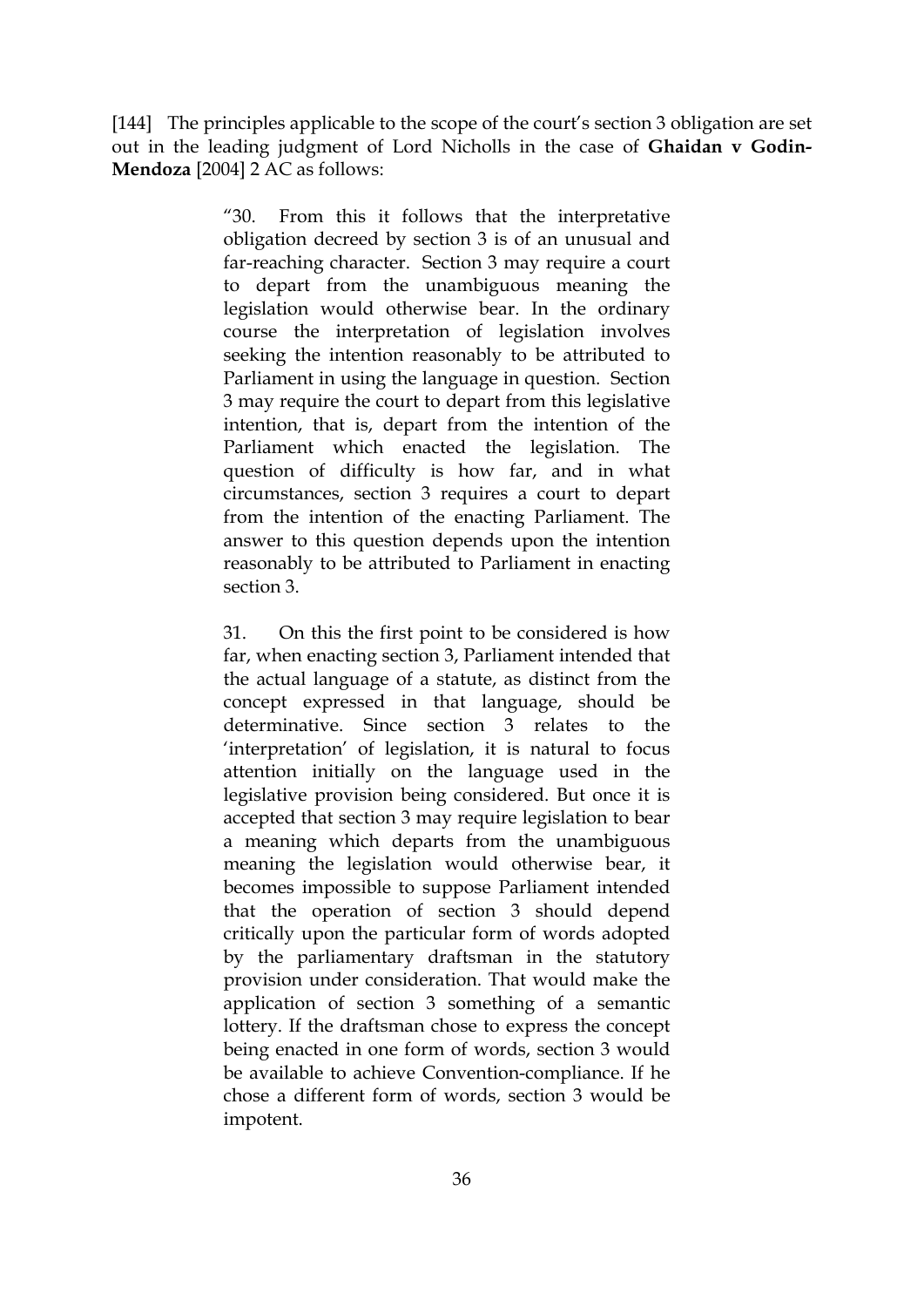32. From this the conclusion which seems inescapable is that the mere fact the language under consideration is inconsistent with a Conventioncompliant meaning does not of itself make a Convention-compliant interpretation under section 3 impossible. Section 3 enables language to be interpreted restrictively or expansively. But section 3 goes further than this. It is also apt to require a court to read in words which change the meaning of the enacted legislation, so as to make it Conventioncompliant. In other words, the intention of Parliament in enacting section 3 was that, to an extent bounded only by what is 'possible', a court can modify the meaning, and hence the effect, of primary and secondary legislation.

33. Parliament, however, cannot have intended that in the discharge of this extended interpretative function the courts should adopt a meaning inconsistent with a fundamental feature of legislation. That would be to cross the constitutional boundary section 3 seeks to demarcate and preserve. Parliament has retained the right to enact legislation in terms which are not Convention-compliant. The meaning imported by application of section 3 must be compatible with the underlying thrust of the legislation being construed. Words implied must, in the phrase of my noble and learned friend, Lord Rodger of Earlsferry, 'go with the grain of the legislation'. Nor can Parliament have intended that section 3 should require courts to make decisions for which they are not equipped. There may be several ways of making a provision Convention-compliant, and the choice may involve issues calling for legislative deliberation."

[145] In **Ghaidan** the court considered the meaning of "spouse" as defined in paragraph 2 of Schedule 1 of the Rent Act 1977. The House of Lords upheld the Court of Appeal's decision to the effect that placing a surviving homosexual partner in a less favourable position than the survivor of a heterosexual partnership infringed the defendant's rights under Articles 8 and 14 of the Convention on Human Rights. The court held, pursuant to section 3 of the Human Rights Act 1998 that it was possible to give effect to paragraph 2(2) in a way that was compatible with the Convention rights by reading it as extending to persons living with the original tenant as if they were his or her wife or husband. The House of Lords held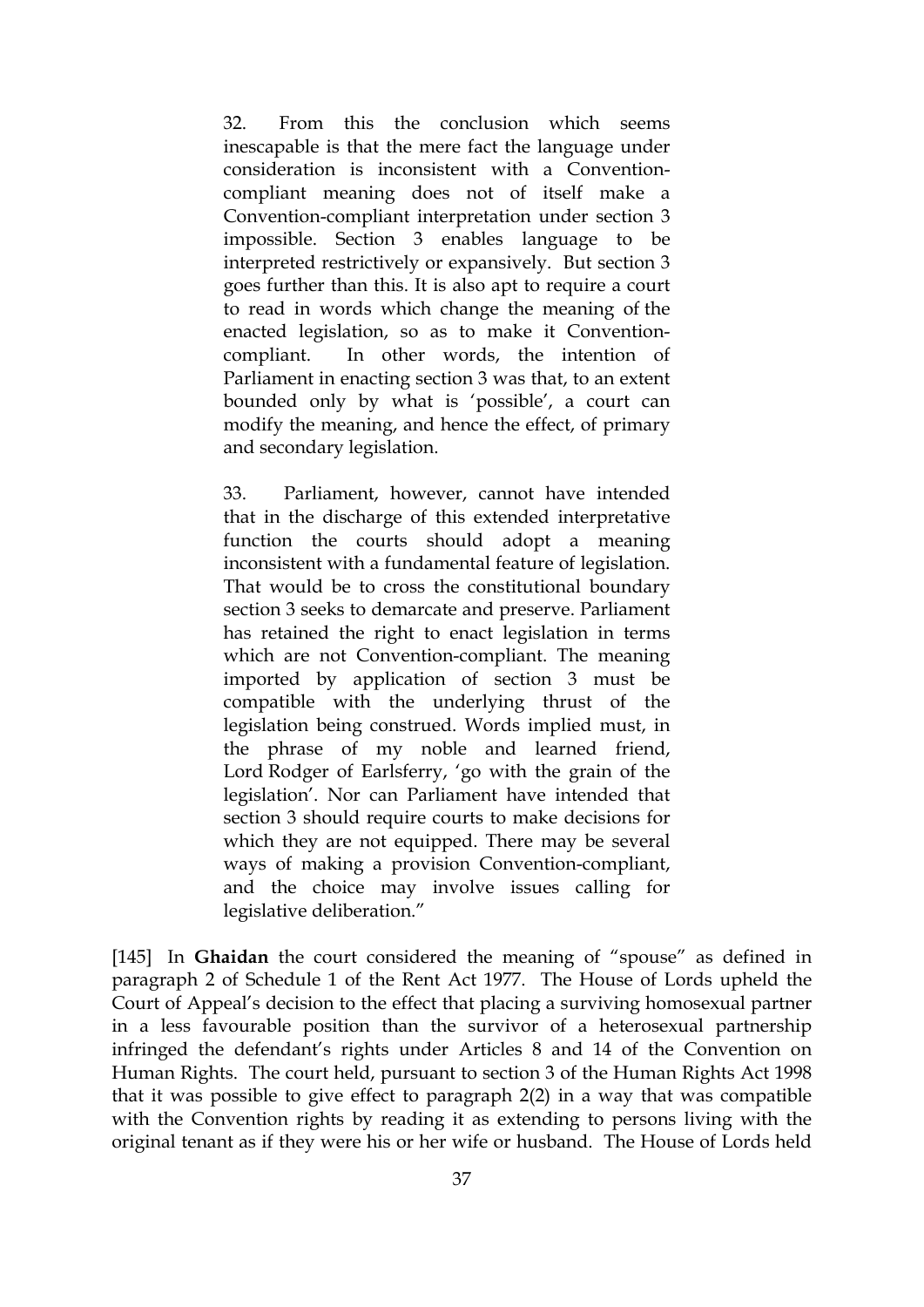that the defendant's rights under Articles 8 and 14 of the Convention were infringed; that section 3 of the 1998 Act required that legislation be given a Conventioncompliant meaning wherever possible, subject only to the modified meaning remaining consistent with the fundamental features of the legislative scheme and that it was possible to read paragraph 2(2) as extending to same sex partners so as to eliminate its discriminatory effect on such persons without contradicting any cardinal principle of the 1977 Act.

[146] It should be noted also that section 3 imposes this obligation not just on the courts but also on those tasked with interpreting and applying the relevant legislation as Lord Rodger of Earlsferry put it at paragraph [106] of the judgment:

> "Nevertheless, the section is not aimed exclusively, or indeed mainly, at the courts. … section 3 is carefully drafted in the passive voice to avoid specifying, and so limiting, the class of persons who are to read and give effect to the legislation in accordance with it. Parliament thereby indicates that the section is of general application. It applies, of course, to the courts, but it applies also to everyone else who may have to interpret and give effect to legislation. The most obvious examples are public authorities such as organs of central and local government …"

[147] It was on this basis that in Scotland the GROS chose to interpret section 12 of the 1977 Act to permit it to grant temporary recognition to humanist officiants.

[148] In this case the respondents rely on the "unambiguous meaning" of the legislation – namely that Article 14 only applies to "a member of a religious body". However as **Ghaidan** makes clear section 3 enables a court to read in words which changed the meaning of the enacted legislation so as to make it Convention compliant. This of course is subject to the caveat that the court cannot adopt a meaning inconsistent with a fundamental feature of the legislation which would be to cross a "constitutional boundary" section 3 seeks to demarcate and preserve. Lord Justice Gillen in the case of **Re E's Application** [2007] NIQB 58 said of section 3 that:

> "It allows the court to alter the meaning of the words even if to do so will involve a departure from the meaning they were intended to have when the provision was enacted by Parliament."

[149] He goes on to pithily describe his task in considering section 3 to strive "to draw the line between interpretation and interpolation."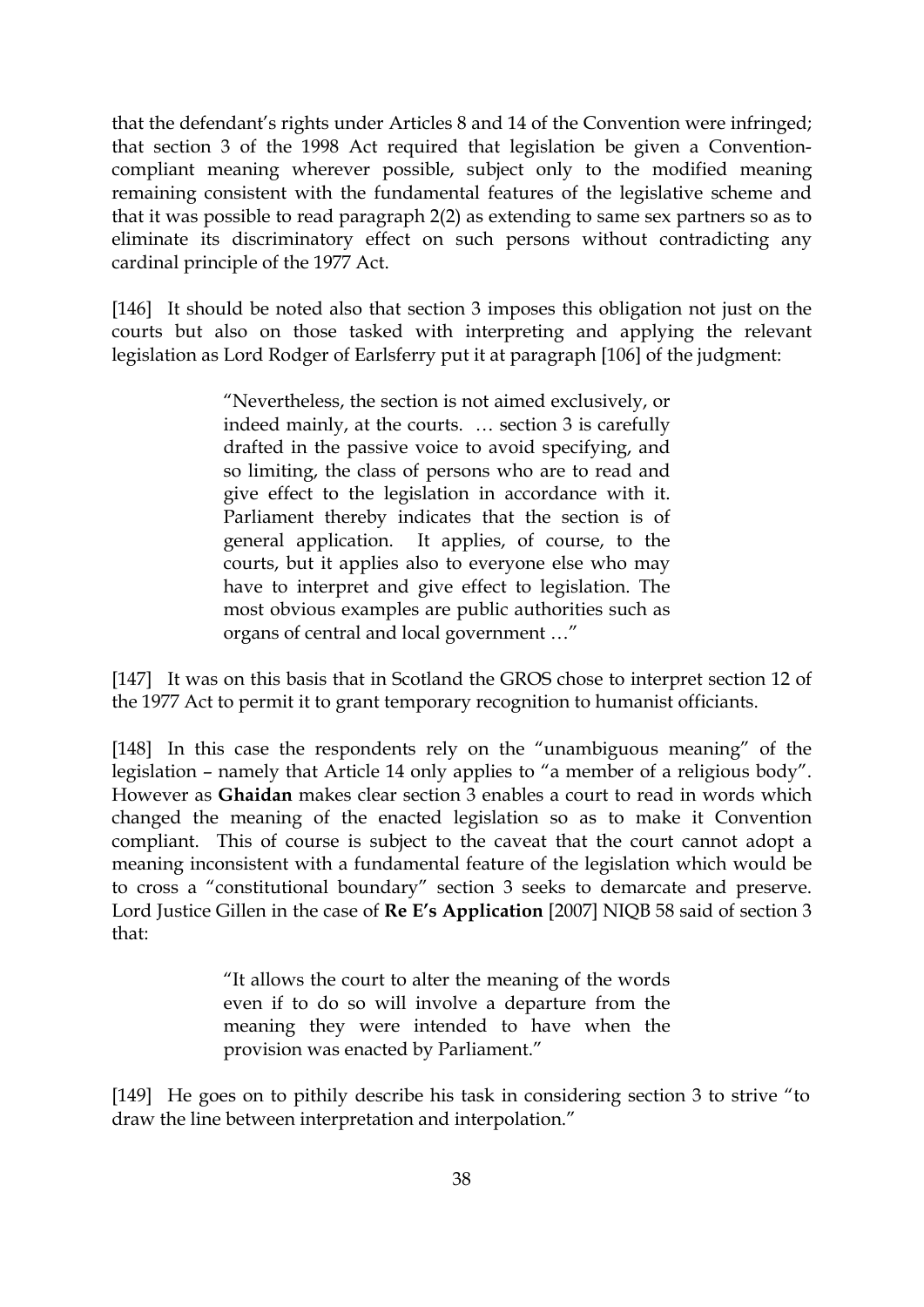[150] As set out in Ms McPolin's affidavit the precursor for the 2003 Order was the report of the Law Reform Advisory Committee for Northern Ireland. It sought to simplify the law and to put in place clear preliminary requirements for marriage.

[151] A guiding principle of the report was to provide for the continuing validity of religious as well as civil marriages and so the Committee did not recommend the exclusively secularist approach adopted in countries such as France in which it is a civil marriage alone by which the law give rise to the creation of the marriage state.

[152] When recognising the importance of religious weddings in Northern Ireland life the Committee was anxious to ensure equality of treatment of all religions. Thus paragraph 3.5(b) which is under the heading "Guiding Principles for Reform" states:

> "Equal and fair treatment of all irrespective of any particular religious belief or practice is imperative for all legislation. This is particularly so in the Northern Ireland context. Thus any new legislation must ensure that so far as possible the adherence of the various Christian and non-Christian religious groupings are equally treated. Accordingly, it would not be possible to justify the conferring of a privileged position on any religious grouping and any new legislation must be framed so far as possible to ensure common rights and duties irrespective of religious affiliation. For this reason legislation must aim as far as possible to introduce a universally applicable and effective system relating to matters which arise in relation to any marriage including rules relating to venues, preliminary procedural requirements, authorisation of celebrants, registration requirements and hours and forms of marriage. Any differential treatment must be objectively justified and necessary."

[153] The report was prepared before the Human Rights Act came into effect although clearly the Committee were conscious of the European Convention and specific reference is made to Articles 12 and 14 thereof. There is nothing in the report that suggests that belief bodies other than religious bodies was considered by the Committee. No humanist organisation contributed to the consultation. Put simply the issue of belief bodies other than religious bodies was not on the Committee's radar. The only distinction was between "religious" and "civil" ceremonies. However since 2000 there has clearly been a significant development in the legal recognition of such bodies. Article 9 embraces not only religious beliefs but also such non-religious beliefs as humanism. I consider that placing belief bodies on a par with religious bodies for the purpose of marriage ceremonies would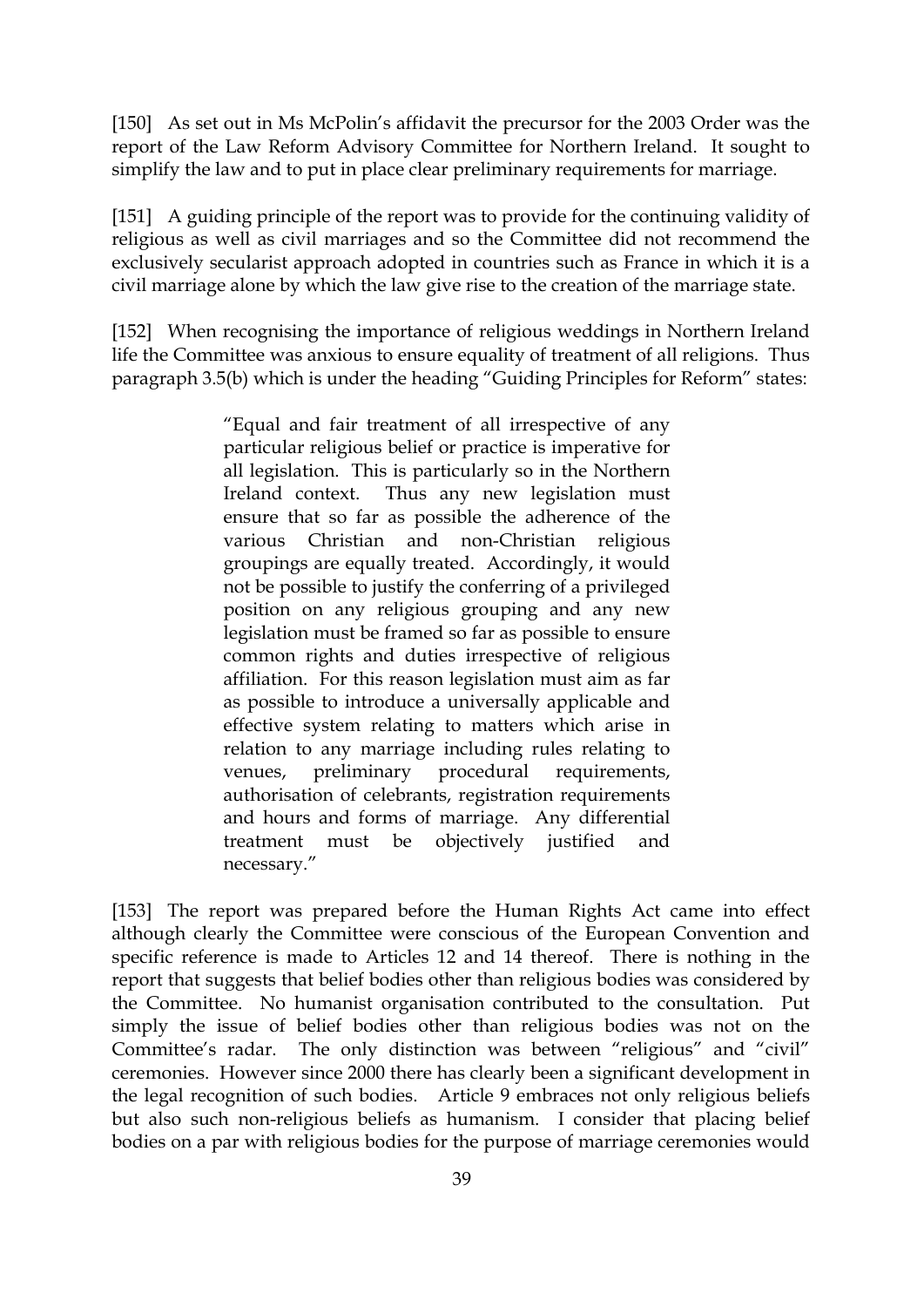be entirely consistent with the approach and intention of the Law Reform Committee's report. The "imperative" that all legislation should provide equal and fair treatment of all irrespective of any particular religious belief or practice in my view embraces equal and fair treatment of all religions or belief bodies. I consider that this interpretation is in keeping with the aims of the Law Reform Advisory Committee having regard to their concern for equality under the law. If the law is going to protect freedom of religion and belief then it has to accept that all religions and beliefs are equal. Such an interpretation does not in my view go against the grain of the legislation nor does it cross the constitutional boundary which section 3 seeks to demarcate and preserve. It does not amount to interpolation.

[154] In this regard I am fortified by the views of the Supreme Court expressed in the case of **Re G (Adoption); (Unmarried Couple)** [2008] UKHL 38. As Lord Hoffman put it in paragraph [20] of the judgment:

> "The judge and the Court of Appeal both emphasised that the question of whether unmarried couples should be allowed to adopt raised a question of social policy and that social policy was in principle a matter for the legislator. That is true in the sense that where questions of social policy admit of more than one rational choice, the courts will ordinarily regard that choice as being a matter for Parliament … But that does not mean that Parliament is entitled to discriminate in any case which can be described as social policy. The discrimination must at least have a rational basis."

Lord Hoffmann along with the majority of his colleagues stressed that the issue was one for the domestic court. He therefore says at paragraph [29]:

> "I therefore do not think that Your Lordships should be inhibited from declaring that Article 14 of the 1987 Order is unlawful discrimination, contrary to Articles 8 and 14 of the Convention, by the thought that you might be going further than the Strasbourg Court."

Thus "Convention rights" within the meaning of the 1998 Act are domestic and not international rights. On the issue of social policy and constitutional responsibility Lord Hope said at paragraph [48] of the judgment:

> "It is, of course, now well settled that the best guide as to whether the courts should deal with the issue is whether it lies within the field of social or economic policy on the one hand or of the constitutional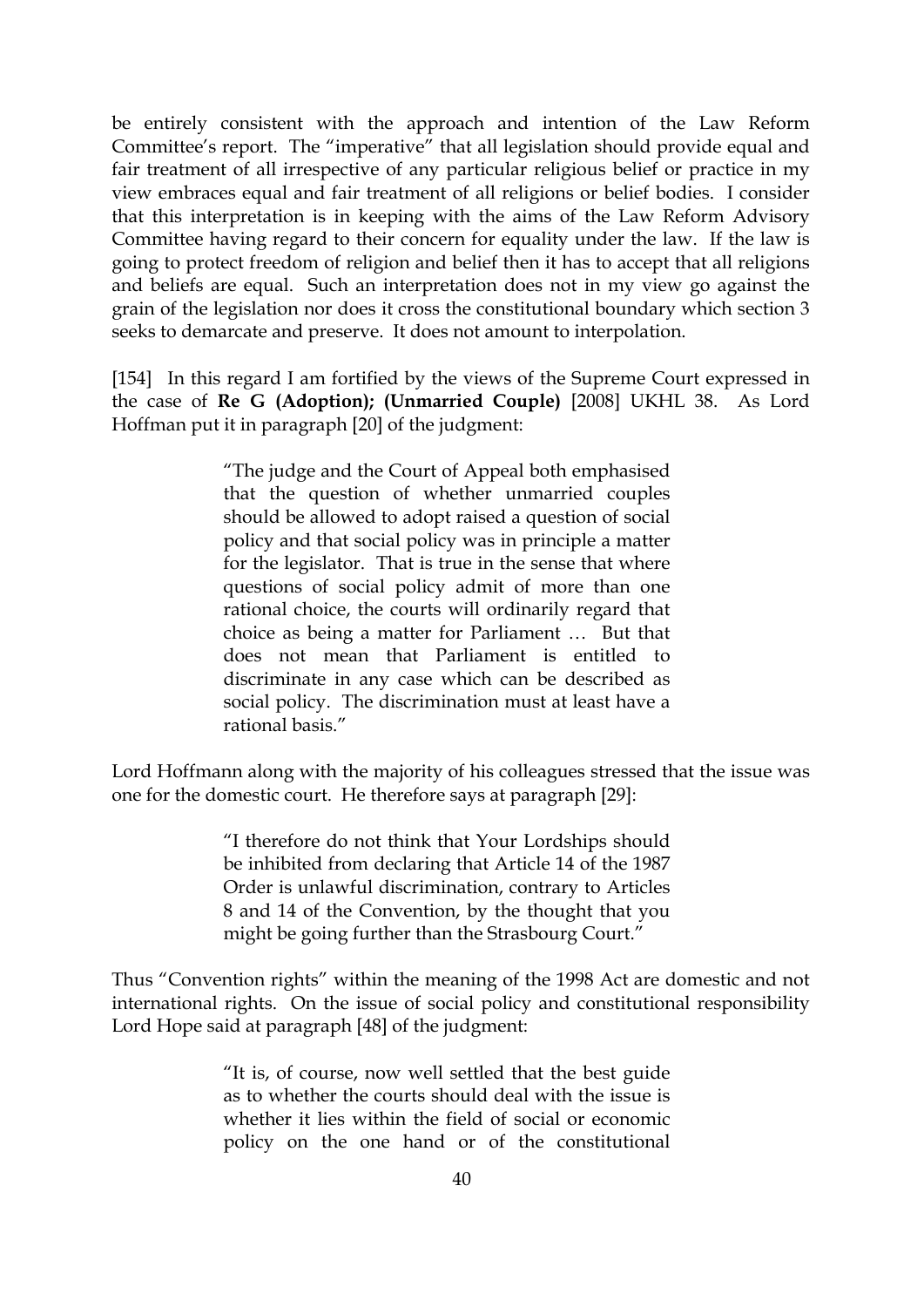responsibility which resides especially with them on the other … The fact that the issue is a political issue too adds weight to the argument that, because it lies in the area of the social policy, it is best left to the judgment of the legislature. But the reason why I differ from the Court of Appeal's approach is that it lies in the latter area as well. Cases about discrimination in an area of social policy, which is what this case is, will always be appropriate for judicial scrutiny. The constitutional responsibility in this area of our law resides with the courts. The more contentious the issue is, the greater risk is that some people will be discriminated against in ways that engage their Convention rights. It is for the courts to see that this does not happen. It is with them that the ultimate safeguard against discrimination rests."

In paragraph [122] of the judgment Lady Hale described the court's obligation in this way:

> "If therefore, we have formed the view that there is no objective and reasonable justification for this difference in treatment, it is our duty to act compatibly with the Convention rights and afford the applicants a remedy."

[155] How then do I give effect to an interpretation of the 2003 Order which would be consistent with the applicant's Convention rights, which are incorporated in our domestic law under the Human Rights Act 1998?

[156] On one view the appropriate remedy would be to "read in" the words "or belief" to those parts of the Order which refer to "religious body" so that the phrase is then read as "religious or belief body". The same approach would be required for reference to "religious marriage" so as to include "belief marriage" as well. For completeness it would also require a definition of a "belief body".

[157] However I have decided to take a more modest approach which echoes the approach taken by the Scottish authorities in relation to the 1977 Act by reading in the words "or belief" in Articles 14, 15, 16 and 17 in each reference to "religious marriage" and "religious body" so that the Articles read "religious or belief marriage" and "religious or belief body".

[158] The applicant may well complain that this still discriminates against her and those wishing to have a humanist celebrant officiate a marriage in that it provides for temporary authorisation only.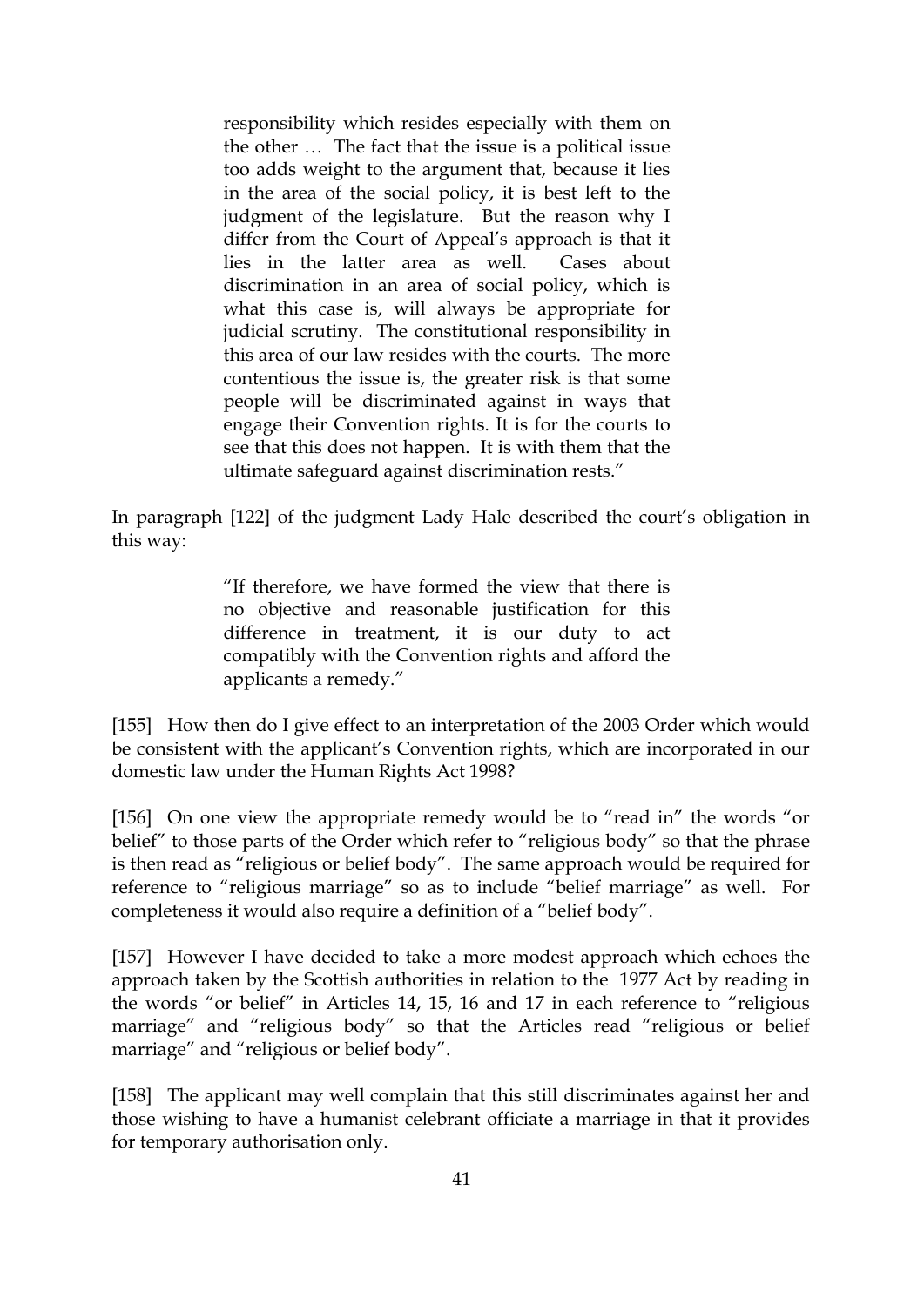[159] Nonetheless I consider that this is the appropriate relief to grant in the circumstances of this case. I say so for a number of reasons. Firstly, it is consistent with the approach adopted by the applicant in seeking temporary authorisation only. Secondly, it will provide the GRO with an opportunity to monitor and assess the extent to which belief bodies seek to avail of this opportunity for temporary authorisation. Thirdly, it will provide a greater degree of control over the process which will enable the Registrar General to guard against the potential difficulties it has suggested might arise in the event that belief bodies are permitted to avail of the entitlements provided in respect of religious marriages.

[160] I bear in mind in granting this relief that the Registrar General can impose conditions which are deemed necessary for any temporary authorisations. All the other protections in the 2003 Order remain in place. I consider that this is the minimum interpretation required to ensure a Convention compliant interpretation of the 2003 Order.

[161] I do not therefore propose to make a declaration of incompatibility in respect of the Order. Nor do I propose to make a declaration that the second respondent has, in carrying out its functions, failed to discharge its statutory obligations pursuant to section 75 of the Northern Ireland Act 1998.

[162] Whilst I make no order in this regard I consider that the Department should now proceed to exercise its powers to introduce regulations pursuant to Article 2(3) and Article 39 of the Order so as to remedy the breaches of the Convention rights that I have identified in this judgment.

[163] Accordingly I grant the following relief:

#### **As against the GRO/first respondent**:

- (a) An order of *certiorari* quashing the decision of the GRO dated 14 February 2017.
- (b) An order of *mandamus* to compel the GRO to take all necessary steps so as to grant the application of Isobel Russo made under Article 14 of the 2003 Order so as to permit her to perform a legally valid and binding humanist wedding ceremony for the applicant on 22 June 2017.
- (c) A declaration that the decision of the GRO dated 14 February 2017 was in breach of section 6 of the Human Rights Act 1998 as contrary to the applicant's rights under Article 9 and Article 14 ECHR.
- (d) A declaration that the provisions of the 2003 Order can be read and given effect to in a way that it is compatible with the applicant's rights under Articles 9 and 14 ECHR pursuant to section 3 of the Human